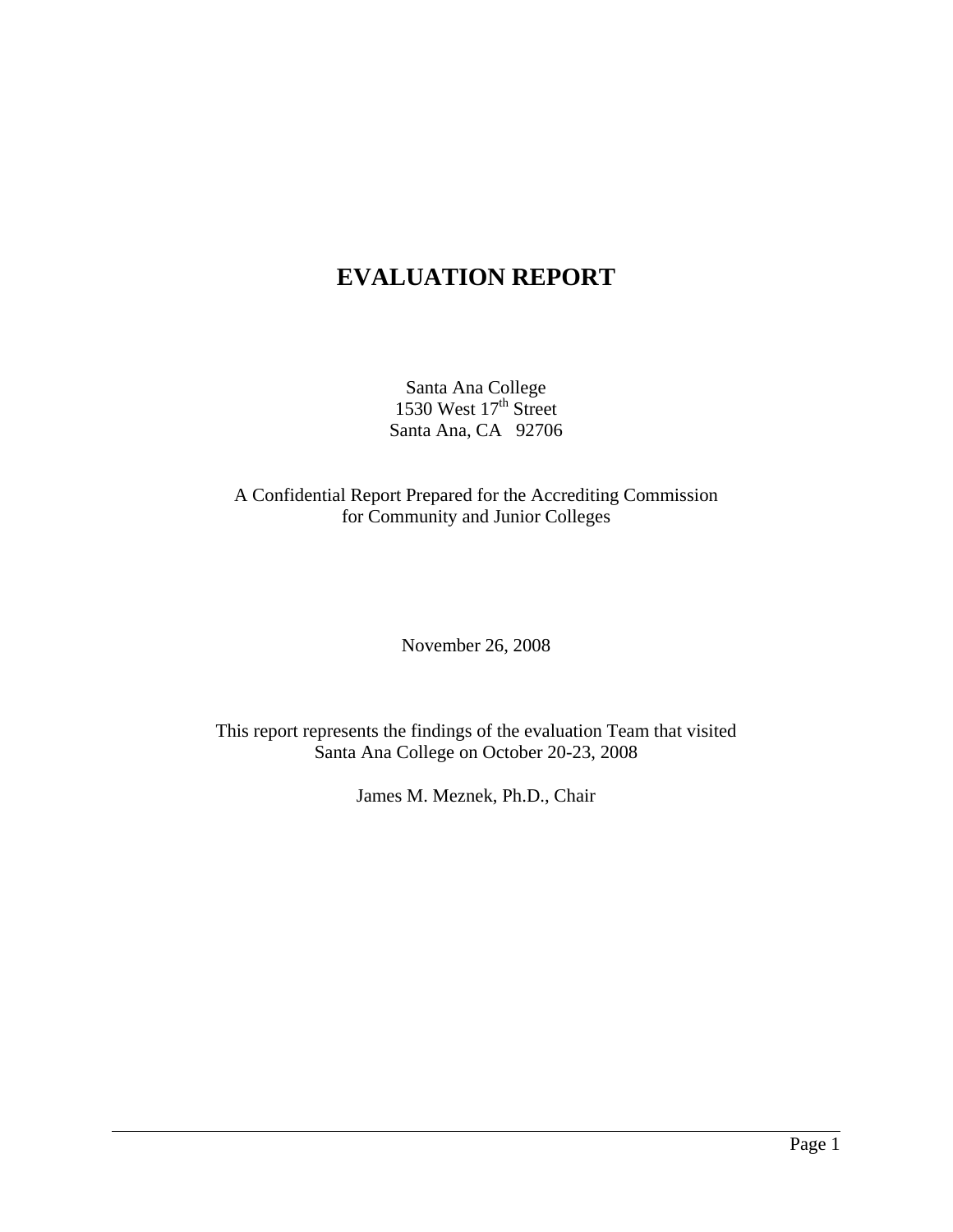## **Comprehensive Evaluation Visiting Team Roster Santa Ana College Monday, October 20 – Thursday, October 23, 2008**

Dr. James Meznek (Chair) Chancellor Ventura County Community College District Dr. Richard Dawe (Team Assistant) Vice Chancellor, Planning and Operational Development Ventura County Community College District

Dr. Loretta Adrian Vice President Student Services Skyline College

Dr. Richard Durán President Oxnard College

 $\overline{a}$ 

Dr. Jack Lucas Trustee West Valley-Mission CCD

Mr. Paul Savoie Assistant Professor, History and Political Science Long Beach City College

Ms. Lynn-Marie Glaze (Team Assistant) Executive Assistant Ventura County Community College District Dr. Renee Kilmer Vice President of Instruction Cabrillo College

Dr. William Hirt Geology Instructor College of the Siskiyou

Ms. Barbara McNeice-Stallard Director, Research & Institutional Effectiveness Mt. San Antonio College

Dr. Jon C. Stephens Vice President Business Services San Joaquin Delta College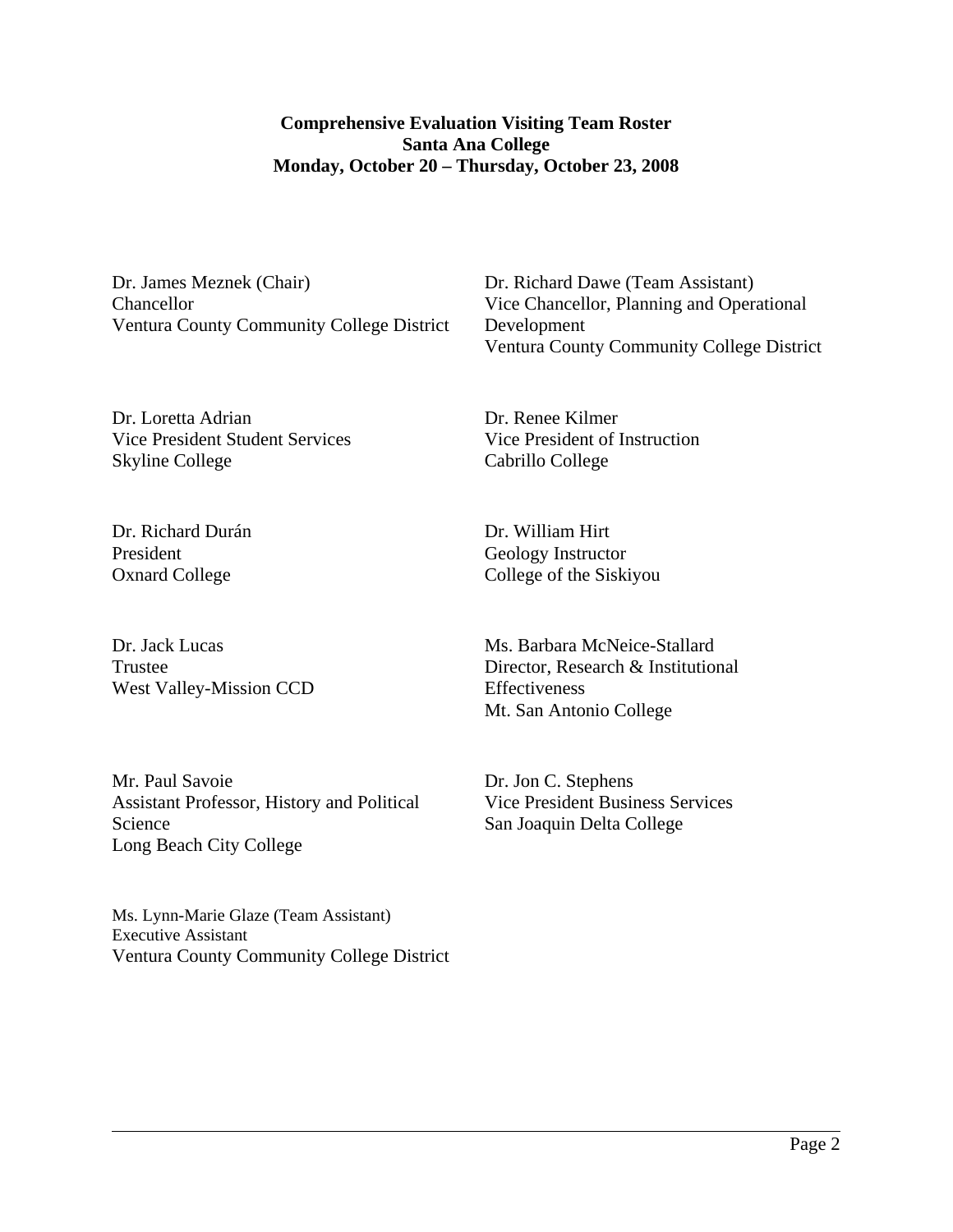## **Summary of the Evaluation Report**

| <b>INSTITUTION:</b>   | <b>Santa Ana College</b>                                                               |
|-----------------------|----------------------------------------------------------------------------------------|
| <b>DATE OF VISIT:</b> | October 20-23, 2008                                                                    |
| <b>TEAM CHAIR:</b>    | <b>James M. Meznek, Chancellor</b><br><b>Ventura County Community College District</b> |

A nine-member accreditation Team with two Team assistants visited Santa Ana College from October 20-23, 2008 for the purpose of evaluating the institution's request to reaffirm accreditation. In preparation for the visit, the Team chair attended an all-day chair training workshop on August 19, 2008, and the chair and Team members participated in a full day Team training workshop on September 10, 2008 conducted by the Western Association of Schools and Colleges, Accrediting Commission for Community and Junior Colleges (WASC, ACCJC). Members of the Team reviewed the Commission's Handbook for Evaluators, the Accreditation Reference Handbook, the Team Evaluator Manual, and the Distance Learning Manual, as well as the college's audit, fiscal, and federal student aid eligibility reports prior to their visit. In addition, Team members carefully read the college's self study and found it to be well written and comprehensive.

The Team chair and assistant conducted pre-visit meetings with the college president and district chancellor on September 17, 2008, to clarify the expectations of the Team and to assure that all logistical arrangements for the visit were in order.

Several weeks prior to the Team visit, each member prepared a written report of their assessment of the entire self study and the specific accreditation standard to which they had been assigned. Team members also identified those persons with whom they wished to confer while on campus, and this information was shared with the college. On October 20, 2008, the Team met to review the self study, and share observations regarding the conclusiveness of its propositions and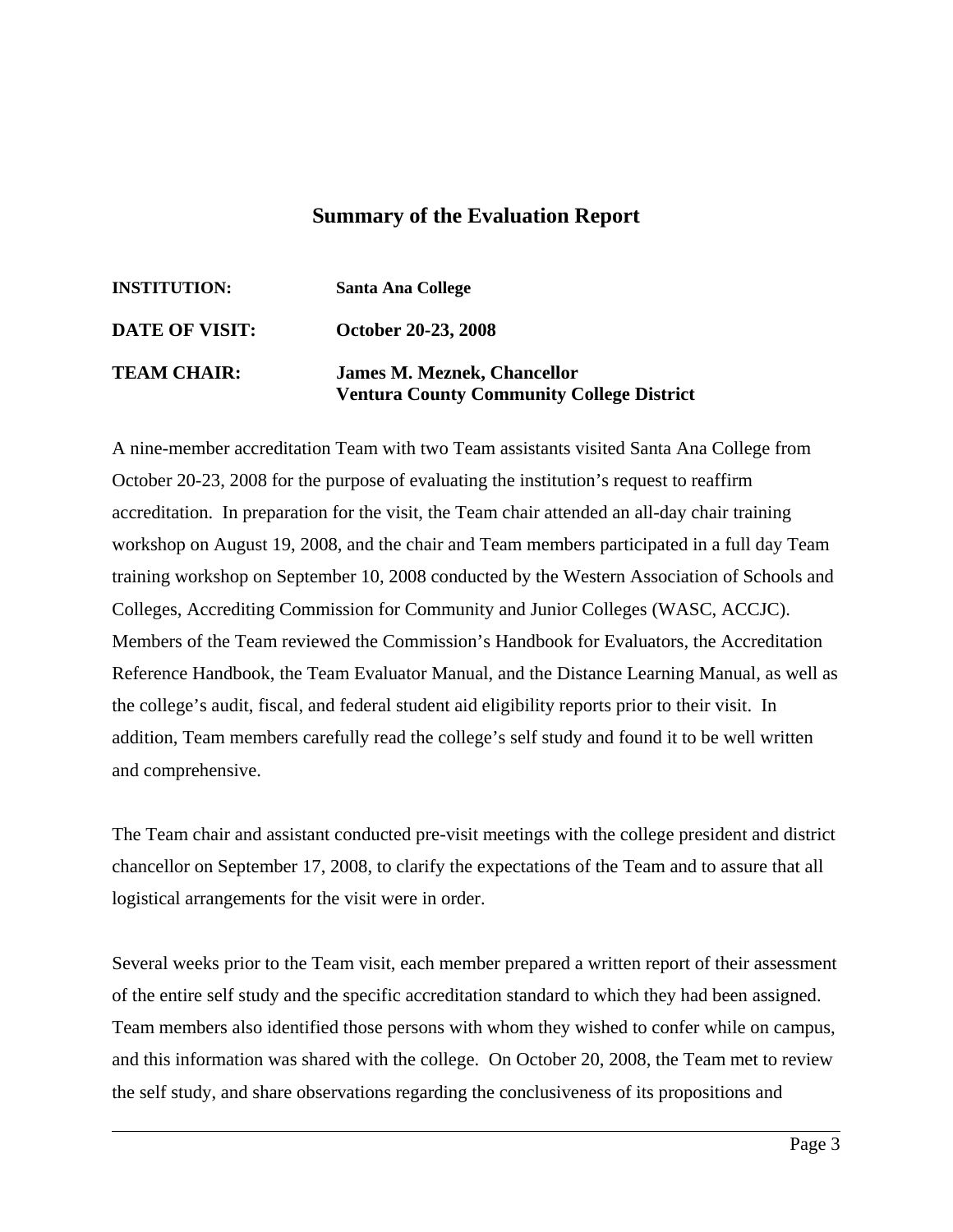evidence. The Team found the self study satisfactorily addressing all standards and the commission's eligibility requirements.

During the site visit, Team members held over 50 individual or group meetings with college board members, employees, students, and community representatives. Two well-attended open meetings were also provided for those wishing to speak to Team members. The Team reviewed documents supporting the self study report as well as board policies and regulations, official records, board and committee minutes, and online information. The Team also visited a wide variety of academic and student support facilities and observed classroom and online instruction. Two members of the Team visited the college's Centennial Education Center and several Team members attended committee meetings taking place on campus during the visit. In addition, the Team coordinated its observations and findings on district-wide matters with the Team concurrently visiting Santiago Canyon College.

The Team greatly appreciated the enthusiasm and support provided by college staff throughout the visit. Personnel responded quickly to Team requests. Staff were open and candid in their responses to Team members' questions. The Team noted the college's self study was extremely useful to its members due to its thoroughness, clarity, and completeness. A district/multi-college mapping document delineated district-wide and campus functions and authority. The Team work room was provided with well-organized evidentiary documents referenced in the self study, as well as online computer access to supporting policies and regulations.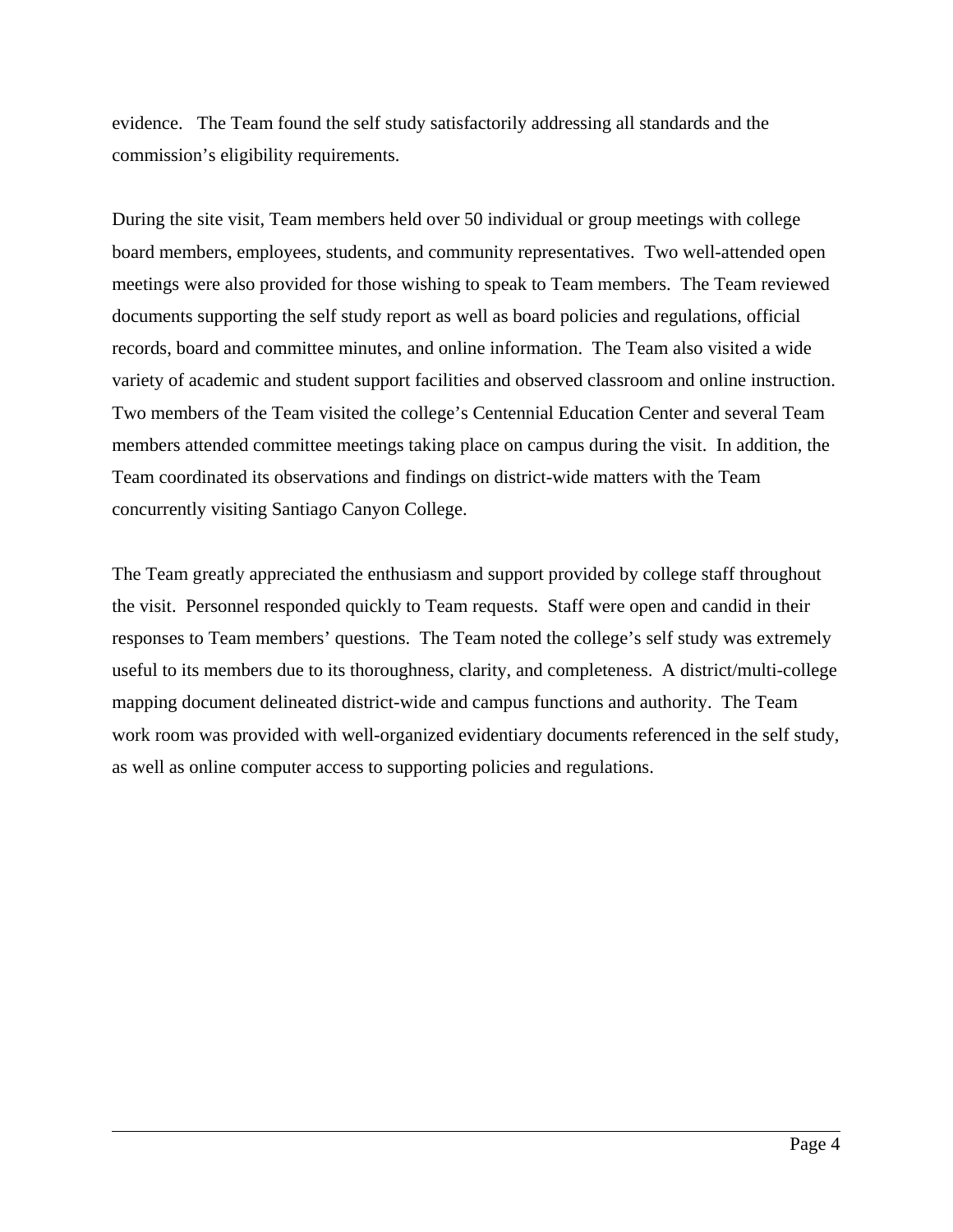## **INTRODUCTION AND SUMMARY**

Santa Ana College was established as a "Junior College" within Santa Ana High School in 1915. An earthquake forced the college to relocate to a new site on North Main Street in 1933. In 1947, the institution moved to its current location on Bristol Street. It is the fourth oldest public two-year college in California.

Santa Ana College formally separated from the Santa Ana Unified School District to form the Rancho Santiago Community College District (RSCCD) in 1971. Fourteen years later, in 1985, the District's Orange Campus instructional site began providing classes and programs to students. Renamed Santiago Canyon College, the campus became an independent district college in 1997.

Rancho Santiago Community College District educates approximately 36,000 students in credit programs and 19,000 in non-credit programs. The District's student enrollment is also fourth largest in California. The District encompasses the communities of Anaheim Hills, Garden Grove, Irvine, Orange, Santa Ana, Tustin, and Villa Park. Approximately 700,000 residents live within the 193 square miles of the District service area.

The main campus of Santa Ana College is located at the corner of  $17<sup>th</sup>$  and Bristol Streets and occupies an area of sixty-five acres in the geographic center of Orange County. Santa Ana College serves approximately 40,000 students per semester in both the credit and non-credit programs at its main campus and community sites. Santa Ana College operates the Centennial Education Center as its administrative site for the School of Continuing Education (SCE) offered throughout approximately one hundred locations in the community. The SCE provides a broad array of non-credit courses to address the needs of a diverse population of adult learners. Enrollment averages approximately 20,000 students, with the greatest portion enrolled in English as a Second Language courses. Other course offerings include adult basic education, high school completion, parent education, and vocational training.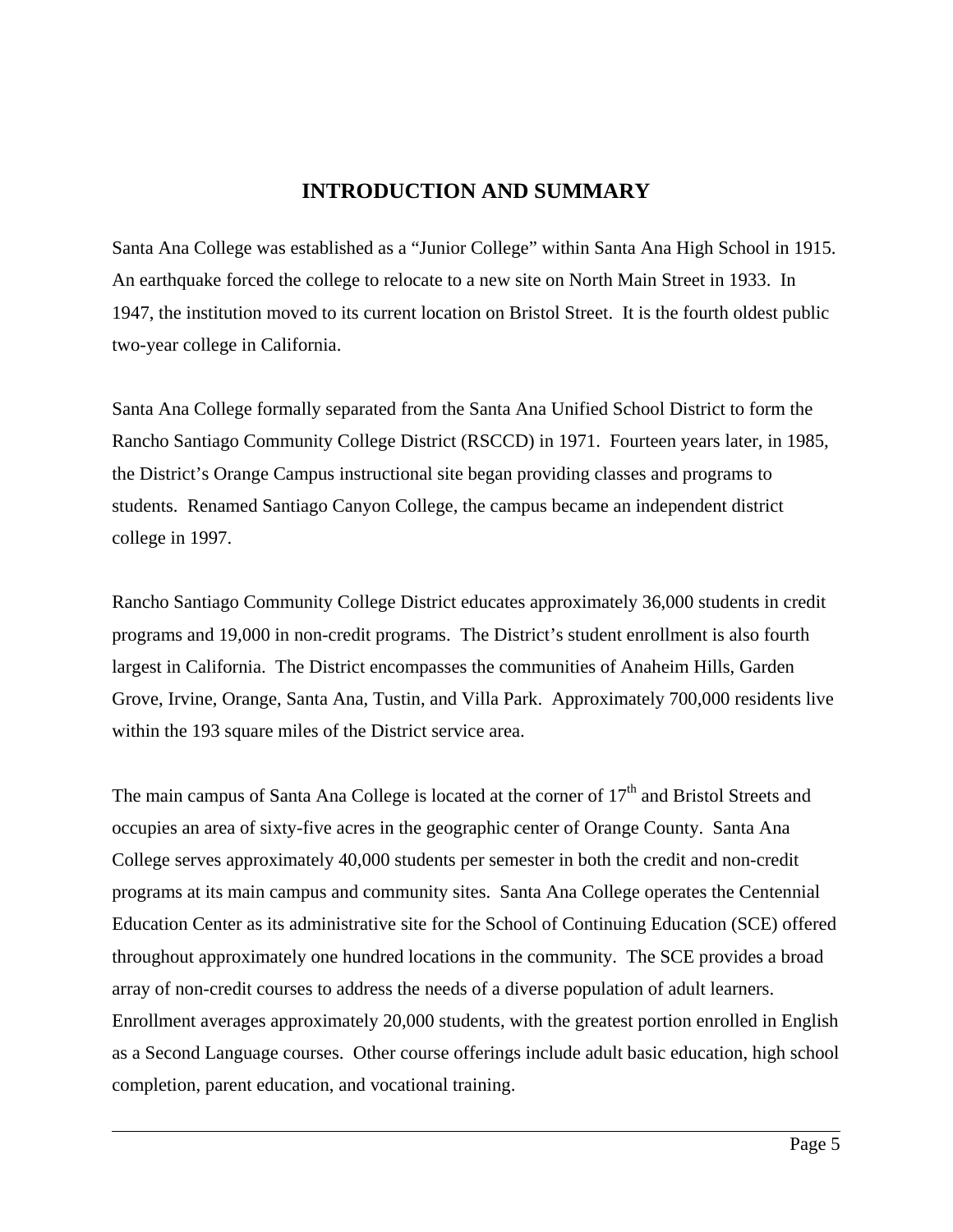At the time of its site visit, the college had 593 full time employees in a variety of positions including 38 administrators, 276 classified employees, and 279 faculty. As of fall 2007, 47% of the faculty, 59% of the classified, and 61% of the administrative employees were female. Approximately 48% of the college's full time workforce is white, 32% Hispanic, 11% Asian, and 4% African-American.

During fall 2007, 45% of the college's credit enrollment constituted Hispanic students. Thirtyone percent of the students were white, 11% Asian, and 2% African-American. Eleven percent of the student body classified themselves as "other."

Among students enrolling in non-credit courses during fall 2007, 4% were Asian, 53% Hispanic, 3% white, and 1% African-American. Thirty-eight percent of the non-credit students classified themselves as "other."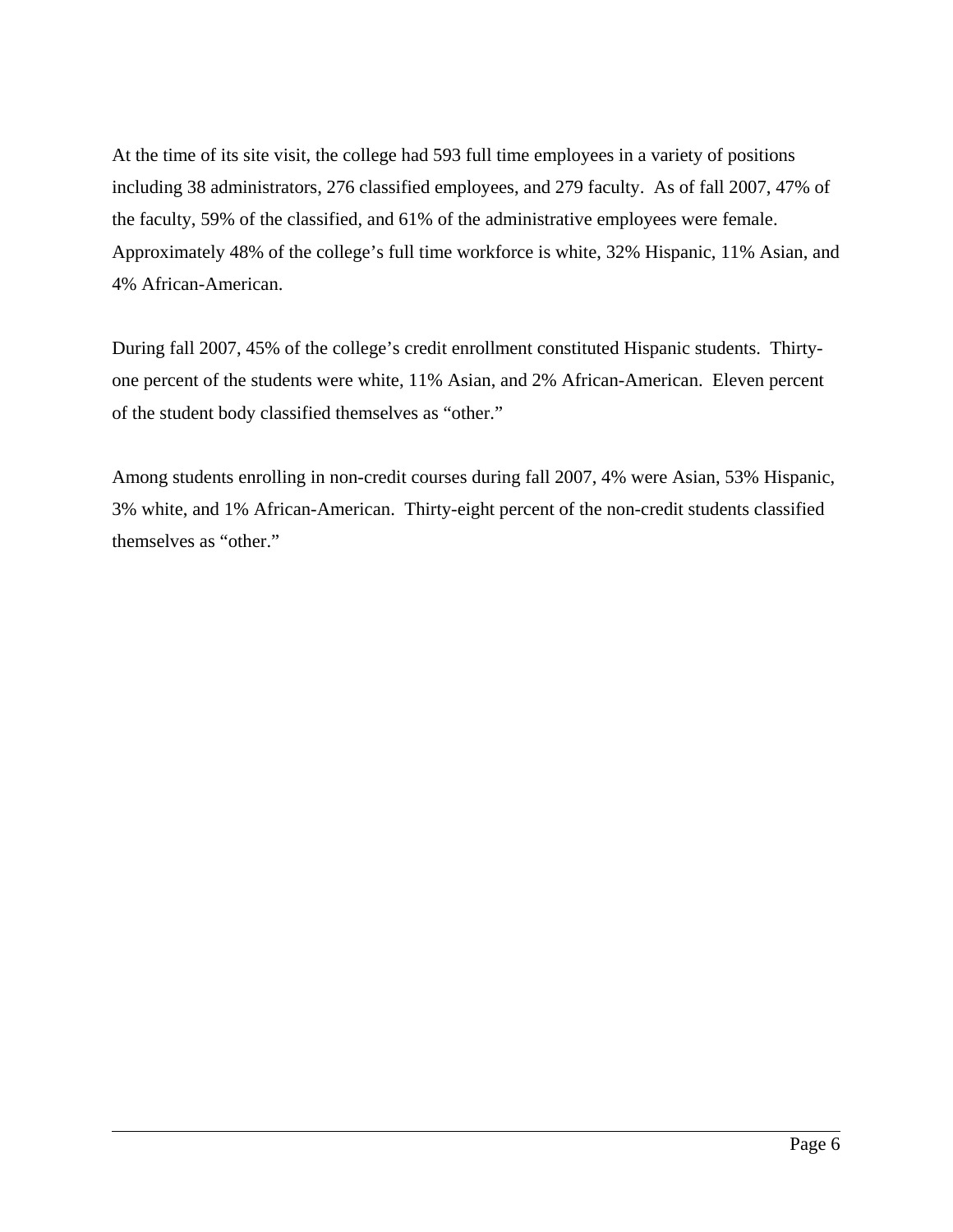## **RESPONSES TO THE RECOMMENDATIONS OF THE 2001 TEAM VISIT**

In 2001, Santa Ana College applied for and was awarded *Reaffirmation of Accreditation* by ACCJC. An *Interim Report* addressing Recommendation 5 of the evaluation Team of October 2001 was completed in February 2003. A *Focused Midterm Report* was then issued in October 2004 regarding Recommendation 5 and all other recommendations of the October 2001 evaluation Team. The *Focused Midterm Report* was accepted with the requirement of a *Progress Report* followed by a visit of commission representatives. In October 2005, a *Progress Report* addressing Recommendation 5 was completed, and a Team visit was held in November 2005. No further recommendations were issued by WASC.

### **2001 Team Recommendation 1**

The Team recommends that campus policies that affect student behavior and activities, such as student conduct, student grievances, discrimination, complaint procedures, civility, as well as academic honesty be widely disseminated in a format that is understood by the college's student population. Special efforts should be made to make this information available at all locations offering credit and non-credit courses. (Former Standard 2.1, 2.6)

## **2008 Team Finding for Recommendation 1**

The 2008 Team found that Recommendation 1 had been fully addressed.

### **2001 Team Recommendation 2b**

### **2b: Standard IB, IIA**

 $\overline{a}$ 

Developing appropriate means for assessing student learning at the course, program, degree, and institutional levels; tie student learning outcome measures to the expectations of stakeholders (employers, transfer institutions, next course in a series); demonstrate how the regular review of student performance has led to improvements in curriculum and instructional delivery. (Former Standard 3C.1, 3C.2)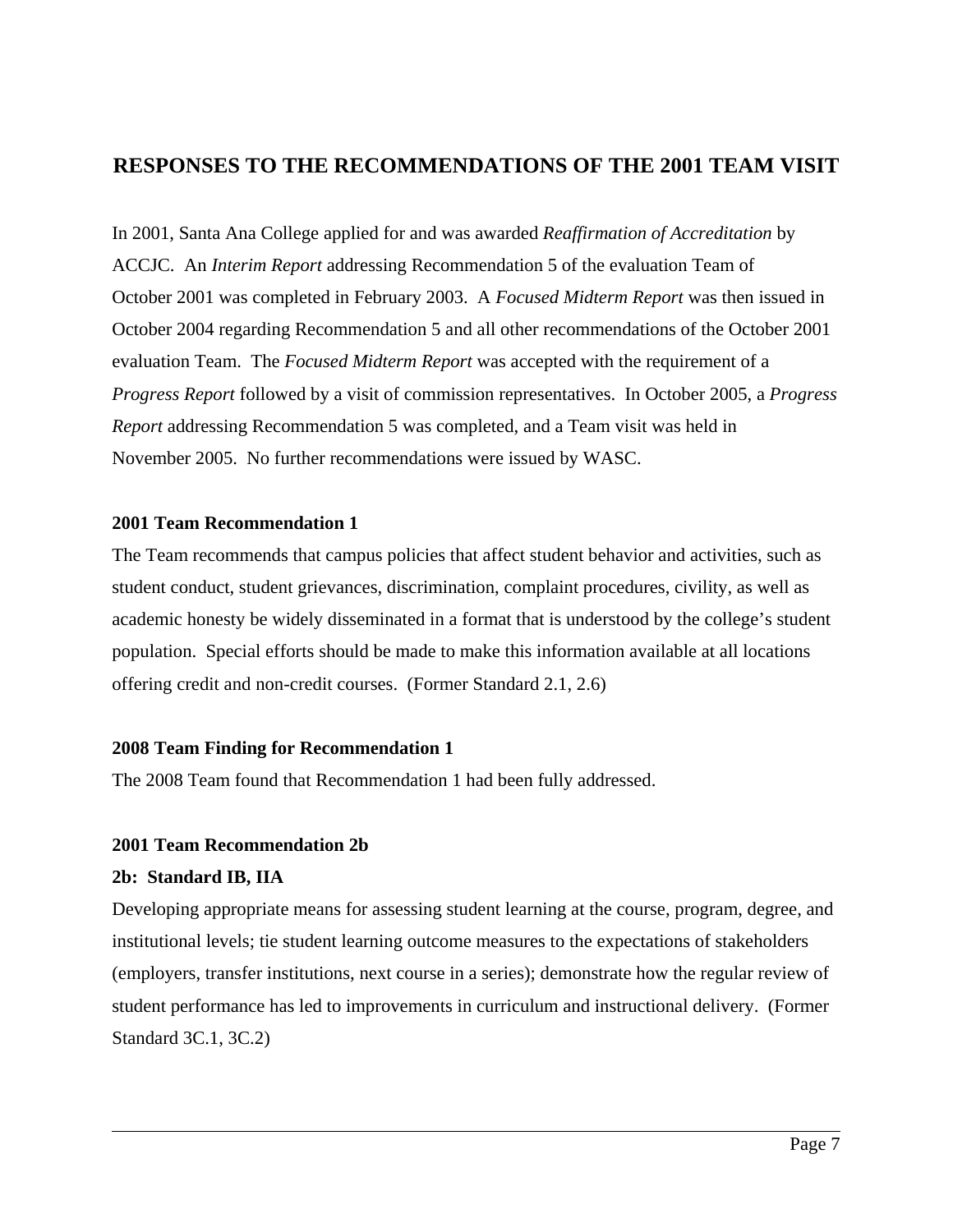## **2008 Team Finding for Recommendation 2b**

The 2008 Team found that Recommendation 2b had been fully addressed.

## **2001 Team Recommendation 2c**

## **2c: Standard IB, IIIB, IIID**

Making planning more comprehensive, with clear connections between planning at the department, college, and district levels; indicate how institutional effectiveness data are used in planning and how accomplishments of objectives are tracked; develop linkages between financial, facilities (including capital construction and major maintenance), human resource, information technology and program planning, including identification and interdependencies in each are (the "total cost of ownership" concept). (Former Standard 3B.3, 8.5, 9A.1)

## **2008 Team Finding for Recommendation 2c**

The 2008 Team found Recommendation 2c had been partially addressed. Planning and assessment was made more comprehensive at the college. However, there was no evidence of clear links between planning, budgeting, and resource allocation. Further, no evidence was identified that the "total cost of ownership" concept for planning had been adopted by the institution, nor that integrated human resource planning was taking place.

### **2001 Team Recommendation 2d**

### **2d: Standard IB, IIID**

 $\overline{a}$ 

Ensuring that all processes for allocating resources (operating budgets, discretionary funds, staffing, and capital equipment) rely on college plans for establishing priorities. (Former Standard 3B.2, 9A.1, 9A.3)

### **2008 Team Finding for Recommendation 2d**

The 2008 Team found Recommendation 2d had been partially addressed. The district Budget Allocation and Planning Review (BAPR) Committee had established methods by which fixed expenses are funded and discretionary funds are allocated among the district office and its two colleges. Evidence relating to the integration of planning, staffing and budgeting was not identified.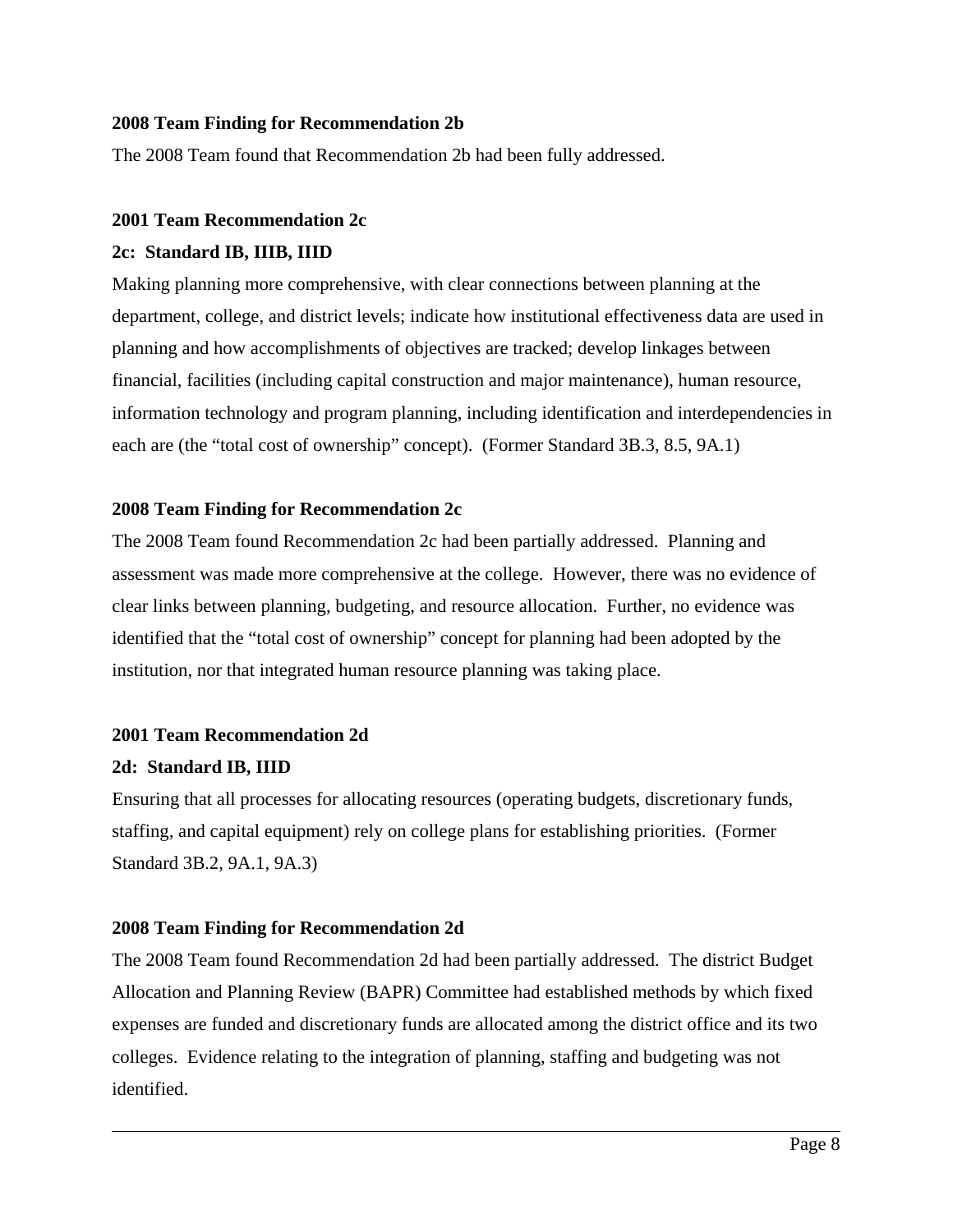## **2001 Team Recommendation 3a**

The Team recommends that employee evaluation systems be reviewed such that:

### **3a: Standard IIIA**

Classified employees are evaluated in a timely fashion as called for in policy and agreements. (Former Standard 7B.1)

## **2008 Team Finding for Recommendation 3a**

The 2008 Team found Recommendation 3a had been fully addressed.

## **2001 Team Recommendation 3b**

### **3b: Standard IIIA**

Consideration be given to including the opportunity for positive comment in faculty evaluation forms and requiring peer classroom observation in the evaluation processes for tenured faculty, as additional methods of promoting effective teaching. (Former Standard 7B.2)

### **2008 Team Finding for Recommendation 3b**

The 2008 Team found Recommendation 3b had been fully addressed.

### **2001 Team Recommendation 4a**

### **Recommendation 4: Standard IIID**

The Team recommends that the Santa Ana College members of the Budget Allocation and Planning Review Committee, working with the others on that body, provide leadership. (Former Standard 9A.1, 9A.2, 9A.4, 9A.5)

**4a.** to develop criteria for making allocation decisions at the district level.

### **2008 Team Finding for Recommendation 4a**

The 2008 Team found Recommendation 4a had been fully addressed.

### **2001 Team Recommendation 4b**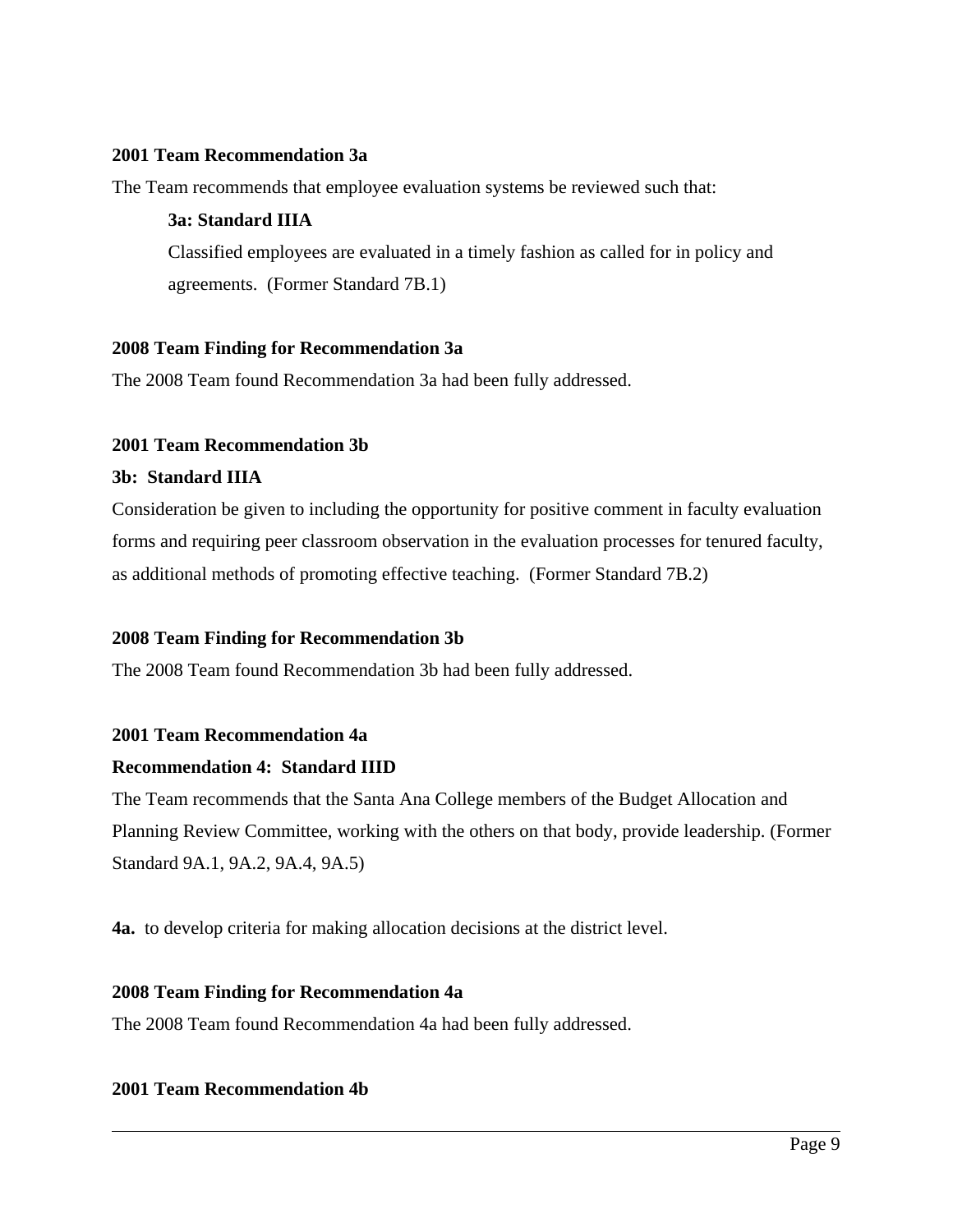**4b.** to evaluate the effectiveness of the resource allocation process.

## **2008 Team Finding for Recommendation 4b**

The 2008 Team found Recommendation 4b had not been addressed. The college did not have a mechanism to assess the effectiveness of previous budget initiatives. This is critical to evaluate the outcomes of budget allocations and make decisions in the subsequent budgets.

### **2001 Team Recommendation 4c**

**4c.** to link decisions to college plans.

## **2008 Team Finding for Recommendation 4c**

The 2008 Team found Recommendation 4c had been partially addressed. Apart from dialogue regarding committee meeting discussion of its decisions the complex nature of college planning makes the linkage between planning and decision making nontransparent to constituents.

### **2001 Team Recommendation 4d**

**4d.** to disseminate information to the colleges on the criteria and process.

## **2008 Team Finding for Recommendation 4d**

The 2008 Team found Recommendation 4d had not been addressed. Apart from dialogue regarding committee meeting discussion of budget criteria and process, no evidence could be identified that the college has attempted to disseminate information to the campus community.

## **2001 Team Recommendation 5a**

### **Recommendation 5**

 $\overline{a}$ 

The Team recommends that special attention be given to the evolving relationship between the district and the college. Experience to date and candid evaluation of that experience should now permit:

**5a:IVA** in consultation with the appropriate district and college leaders, a specification of the ultimate district/college relationships and governance structures desired, with an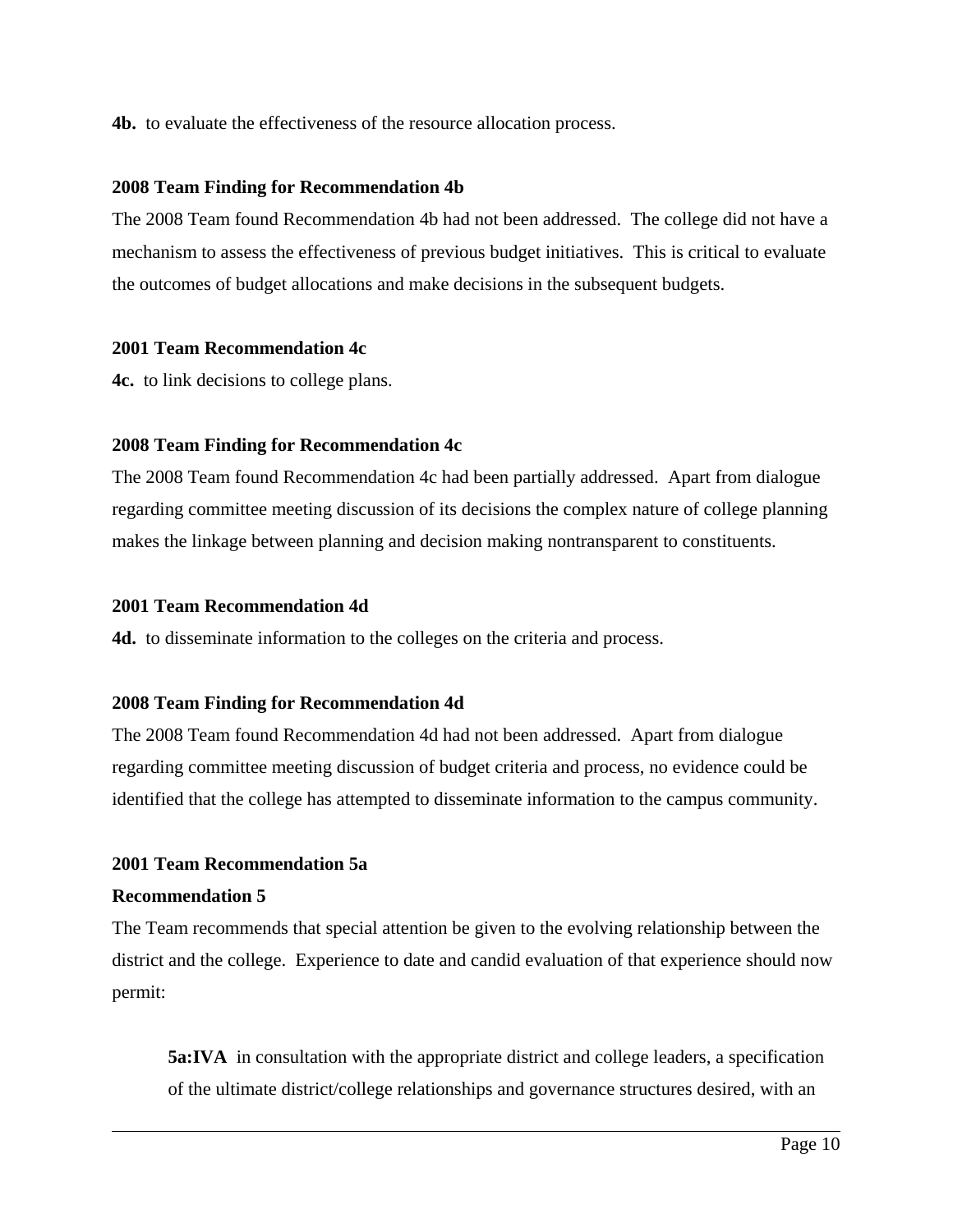estimated timeline for achieving these arrangements; the Board should periodically be apprised of progress being made. (Former Standard 10C.3)

## **2008 Team Finding for Recommendation 5a**

The 2008 Team found Recommendation 5a had been fully addressed.

## **2001 Team Recommendation 5b**

## **5b: IVB**

 $\overline{a}$ 

Administrative structures to be designed consistent with the governance structures desired, with an estimated timeline for moving functions and appropriate administrative capacity to the appropriate locations.

## **2008 Team Finding for Recommendation 5b**

The 2008 Team found Recommendation 5b had been fully addressed.

## **2001 Team Recommendation 6**

The Team recommends that, working with the Chancellor, the Board of Trustees review its selfevaluation practices and consider additional processes that would establish criteria for Board performance, develop measures of performance relating to the criteria, periodically evaluate performance, and discuss specific steps for improvement. (Former Standard 10A.5)

### **2008 Team Finding for Recommendation 6**

The 2008 Team found Recommendation 6 had been partially addressed. Since the last Team's visit, the Board of Trustees approved a revised Trustee evaluation policy (BP 9022) and implemented a self evaluation relate to three criteria. The Board has subsequently conducted self evaluations almost every year and is considering changes in its assessment criteria. However, it is not clear that the Board used this information to improve performance other than compare the previous year's evaluation to the one being conducted, nor is it clear that the Board has evaluated the self evaluation model.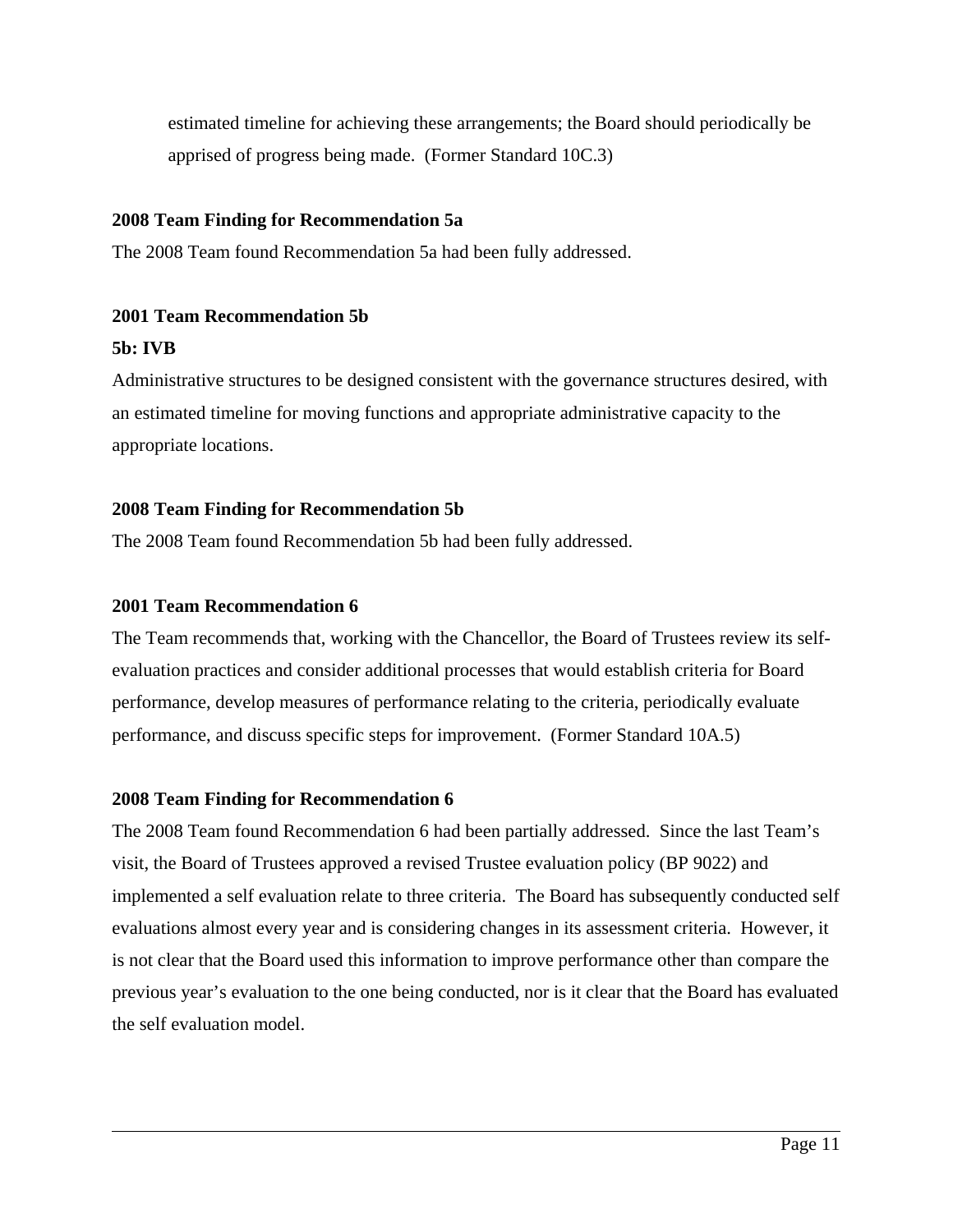## **College Commendations**

The Team was impressed with the dedication and commitment of trustees, employees and community members to Santa Ana College in meeting its mission through its many fine programs and services. Two activities were noted by the Team as warranting commendation as models of outstanding institutional practice:

1) The college is commended for creating and maintaining the physical infrastructure, operations, and technology necessary to support approximately 100 alternative learning delivery sites across its community. These learning sites offer a wide range of specialized instructional and support programs that address the unique needs of diverse student populations in accessible locations.

2) The college is commended for the creation and operation of its web-based "Dashboard" management information tool. The Dashboard approach allows members of the college community to access data necessary for decision making within a systematic culture of evidence and cycle of continuous improvement.

## **2008 Team Recommendations**

## **College Recommendations**

## **College Recommendation 1**

 $\overline{a}$ 

The Team recommends that the college evaluate its planning processes, including the integration of technology, staffing, and facilities master plans, to ensure the budget is used as a planning tool to achieve its strategic goals and that the outcomes from these activities be formally and broadly communicated to ensure quality. As part of this integration, the Team recommends that the college resource allocation be based on plans, program reviews (Department Planning Portfolios, or DPPs), and actual budgetary performance. This requires that the college evaluate the outcomes of its planning/budget process and use that data in subsequent budget development. (Standards I.A.1, I.A.3, I.B.4, I.B.6, II.A.1, II.A.2.f, III.B.2.d, III.D.1, III.D.2, III.D.3, IV.B.3.a, IV.B.3.b)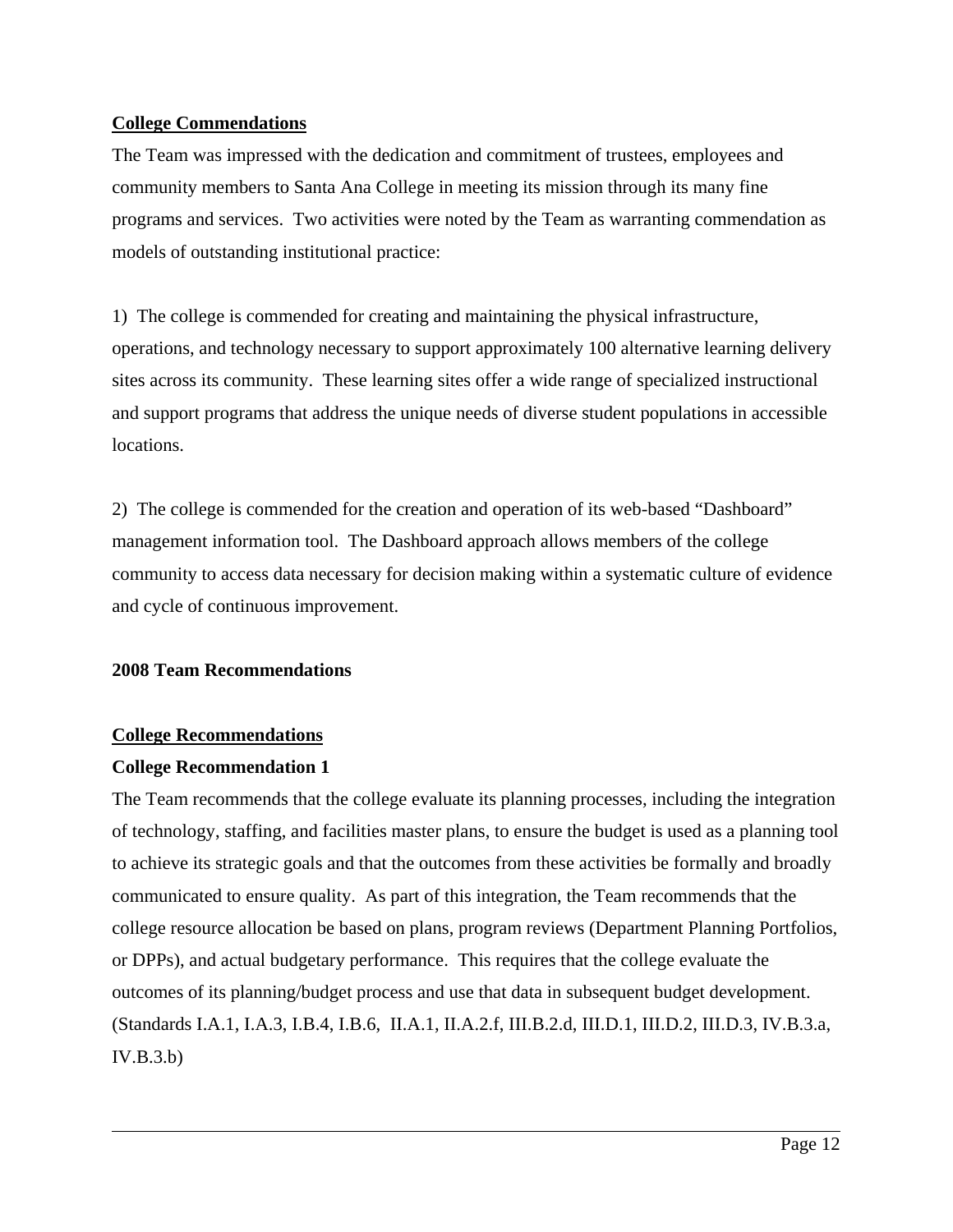## **College Recommendation 2**

In order to fully meet standards II and III, the Team recommends that the college prepare and maintain an updated Diversity Plan. (Standards II.A.1.a, II.A.3.c, II.B.3.d, III.A.4.a, III.A.4.b)

## **College Recommendation 3**

The Team recommends that the college strengthen its communication with classified employees regarding governance service opportunities, processes, deliberations, and outcomes. (Standards  $III.A, IV.A.1)$ 

## **District Recommendations**

## **District Office Review**

During the course of the concurrent accreditation visits at Santa Ana and Santiago Canyon Colleges, district trustees and staff were interviewed by Team chairs and Team members, individually and jointly, for the purpose of identifying any recommendations related to the district. In addition, the Teams reviewed board policy and regulations, minutes, and district documents as it assessed the evidence regarding system operations.

### **District Recommendation 1**

The Team recommends that the district evaluate its planning processes, including the integration of technology, staffing and facilities master plans to ensure the budget is used as a planning tool to achieve its strategic goals. As part of this integration, the Team recommends that the allocation model for resources be based on the plans, program reviews and the sustainability of the planning process and that the outcomes from these activities be formally and broadly communicated to ensure quality. This requires that the District evaluate the outcomes of the budget process and use that data in subsequent budget development. (Standards I.A.1, I.A.3, I.B.4, I.B.6, II.A.1, II.A.2.f, III.D.1, III.D.2, III.D.3, IV.B.3.a, IV.B.3.b)

## **District Recommendation 2**

 $\overline{a}$ 

In order to maintain stable financial resources, the Team recommends that the District reviews its computer-based student attendance recording system to ensure that repeated courses are being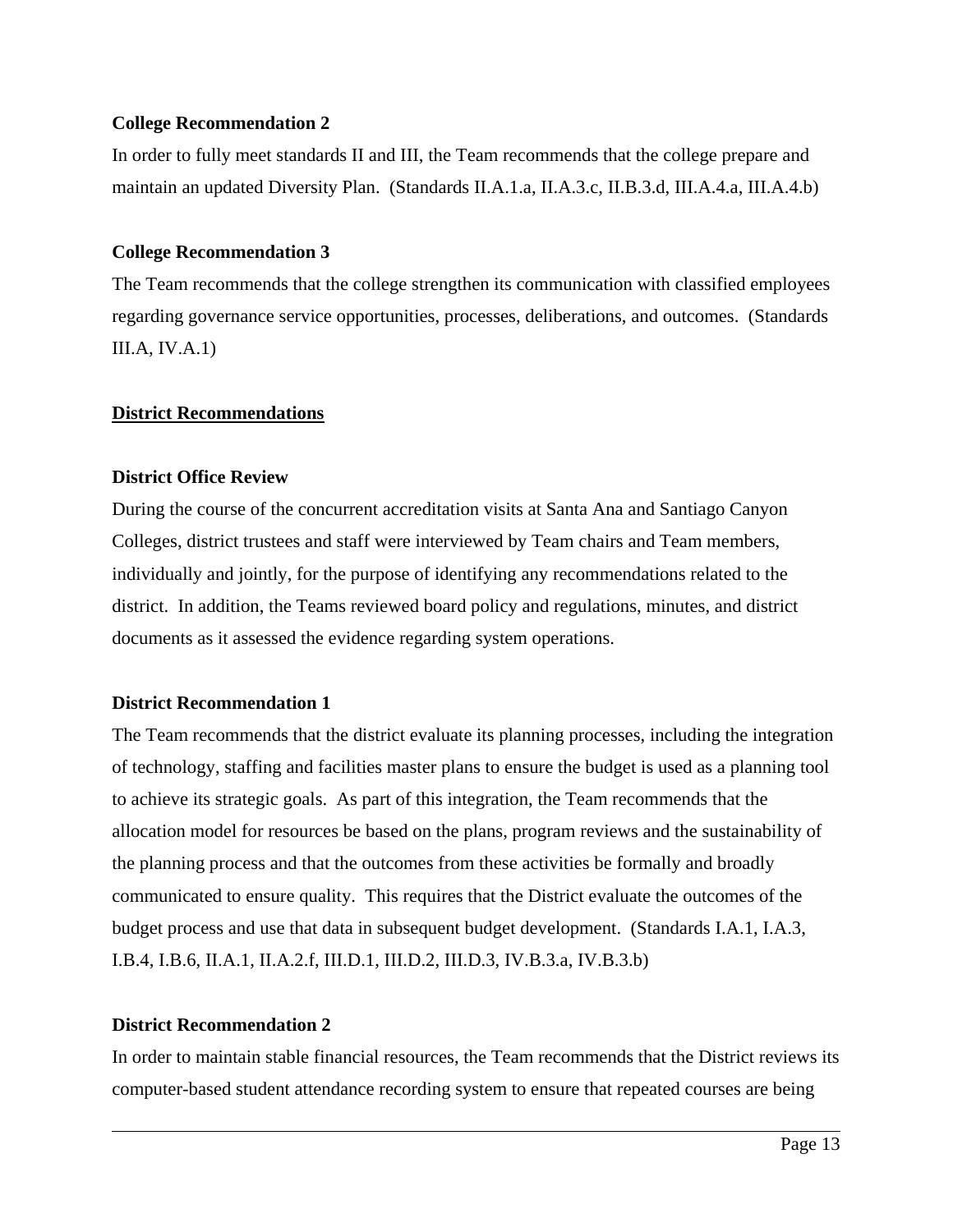appropriately reported for state apportionment funding consistent with existing regulations. (Standards III.D.1.b, III.D.2.a, III.D.2.g)

## **District Recommendation 3**

The Team recommends that a set of written policies and regulations be created that establishes appropriate communication processes between the trustees and district employees. The Team further recommends that Board adherence to these regulations and procedures be assessed within a systematic culture of evidence and cycle of continuous improvement. (Standards IV.B.1.a, IV.B.3.a, IV.B.3.e, IV.B.3.f)

## **District Recommendation 4**

 $\overline{a}$ 

The Team recommends that the district review its board evaluation policy to ensure integrity and effectiveness, and that its self-assessment results are widely communicated and applied within a systematic culture of evidence and cycle of continuous improvement. (Standards IV.A.5, IV.B.1.g)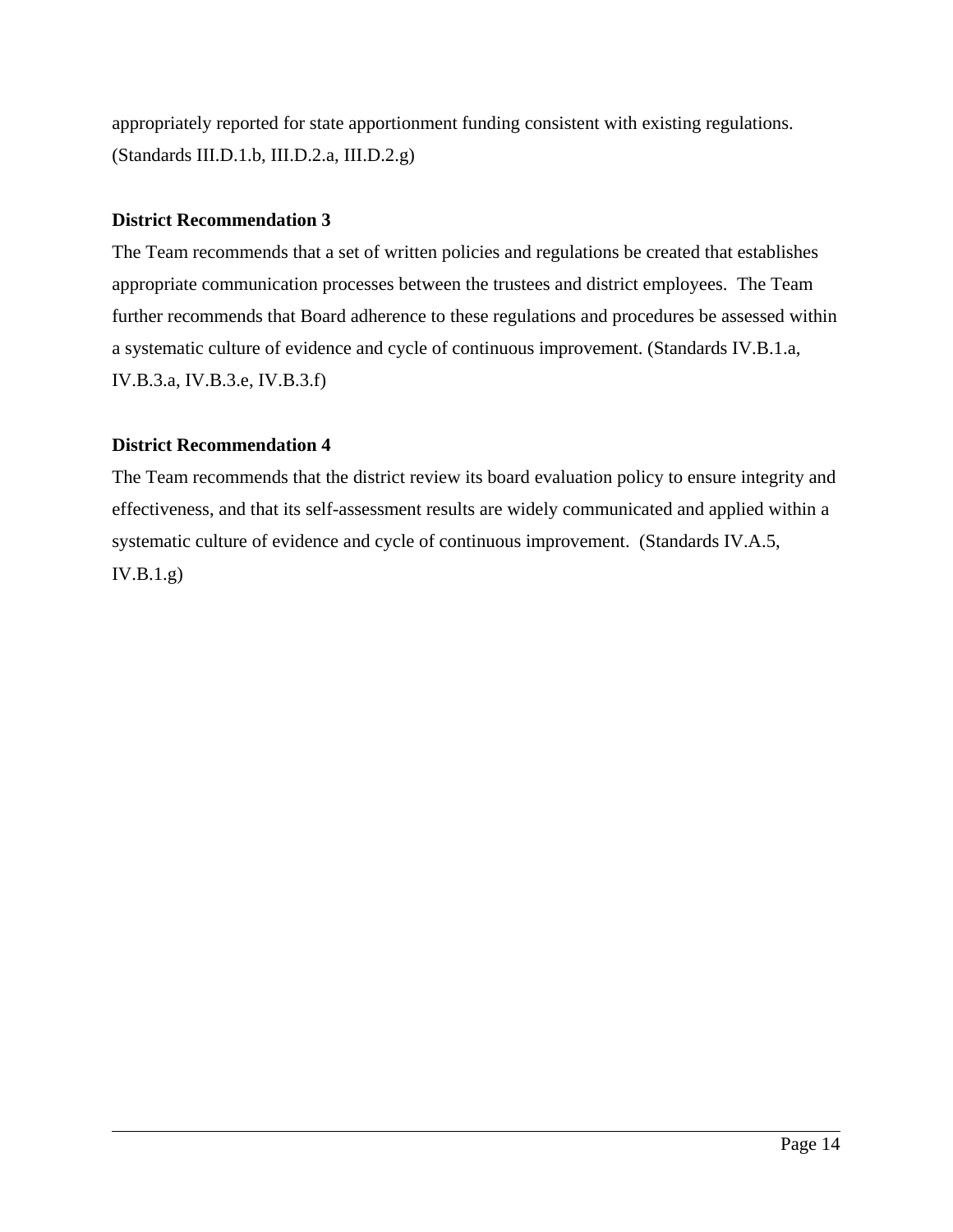## **ELIGIBILITY REQUIREMENTS**

The Accrediting Commission for Community and Junior Colleges Eligibility Requirements for Accreditation (Revised January, 2004) contain continuous compliance criteria. The assessment criteria compliance is part of the institutional self study and comprehensive site visit process. The Team validated Santa Ana College's compliance with Accrediting Commission eligibility requirements.

### **Authority**

The authority for Santa Ana College (SAC) rests with the Board of Trustees. The Board derives its authority from the state of California. The Team confirmed that the District receives state approval and funding for its programs and services, and is accredited by the Accrediting Commission for Community and Junior Colleges of the Western Association of Schools and Colleges.

### **Mission**

The Team confirmed that the college's mission statement is clearly defined. The current educational mission of SAC was revised and adopted by the Board of Trustees in November 2007. The mission statement is included in the college catalog and class schedule, it appears on college meeting agendas, and it is posted on the District website. The mission is appropriate to a two-year degree granting public institution of higher learning.

## **Governing Board**

 $\overline{a}$ 

The Team confirmed that the governing board of Rancho Santiago Community College District (RSCCD) consists of seven members who are responsible for the quality, integrity, and financial stability of the District. The Board ensures the institution's mission is being effectively carried out. Its membership is sufficient in size and composition to fulfill its responsibilities. The Board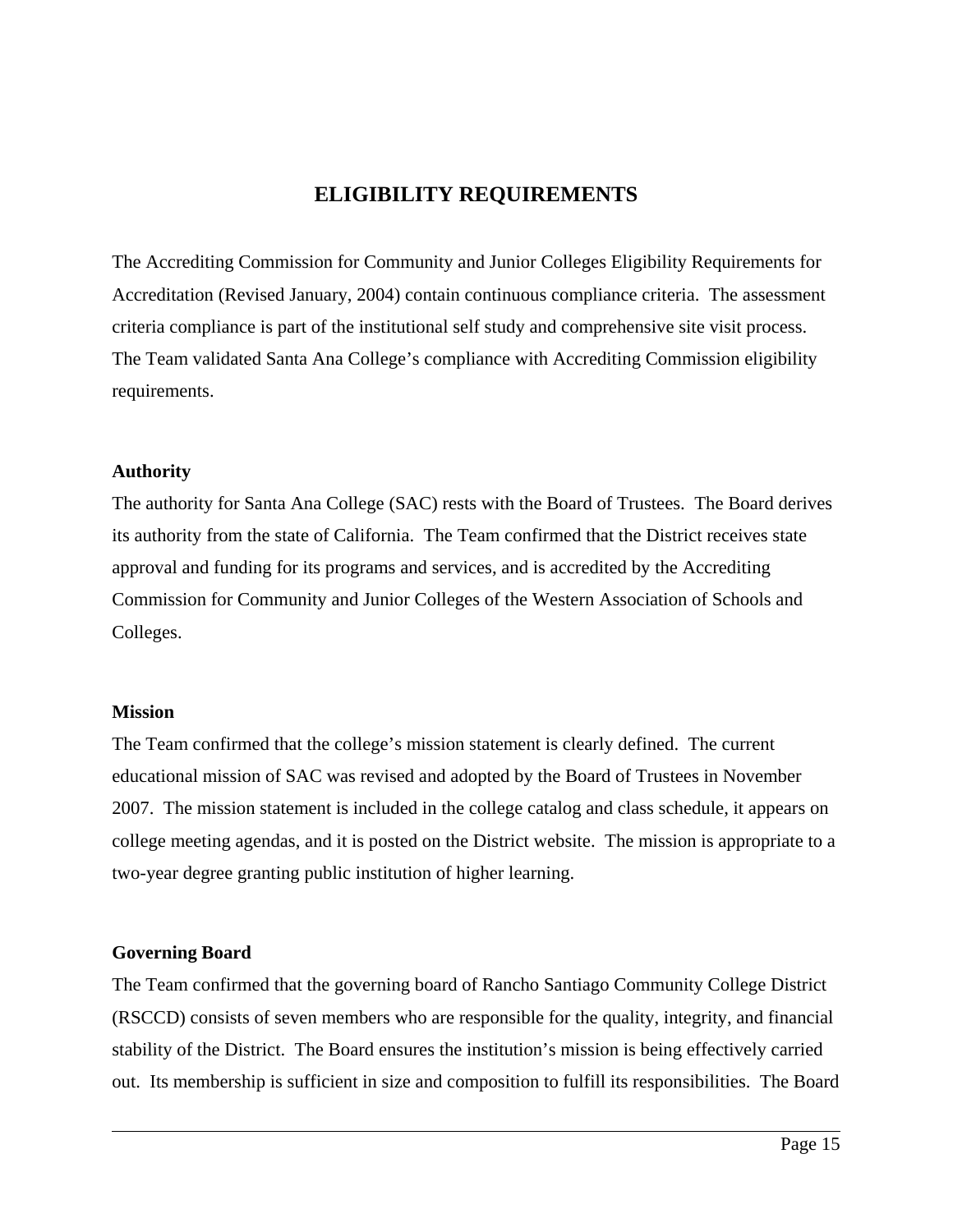of Trustees has adopted a Board Policy for "Ethical Conduct," which contains language to address breaches of its code. The board follows a conflict of interest policy which requires that financial interest are disclosed and do not interfere with the fiscal integrity of the district.

## **Chief Executive Officer**

The Team confirmed the District has a Chief Executive Officer who is appointed by the governing board and whose primary responsibility is to the District. The Chief Executive Officer of Rancho Santiago Community College District is the Chancellor, who has served in this capacity since 1997.

The president of Santa Ana College is recommended by the District Chancellor and confirmed by the Board of Trustees. The college president commenced her duties and responsibilities with SAC in March 2005. The President's primary responsibilities to the institution and District are contained in a duty statement. The President ensures the college implementation of federal, state, and local statutes and regulations as well as Board policies; the efficient management of fiscal and human resources; provides effective leadership to define goals, develop plans, and establish priorities for the college; and ensures communication and cooperation among SAC constituencies.

## **Administrative Capacity**

 $\overline{a}$ 

The Team confirmed the college has an administrative staff adequate to support the programs and services for an institution of its size, scope, and mission. The training and experience required for each administrative position, as well as duties and responsibilities, are clearly set forth in employment statements.

Since the last Self Study in 2001, SAC has undergone staff turnover in upper administration, including the positions of president, vice president of academic affairs, vice president of administrative services, and vice president of the School of Continuing Education (SCE).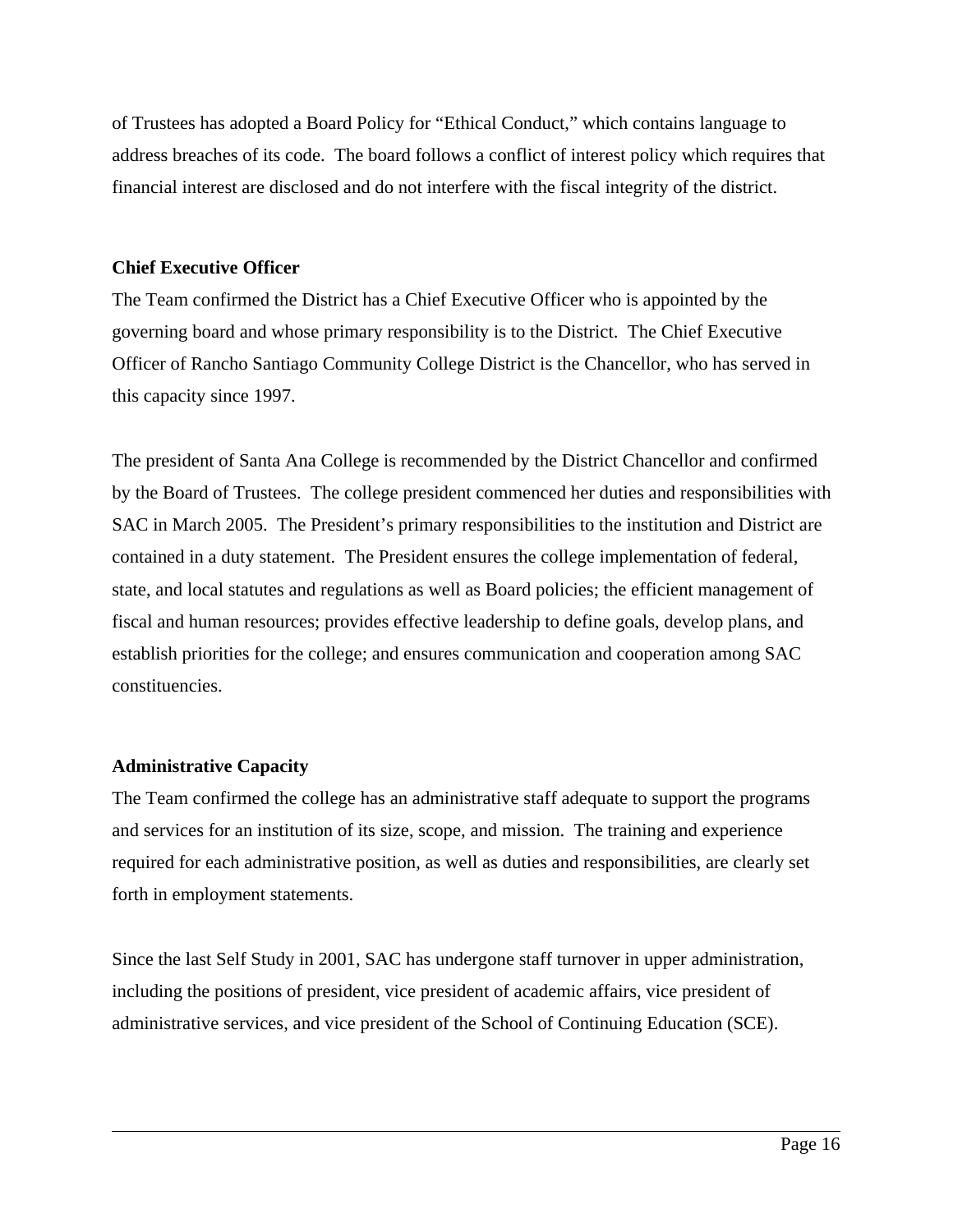## **Operating Status**

The Team confirmed that the college is operational with students actively pursuing its degree and certificate programs. The college enrolls approximately 27,000 full- and part-time students by the end of each semester in credit courses, and 13,000 full- and part-time non-credit students, including inmate education classes. Classes are offered in the day, evening, and during weekend college in a wide variety of lengths from four weeks to a sixteen-week semester. Approximately 1,300 associate degrees and 900 certificates were awarded by Santa Ana College during the 2006-2007 year.

## **Degrees**

The Team confirmed that the majority of Santa Ana College course offerings are in programs that lead to degrees, as described in the college catalog. There are over 200 concentrations, or majors, leading to the associate degree in arts or science. A significant proportion of the institution's students are enrolled in these program offerings. The college catalog contains a listing of degrees offered, course credit requirements, and unit length of study for each degree program. Descriptions and explanations of courses offered and degree requirements are also provided in the catalog.

## **Educational Programs**

The Team confirmed the college's degree programs are consistent with its mission and represent recognized fields of study in postsecondary education. Santa Ana College offers two-year general education, transfer, career, and technical education programs in the credit mode as well as non-credit programs consistent with the RSCCD vision and mission. All college courses, degrees, and certificates of completion fulfill California regulations, addressing collegiate-level quality and rigor.

### **Academic Credit**

 $\overline{a}$ 

The Team confirmed the college awards academic credits based on generally accepted practices in degree-granting institutions of higher education. Institutional policies and transfer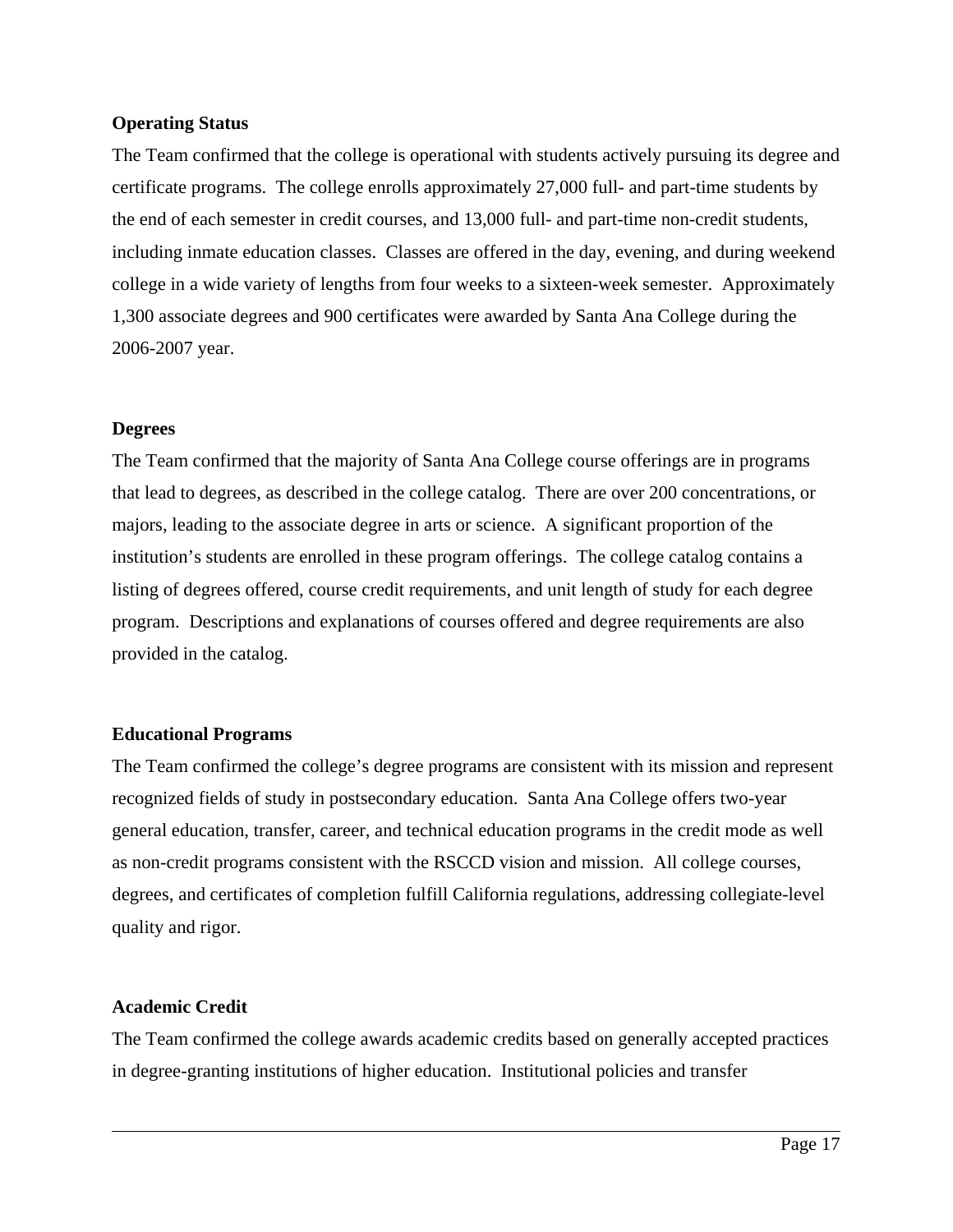requirements, as well as the awarding of credit, are clearly and accurately described in the SAC college catalog. SAC awards academic credits based on the Carnegie formula: one semester unit of credit is defined as one hour of recitation or lecture, or three hours of laboratory work each week for a full semester.

## **Student Learning and Achievement**

The Team confirmed the college has a substantial number of completed student learning outcomes (SLOs), and is addressing a college-wide learning outcomes model of assessment and improvement. Santa Ana College conducts regular assessments of programs in academic and student services areas to support ongoing and systematic efforts to student learning and achievement. Quadrennial course review is overseen by the Curriculum and Instruction Council. In addition, annual *Department Planning Portfolio* development with quadrennial program review of academic programs within the *Department Planning Portfolio*, and annual student services program review is embedded in the Santa Ana College *Educational Master Plan.*

All programs and services are working toward continuous improvement by linking identified SLOs to the broader seven *Core Competencies* of the college. Through program review processes, SLOs are revised as needed in academic programs. Direct SLO assessment is conducted in a course-embedded program assessment approach in conjunction with analysis of indirect data supplied by the Institutional Research department. Changes made in the SAC *Strategic Plan* are based on the program review work of departments and broad-based interdisciplinary dialogue.

## **General Education**

 $\overline{a}$ 

The Team confirmed the college defines and incorporates into all of its degree programs a substantial component of general education designed to ensure breadth of knowledge and promote intellectual capacity. Degree credit for general education is consistent with a level of quality and rigor appropriate to higher education, with general education courses spanning six general academic areas: Natural Sciences, Social and Behavioral Sciences, Humanities, Cultural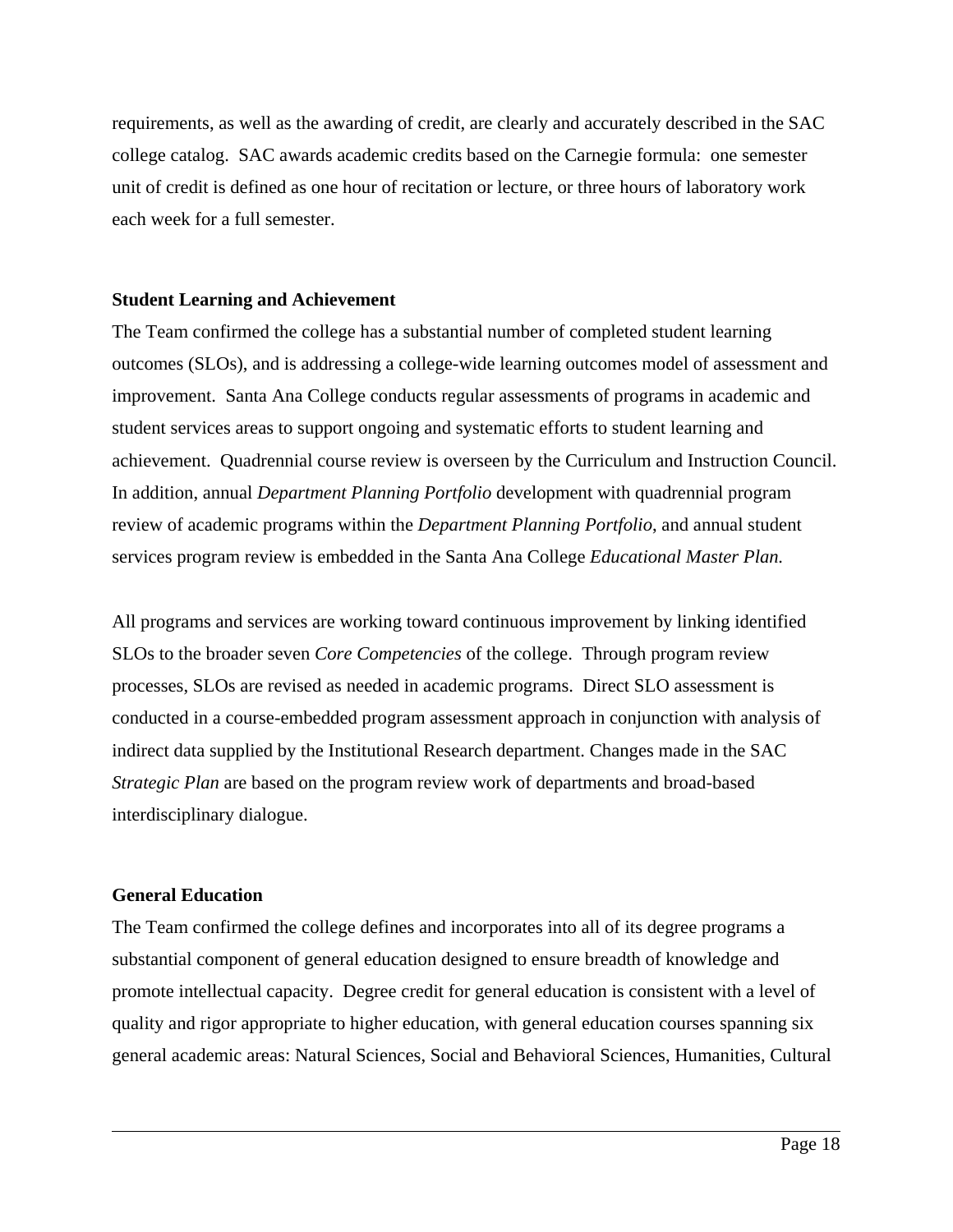Breadth, Communication and Analytical Thinking, and Lifelong Understanding and Self-Development.

#### **Academic Freedom**

The Team confirmed that the college faculty and students are free to examine and assess all knowledge appropriate to their discipline or area of study, as judged by the educational community. RSCCD Board Policy 4201 addresses and ensures that SAC maintains an atmosphere in which intellectual freedom and academic independence exist. The *Academic Freedom Policy* is in the college catalog and in the *Faculty Handbook*, both of which are on the college website.

### **Faculty**

The Team confirmed that SAC employed 276 full-time faculty and 1,570 adjunct faculty in both credit and SCE programs. The faculty members are qualified to conduct the institution's programs and meet both professional standards and state requirements.

### **Student Services**

The Team confirmed the college provides all of its students with appropriate support services and develops programs consistent with their characteristics and the institution's mission. Services and programs address the needs of a highly diversified student population. Monitoring student characteristics and their needs has been an ongoing college activity.

### **Admissions**

 $\overline{a}$ 

The Team confirmed that Santa Ana College's published admissions policies are aligned with its mission, appropriate for its programs, and follow practices that are consistent with college policies that specify the qualifications of students are appropriate for its programs.

College admissions forms and information is available through the Office of Admissions and Records, published in the schedule of classes, and available on the SAC website.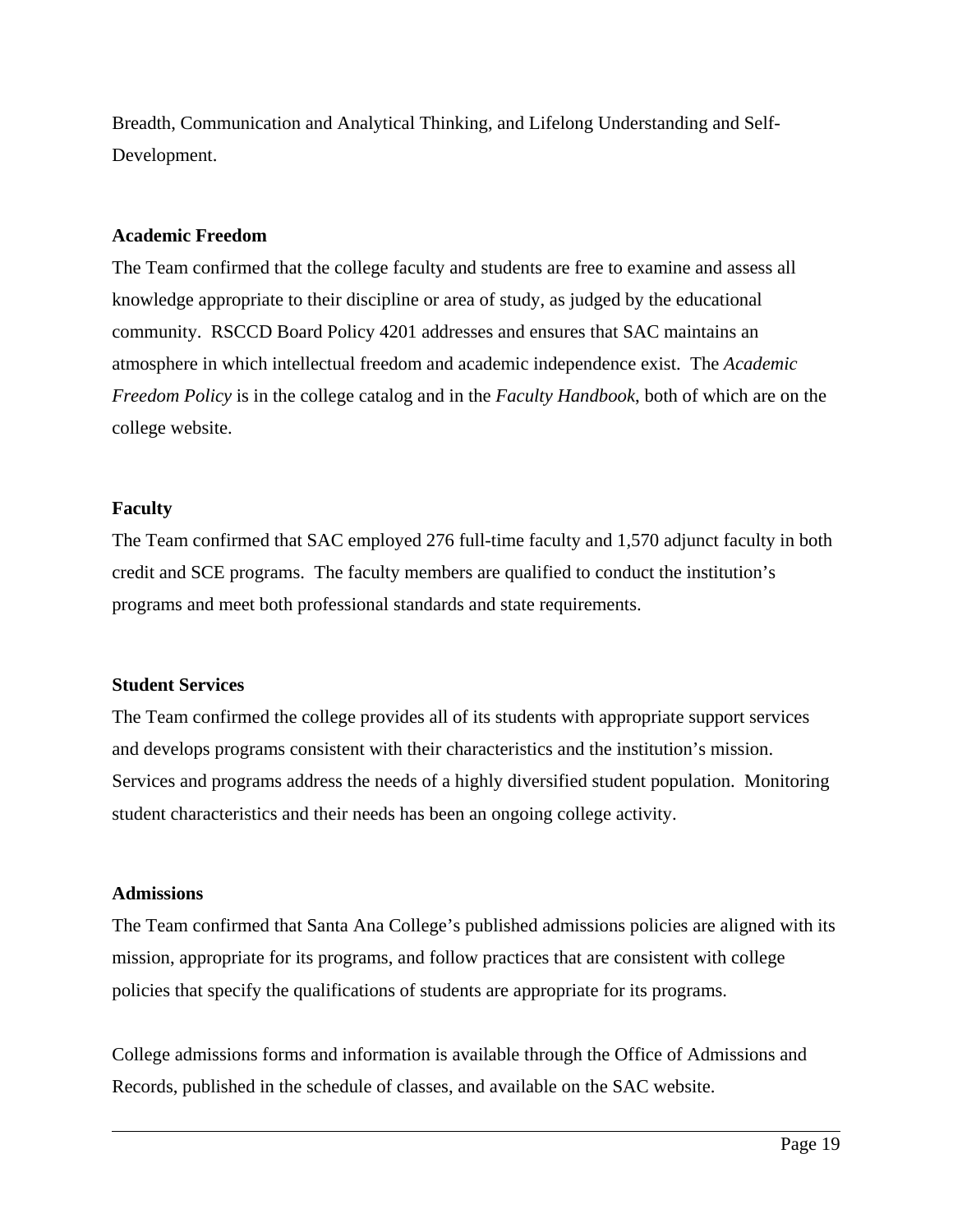#### **Information and Learning Resources**

The Team confirmed the college, through its library, learning labs, and related programs and services, provides specific, long-term access to electronic and printed resources sufficient to meet its educational purposes. Santa Ana College has a large library as well as the Media Services department, Tutorial Learning Center, Success Center, Academic Computing Center, Testing Center and several labs and centers utilized for specific programs. The School of Continuing Education (SCE) operates a Marketplace Education Center (MEC) Computer Lab, Centennial Education Center (CEC) Learning Skills Lab, CEC Main Computer Lab, CEC Small Lab, and CEC Computer Skills Lab.

## **Financial Resources**

The Team confirmed the institution operates from a financially stable funding base, plans for financial development, and identifies and uses financial resources to support its mission and educational programs. Fundamental structures and practices are in place for allocating and controlling its budget. The District is working to meet its future retiree benefit obligations and to comply with GASB45.

### **Financial Accountability**

 $\overline{a}$ 

The Team confirmed that the District demonstrates financial accountability through the findings of an independent financial audit secured by the Board of Trustees to perform review.

### **Institutional Planning and Development**

The Team confirmed evidence of basic planning for the development of the college through documents such as the *Strategic Plan 2007-2015*, Academic, Student Services, Administrative Services and President's Cabinet Program Review, the *Department Planning Portfolio*, the *Technology Plan*, the *LPA Facilities Master Plan* and Budget Committee goals, all referenced in an *Educational Master Plan*. The Team found evidence, however, that the institution's ongoing cycle of planning, resource allocation, evaluation, and improvement require strengthened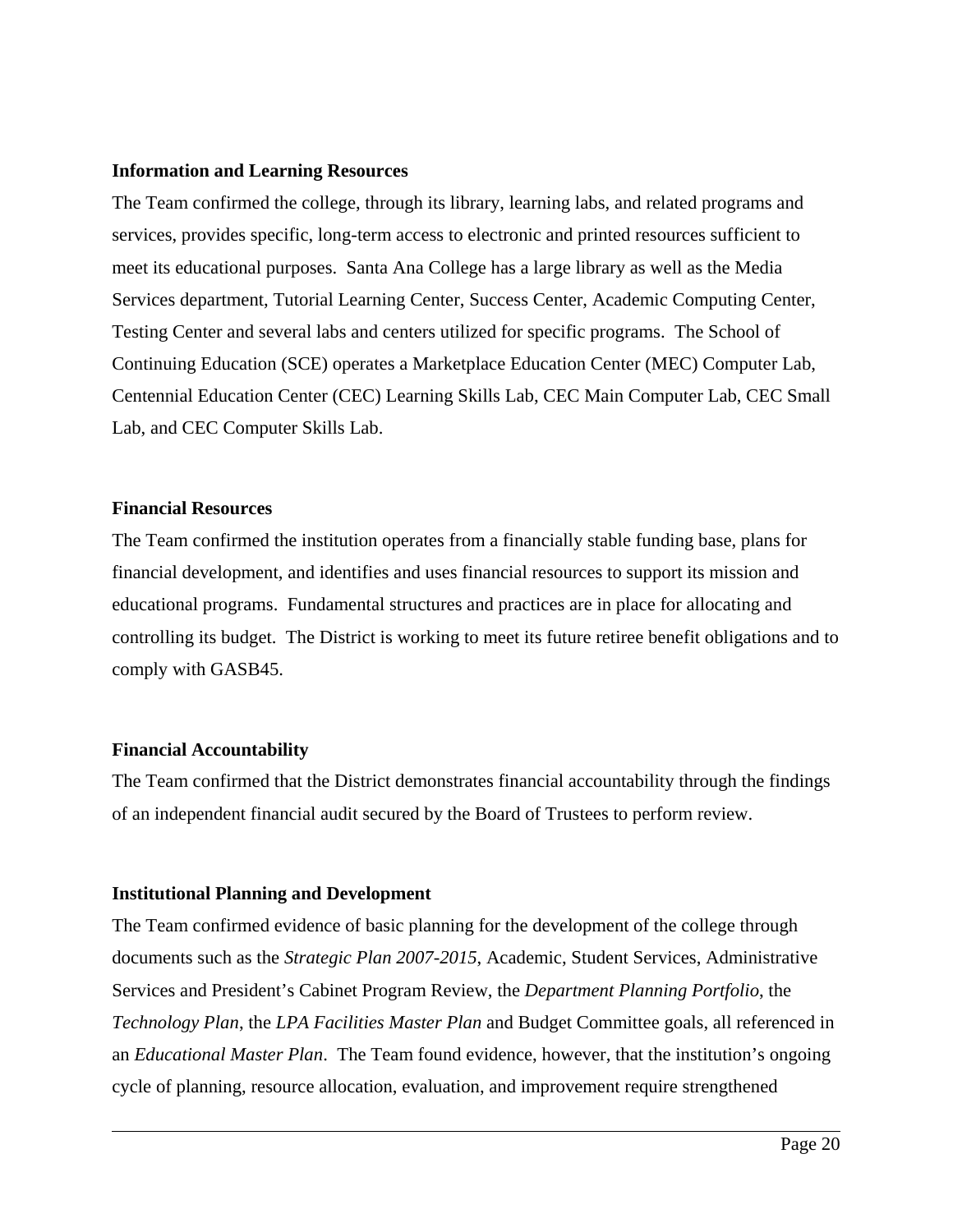integration of its component parts. The link to budget allocations is not clear, nor are expenditure outcomes assessed.

## **Public Information**

 $\overline{a}$ 

The Team confirmed that the college catalog contains accurate, clear policies, procedures, and practices relative to admission requirements; academic and career technical education programs; requirements and degrees; grievance procedures; fees; academic credentials of faculty and other items relevant to student attendance and withdrawal.

## **Relations with the Accrediting Commission**

The Team confirmed that the college provides assurance that it complies fully with the eligibility requirements, accreditation standards, and policies of the Commission, and it demonstrates honesty and integrity in representations to all constituencies and the public, and in relationships with the accreditation association and other external agencies.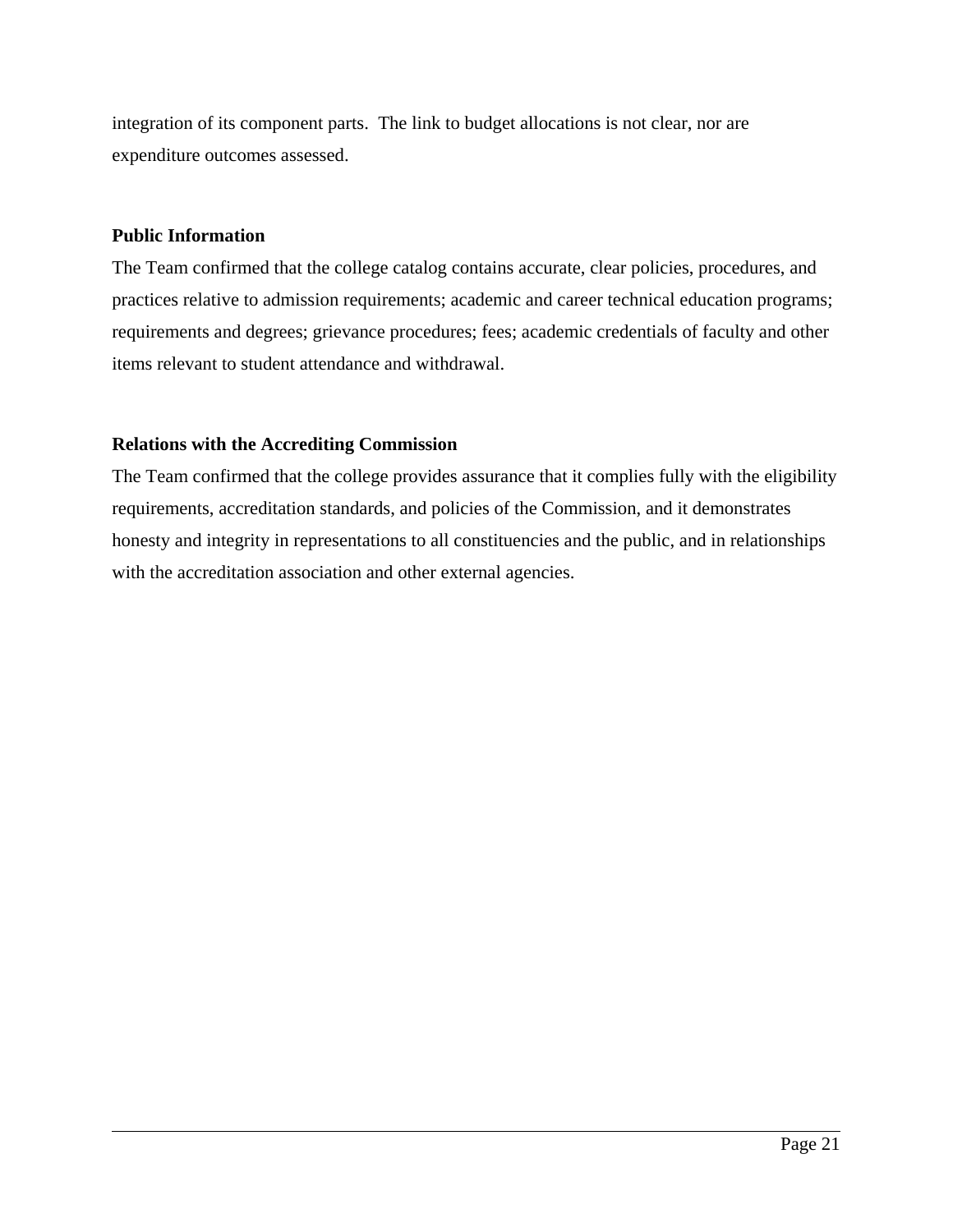## **STANDARD I: INSTITUTIONAL MISSION AND EFFECTIVENESS**

## **General Comments**

 $\overline{a}$ 

The Santa Ana College self study accurately describes the appropriateness of the institution's mission statement to its community, student body, planning, programs, service, and student learning activities. The college mission statement is closely aligned to that of its district, and plays a central role in informing campus planning and decision making.

The mission statement reflects the college's desire to serve its constituents who have varied levels of educational needs such as "transfer, employment, careers and lifelong intellectual pursuit in a dynamic learning environment." The college further exemplifies its mission by openly addressing its core competencies and student learning outcomes related to communication, thinking and reasoning, information competency, diversity, civic responsibility, life skills, and careers.

Over the past few years, the college has taken many actions toward improving its planning, program review, student learning outcomes, and institutional effectiveness. This has included; creating a Strategic Plan, revising the Department Planning Portfolio (DPP) and Program Assessment/Program Review (PA/PR) process, placing student learning outcomes and core competencies on course outlines of record and the course syllabus, as creating a Planning and Assessment Processes flowchart, and forming an Institutional Effectiveness and Assessment Committee (IE&A), to mention a few. Using data to drive decision-making is evident through the plans that involve all areas of the campus. Results from program review are used for change. Overall, there are numerous planning processes, however the plans are not integrated or always clearly linked to budget allocation.

The Team confirmed that Santa Ana College's mission statement demonstrates self reflective thought developed through participatory governance processes. It is widely distributed and understood. Overall, the Team found that the college meets the requirements of Standard I.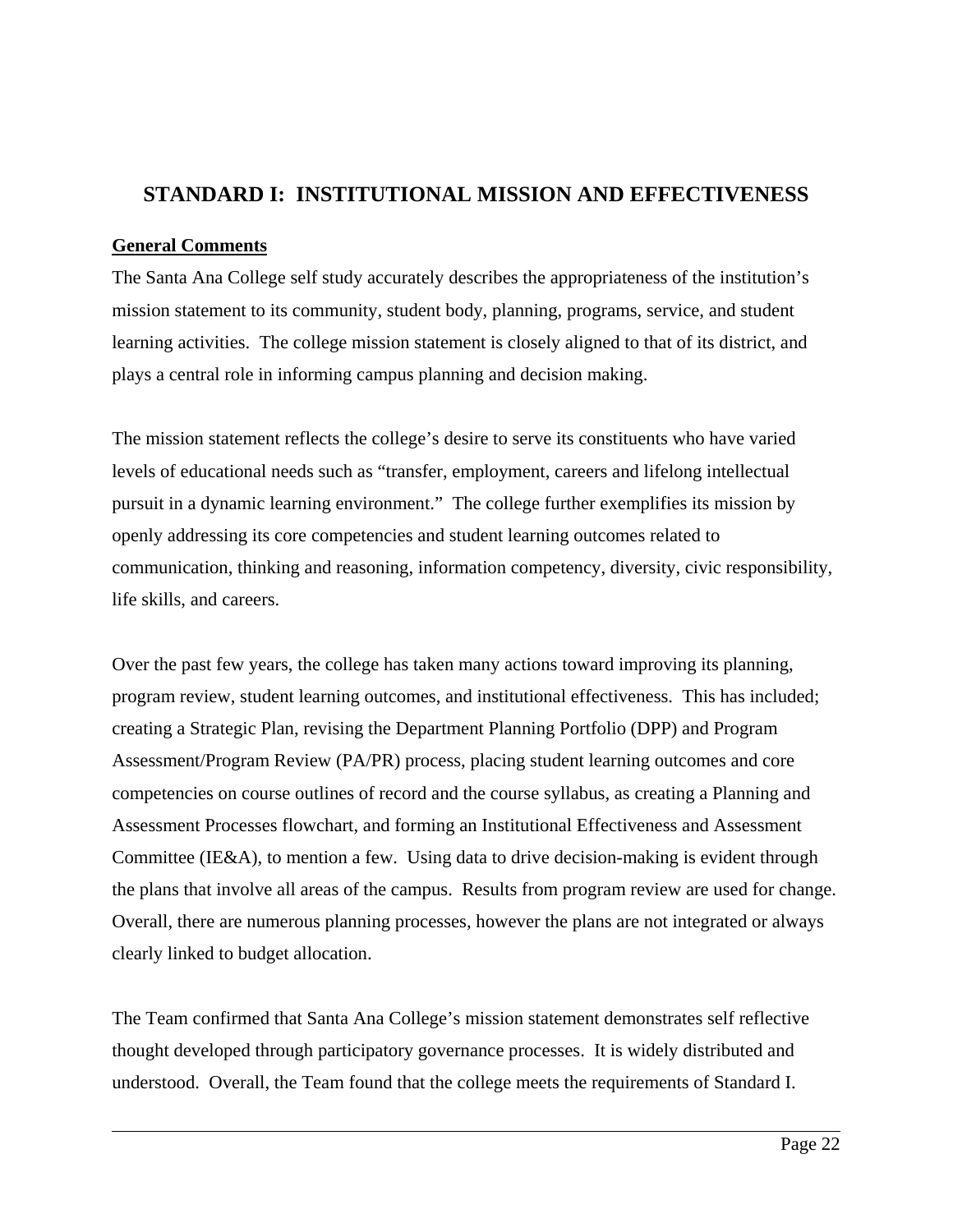### **Findings and Evidence**

 $\overline{a}$ 

#### **Standard I.A: Institutional Mission**

The Team found that the district last assessed its mission statement on April 13, 2007 at the Board of Trustees meeting after the mission statement was reviewed by Santa Ana College department, division, and service areas. (Standard I.A, I.A.2) The Board of Trustee's district mission and goals are used as a force behind Santa Ana College's mission statement. The college plans to continue the periodic review of its mission and to assess the effectiveness of this process. Non-college employees who are considered stakeholders should also continue to be involved in reviewing the mission of the college. The college surveys its employees to see if they are knowledgeable regarding the mission statement and are employing it to guide their activities. It is unclear if the Institutional Effectiveness and Assessment Committee or another committee evaluate the effectiveness of how the institution develops, approves, and communicates the mission statement. Furthermore, the Team could not determine what fosters the necessity for review of the mission statement, other than the passage of time. (Standard I.A.3)

A Team review of the college's mission statement as well as its web site supports the institution's continued commitment to revise and design programs within a framework of community needs. Through the use of core competencies and student learning outcomes, the college demonstrates its commitment to the achievement of student learning. (Standards I.A, I.A.1) The institution justifies its operations, programs, and services within the centrality of its mission statement. (Standard I.A.4) Santa Ana College has a program review process (i.e., Department Planning Portfolio (DPP)) that uses the college mission statement as its first step in assessment. The college also places the mission statement on all agendas and its committees are created as needed to serve the mission statement. Department Planning Portfolio reports, along with Research Department's findings on institutional effectiveness, are used as the basis for the college to review its mission statement and its progress in addressing its mission. (Standard I.A.1, I.A.4)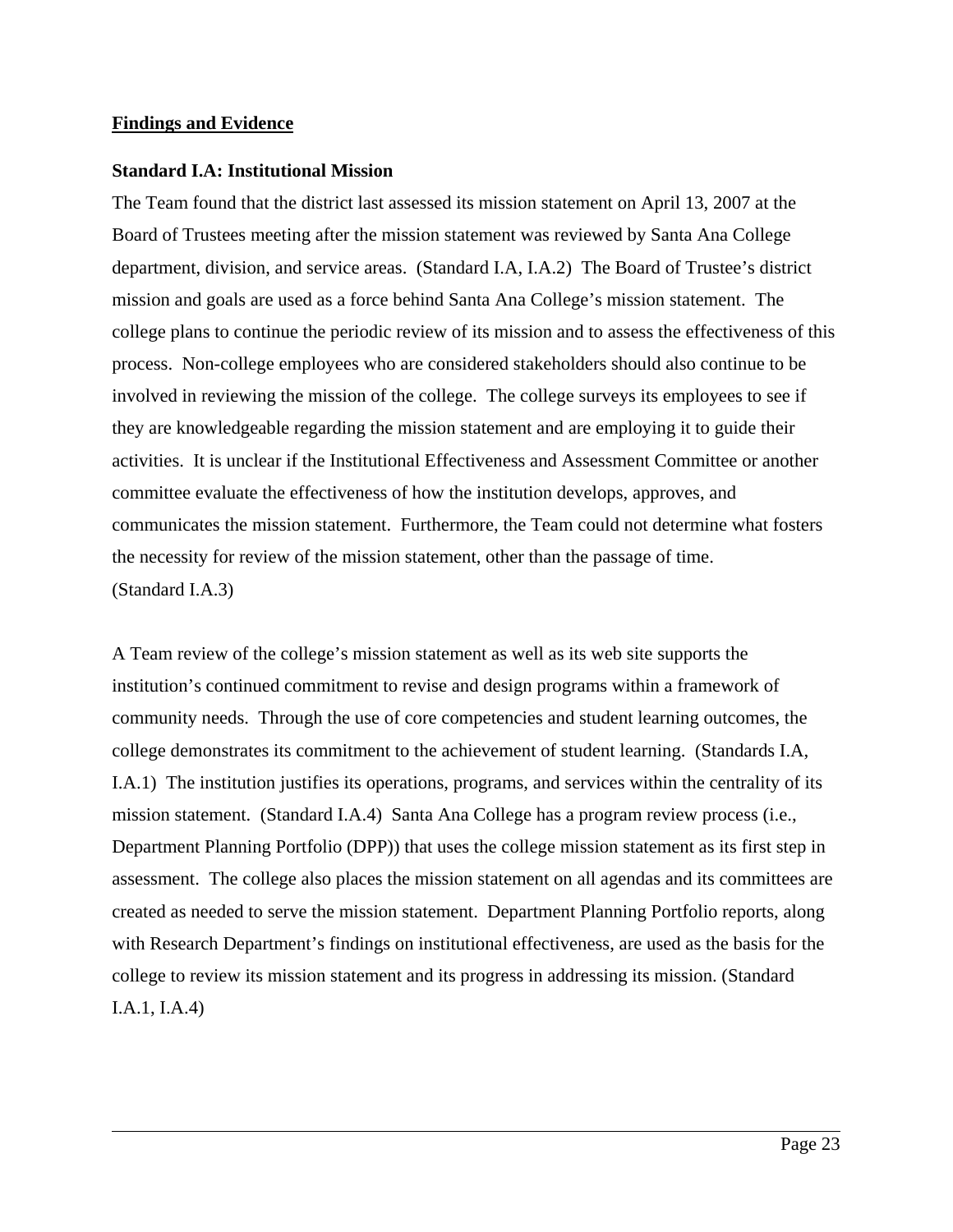#### **Standard I.B: Institutional Effectiveness**

 $\overline{a}$ 

The committee confirmed that the use of data for reflective improvement in areas such as English, mathematics, history, communications, and reading through the DPP process. The process includes review of different elements of a program each semester (i.e., direct assessment of SLOs), each year (i.e., goals and assessment of those goals) and every four years (i.e., 19 questions are answered with data from the District Research office). Program Assessment/Program Reviews (PA/PRs) are one aspect of the annual review process. (Standard I.B.1, I.B.2) Data is provided to each college department so they may observe indicators of student achievement. The departments use this data, along with the SLO information, to assess program status. Results of program review are used for budget requests. Academic program reviews are evaluated by the Teaching and Learning Committee (TLC) and recommendations are made to IE&A, who then refers them on to a relevant governance committee for consideration. The non-academic department program reviews are also provided to IE&A via college deans for review.

The Team noted that the College Council is the institution's primary governance body. Through the reporting relationship of numerous participatory governance committees to the College Council, program review and planning are linked to a budget allocation process. However, the link is a complex system of review by other committees, President's Cabinet, the President, and district personnel. (Standard I.B.3, I.B.4, I.B.6) The Team concluded through an analysis of the institution's Planning for Assessment Processes flowchart that it appears that all program reviews are eventually provided to IE&A, but they also go to the Deans and VPs, who then refer the information the President's Cabinet, who then refers it to College Council. A rank ordering of all college requests is done by the Budget Committee. The President's Cabinet and College Council review the requests and create one set of recommendations for funding for the year. The President decides the final ranking and makes recommendations to the District. This process lacks clarity, and there is a need to make the alignment between planning and budgeting more transparent, and functional.

The Team did not find evidence the college evaluates its planning, program review, and revenue allocation process for continuous quality improvement. (Standard I.B.7) The Team confirmed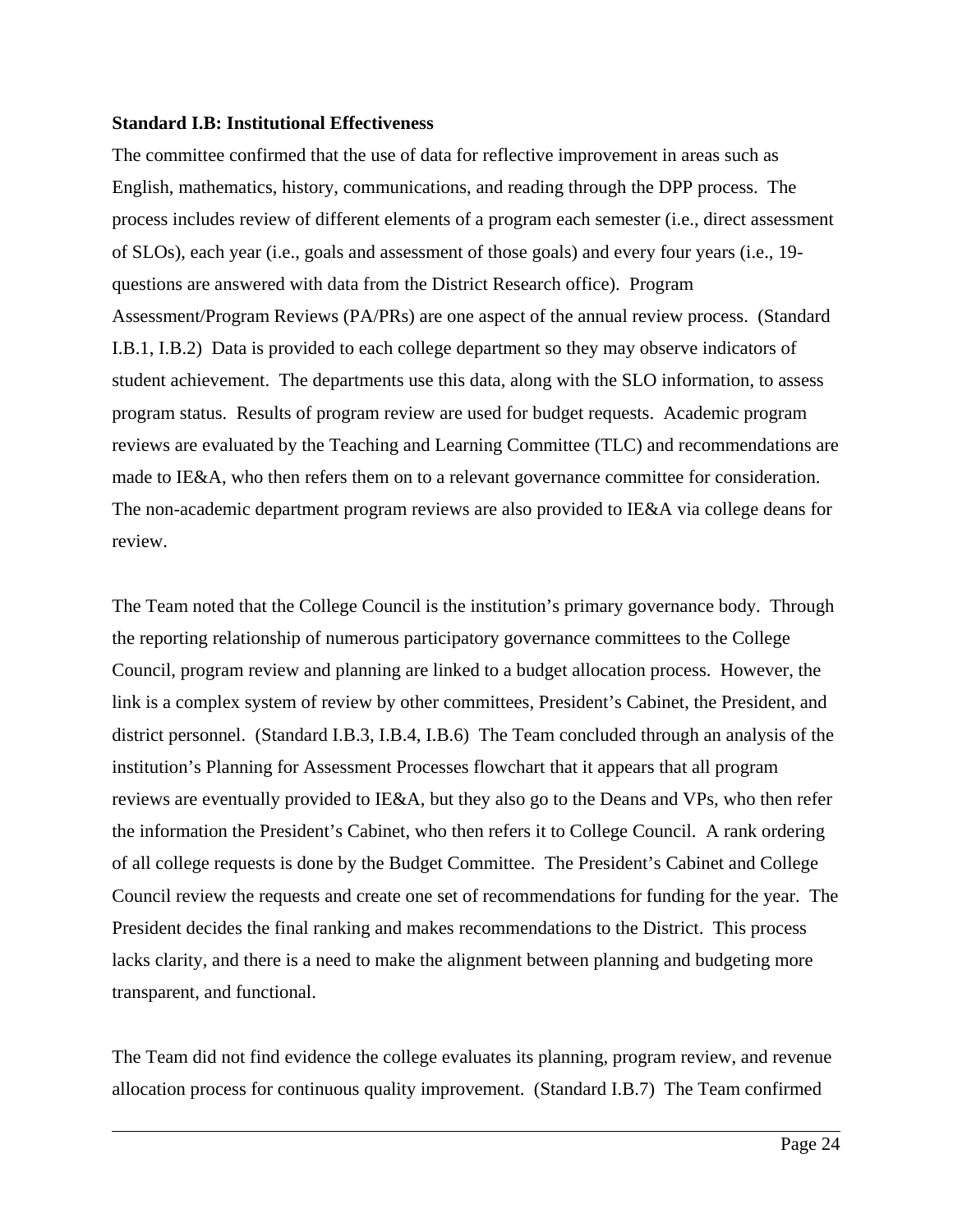that the college actively seeks alternative funds from grants to offset funding needed beyond that available from the general fund for many of the activities it identified through its planning. (Standard III.A.2)

The Team confirmed the college is doing a very good job of placing the course-level SLOs and the core competencies on course outlines of record (COR) using Web CMS. Nearly 100% of the CORs contain SLOs. The Teaching and Learning Committee (TLC) was pivotal in aiding departments to write and place SLOs on the COR, and provides professional development opportunities. To date 25% of the courses have SLOs and COR on the syllabus, and the college should make every effort to achieve their plan for 100% completion by 2011.

Evidence demonstrates the college offers some opportunities for collegial self-reflective dialogue regarding planning, processes, programs, and quality. Planning retreat records indicate that sixty members of the college discussed the planning process and how to use data. At the conclusion of the meeting, they created the Strategic Plan for 2007-2015. The Team noted, however, that there is a need to provide strengthened, ongoing, collegial, self-reflective dialogue with classified employees about governance service opportunities, processes deliberations and outcomes. (Standard I.B.1)

It is important that the college sustain and update its plans, and that its existing planning processes be assessed so as to continually improve. (Standard I.B.1, I.B.2, I.B.3, I.B.6) Although evidence suggests some limited review, the Team confirmed the need to update the college's Facilities Master Plan and Human Resource Plan. The Team also noted that the institution's IE&A report on progress in meeting college goals stated that it was too early in the process to have much progress. Evidence did not indicate that the college evaluates its limited strategic planning evaluation process. (Standard I.B.7)

The Team noted that the college's Department Planning Portfolio process was operative on an annual basis. The DPP process includes a review of goal achievement by college departments, resources, course schedules, and staffing, student demographics, grade distributions, enrollment projections, and SLO assessment. (Standard I.B.3, I.B.6) The Team could not identify evidence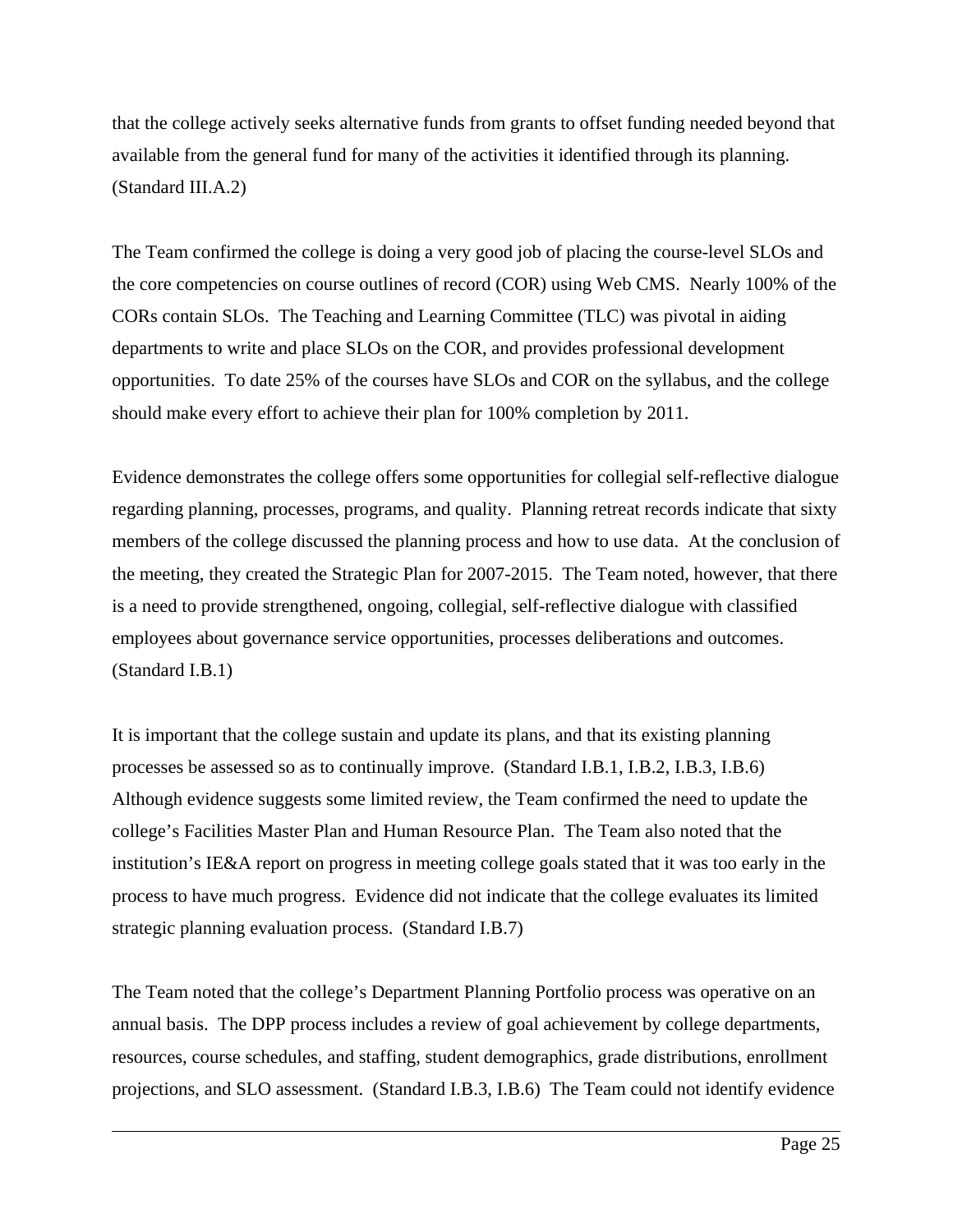to support a link between the college's Strategic Plan and its Department Planning Portfolio process. The goals developed in the DPP are linked to the Board of Trustee goals. (Standard I.B.2)

The Team found that the application of results from the college's planning processes outcomes were evident in numerous ways: IE&A changed the DPP process, and TLC provided rubric and assessment training for staff and recommended greater interdisciplinary dialogue. The college's Research Department provides ad hoc data services for department program review and needs. Both the Strategic Plan and the DPP are new, and thus evaluation of its full cycle of implementation is not yet accomplished. (Standard I.B.7)

The Team identified evidence that different types of data are collected to measure the effectiveness of the college and its programs, from individual course-level direct measures of student learning outcomes to institution-wide enrollment data and surveys. Through the cyclical review and use of results, the college seeks to improve the quality of its services through the institution's primary governance committee, the College Council. (Standard I.B.5, I.B.6) Many committees provide reports and recommendations to the College Council: IE&A, SAC Budget, Facilities, Santa Ana College Technology Advisory Committee (SACTAC), and Student Success.

The Team found no evidence of the existence of a formal communication process used to inform others regarding quality. (Standard I.B.5) An annual report is produced by IE&A that outlines the progress toward meeting departmental planning agendas. No evidence was identified to suggest that the results of planning and evaluation of institutional effectiveness are reported to the Board of Trustees or to the college community in a transparent manner. Institutional Effectiveness and Assessment is responsible for institutional effectiveness including SLOs and their and assessments, accreditation issues related to the college mission statement, planning and institutional planning, and planning coordination. It is unclear how the Board of Trustees provides guidance for subsequent improvement. (Standard I.B.7)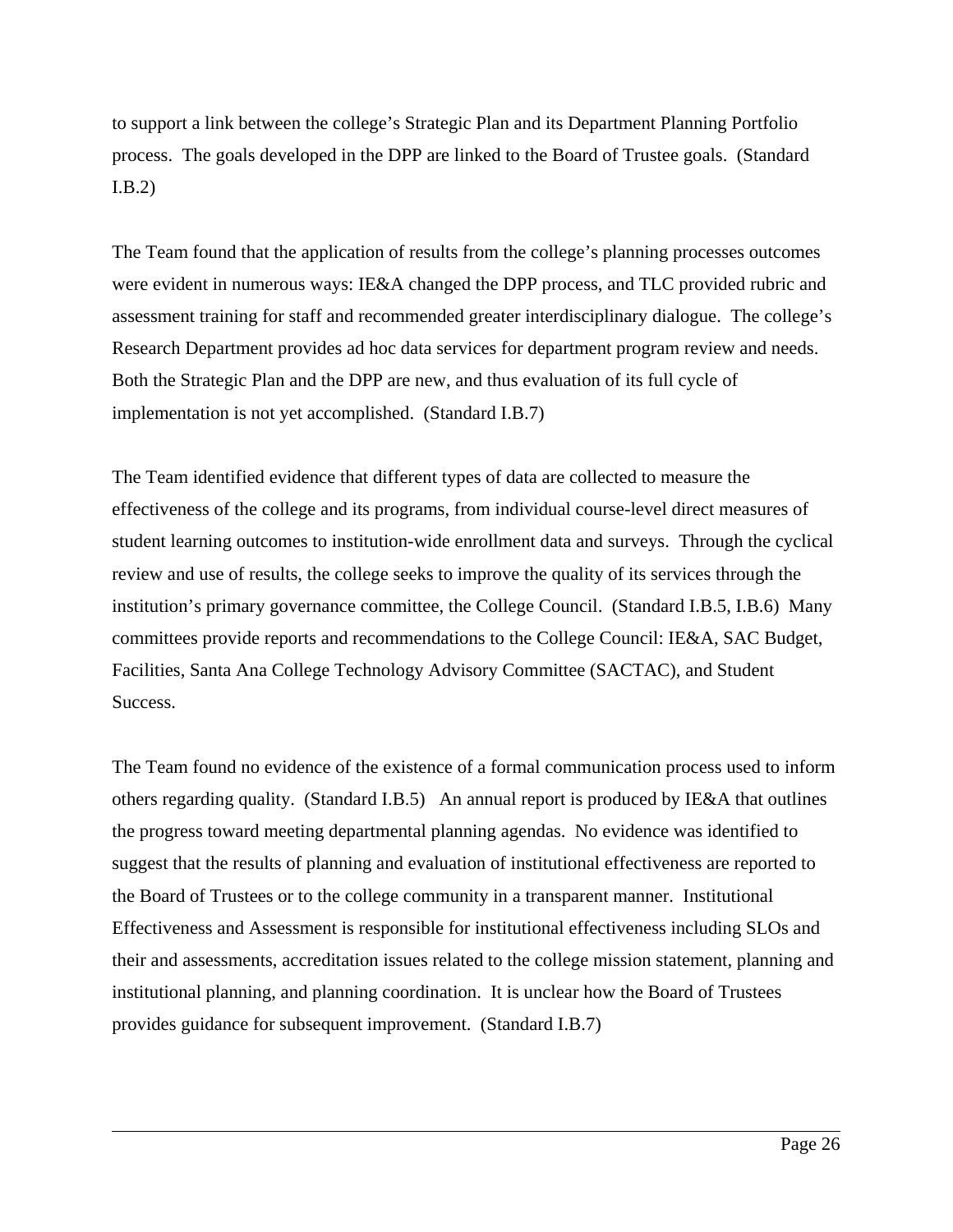## **Conclusions**

The Team found evidence that Santa Ana College has a mission statement that is regularly reviewed and updated using an inclusive and comprehensive process of dialogue. The mission, which is developed by the college community and approved by the Board, guides the college's planning and decision making regarding programs and services, policies, and procedures. The college has planning and evaluation structures in place to promote continuous improvement. The Team found evidence that the college conducts ongoing, collegial, and self-reflective dialogues through college-wide symposiums, planning retreats, governance committee meetings, and division/departmental meetings. Through these critical dialogues, the college community has identified institutional learning outcomes and has connected these outcomes to program and course-level student learning outcomes. The college has also identified strategic themes, and has used these themes to inform the Strategic Plan.

Elements of planning, budgeting, measuring student learning, evaluation of institutional effectiveness and improvement seem to be conducted through participatory governance committees that regularly engage in dialogue in reviewing data upon which to assess its effectiveness. Subsequent changes occur accordingly and are communicated throughout the college. However, several of the processes are relatively new and will take time to complete cycles of planning, evaluation, improvement, and integration. Use the Accreditation Committee on an ongoing process for examining, evaluating, and acting upon the college's need to meet or exceed the standards throughout the six-year review cycle.

### **Recommendations**

 $\overline{a}$ 

### **College Recommendation 1**

The Team recommends that the college evaluate its planning processes, including the integration of technology, staffing, and facilities master plans, to ensure the budget is used as a planning tool to achieve its strategic goals and that the outcomes from these activities be formally and broadly communicated to ensure quality. As part of this integration, the Team recommends that the college resource allocation be based on plans, program reviews (DPPs), and actual budgetary performance. This requires that the college evaluate the outcomes of its planning/budget process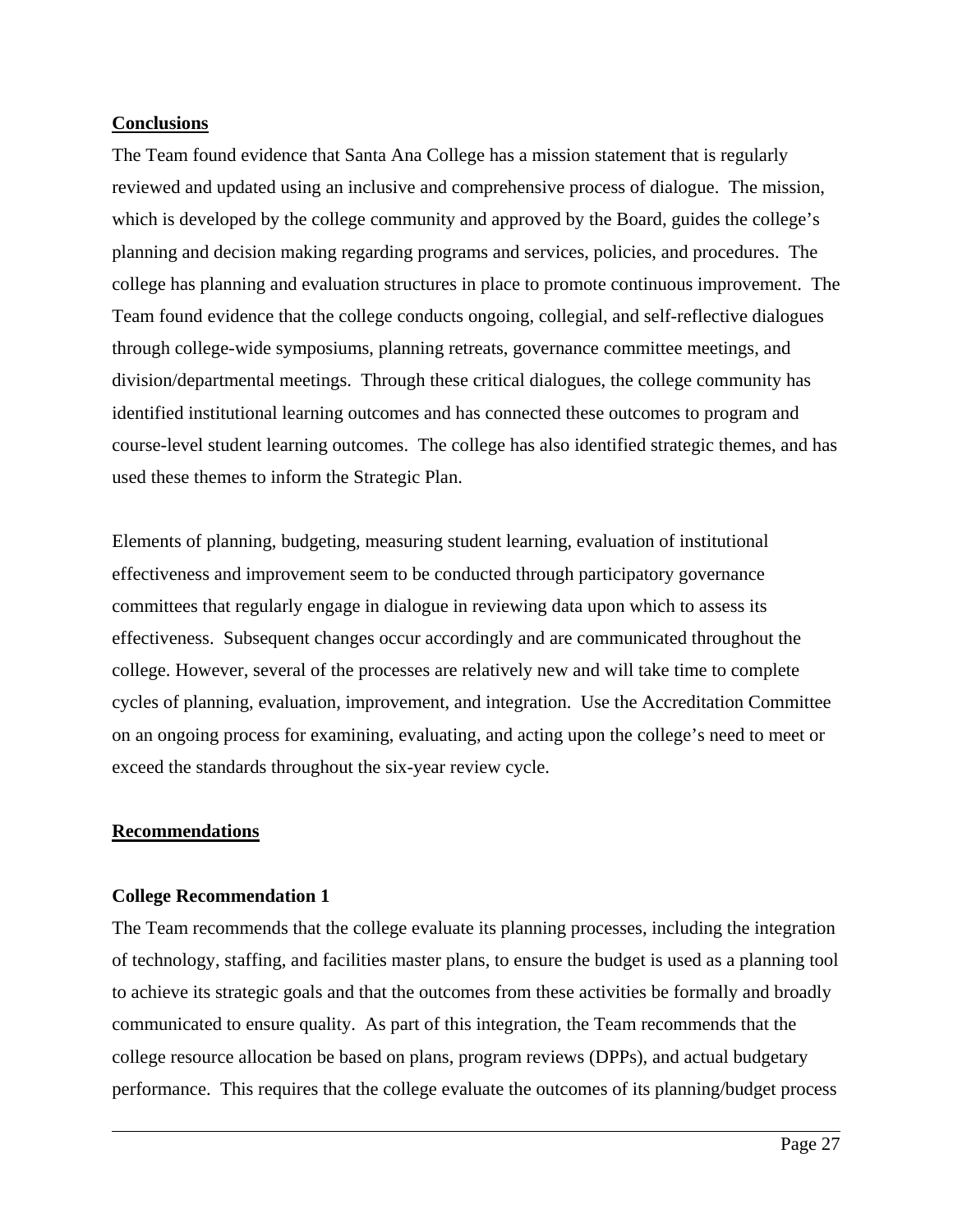and use that data in subsequent budget development. (Standards I.A.1, I.A.3, I.B.4, I.B.6, II.A.1, II.A.2.f, III.B.2.d, III.D.1, III.D.2, III.D.3, IV.B.3.a, IV.B.3.b)

## **District Recommendation 1**

 $\overline{a}$ 

The Team recommends that the district evaluate its planning processes, including the integration of technology, staffing and facilities master plans to ensure the budget is used as a planning tool to achieve its strategic goals. As part of this integration, the Team recommends that the allocation model for resources be based on the plans, program reviews and the sustainability of the planning process and that the outcomes from these activities be formally and broadly communicated to ensure quality. This requires that the District evaluate the outcomes of the budget process and use that data in subsequent budget development. (Standards I.A.1, I.A.3, I.B.4, I.B.6, II.A.1, II.A.2.f, III.D.1, III.D.2, III.D.3, IV.B.3.a, IV.B.3.b)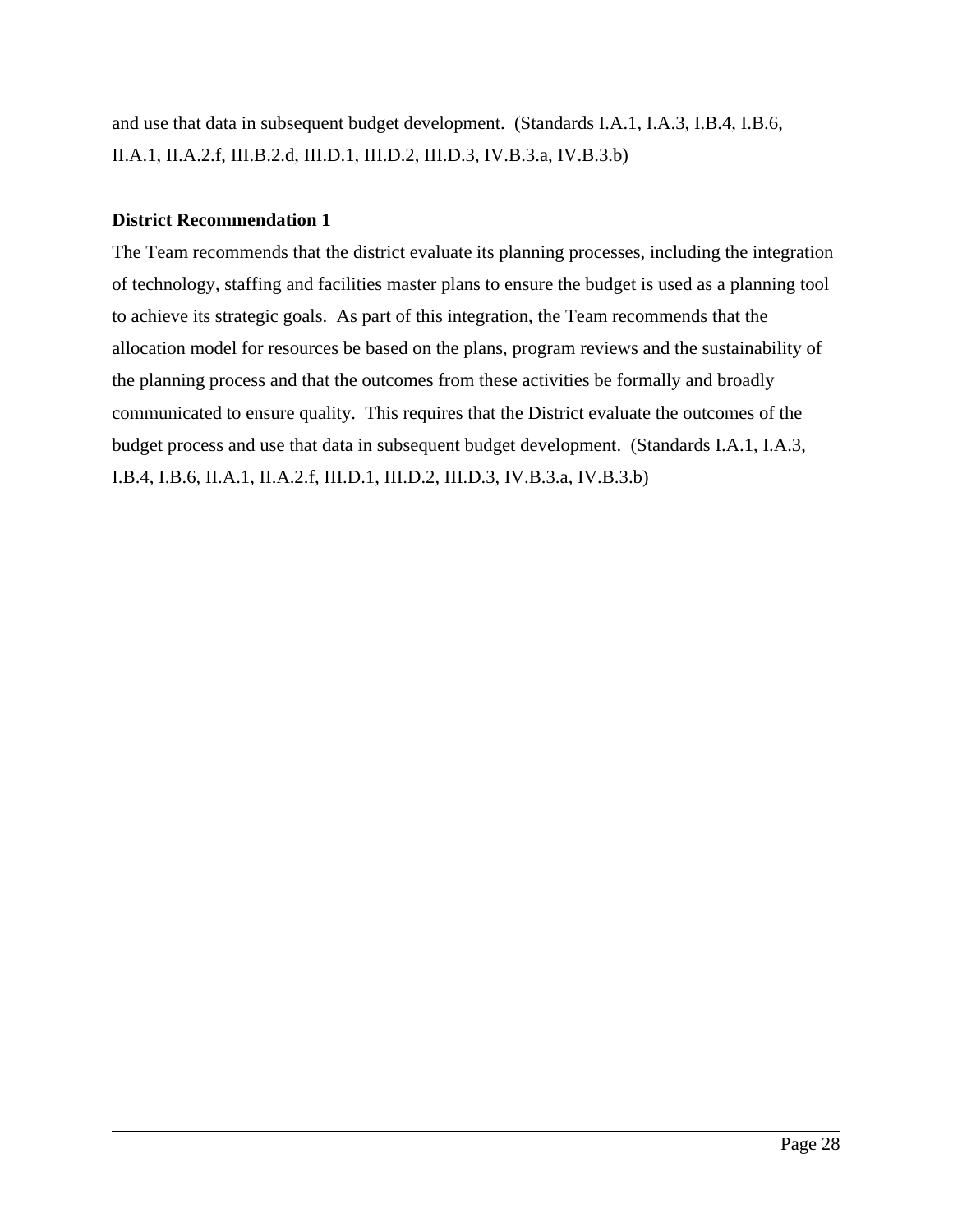## **STANDARD II: STUDENT LEARNING PROGRAMS AND SERVICES**

## **General Comments**

 $\overline{a}$ 

The Team validated that the Santa Ana College self study accurately described the institution's policies, planning, and practices related to its programs, services and student learning. The college is a comprehensive community college offering a wide variety of general education, basic skills, English as a second language, vocational, career, and transfer courses. It is positively regarded by its community for the quality of its instructional programming and student services. Santa Ana College is sensitive to the diversity and socio-economic status of its student body. The institution provides basic courses and services at approximately 100 sites across its service area.

The college engages in considerable dialogue about educational processes and effectiveness and has developed a systematic approach to integrating planning and budget at the departmental level. The foci of the model are course, department and degree embedded SLOs through the seven core competencies. The college has adopted a student learning outcomes format that supports the mission of the college via dialogue at the department level through the development, implementation, and systematic assessment of core competencies in concert with the mission statement. SAC has a process for systematic review of departmental program assessments and a course embedded approach to evaluating SLOs within the program level review and the Portfolio Assessment/Program Review (PA/PR) on a 4-year cycle. The institution has developed a separate systematic annual program review of departments in student support services. The first oversight committee for these departmental and the PA/PRs is the Teaching Learning Committee, which is charged with reviewing them annually and forwarding them to the Institutional Effectiveness and Assessment Committee, which provides recommendations to the College Council. The process addresses the individual needs of different departments and programs, however, its complexity appears to get in the way of effectively and efficiently producing one of its desired outcomes, which is integration of planning and budgeting. The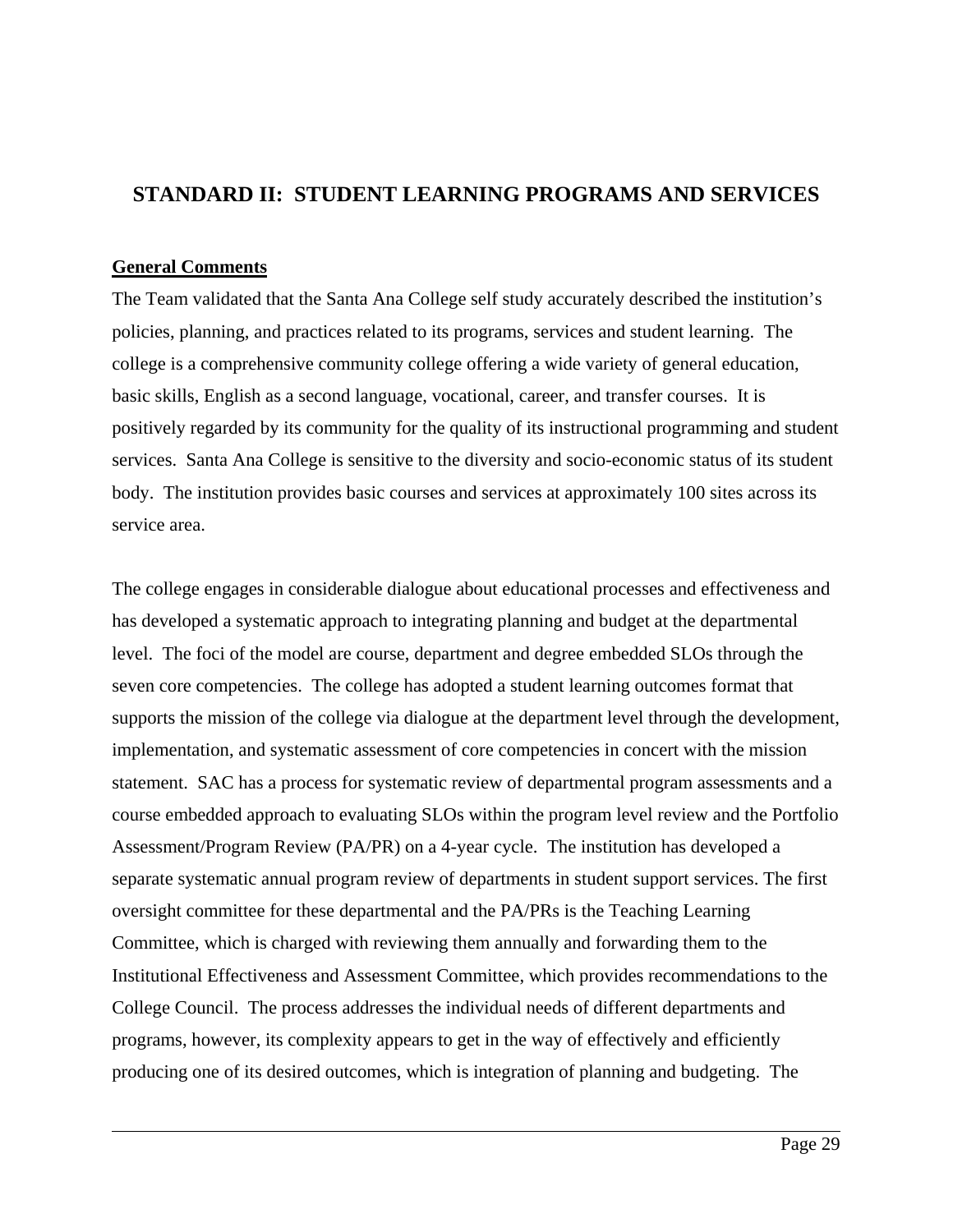Team concluded that overall, Santa Ana college met Standard II, based upon its examination of evidence.

#### **Standard II.A: Instructional Programs**

#### **Findings and Evidence**

 $\overline{a}$ 

The Team verified that the college has an appropriate variety of curriculum and delivery systems which include weekend, online, and hybrid courses, including an online A.A. degree, which was approved by the Commission in April 2008. All current information on transfer and occupational programs, articulation, courses, certificates and degrees, and schedules are available both in print and online in the catalog and class schedule. In addition to providing a variety of schedules to meet student demand, SAC addresses diverse learning styles through study skills courses and learning style assessment, and multiple measures. All career technical education (CTE) programs have advisory committees in place, a requirement to receive California Technical Education Act funds. All coursework goes through the established curriculum review process originating with the discipline faculty, while a community services advisory committee identifies courses of interest to the community. Academic integrity is maintained through the established curricular processes and through the oversight of the Curriculum and Instruction Council. Grades, certificates and degrees are awarded according to standard grading methods and on the achievement of stated student learning outcomes. (Standards II.A.1.b, II.A.2, II. A.2.a, II.A.2.b, II.A.2.c, II.A.2.h, II.A.2.i.)

The Team confirmed that the college represents itself accurately to the public through published documents and in electronic formats. The college widely publicizes information about its programs, courses, degrees, core competencies, and General Education SLOs. Individual student learning outcomes are also listed on all course outlines of record. Policies related to transfer are available in the catalog along with other college policies regarding the awarding of credit through exam. There is a clear process and Board policy for the elimination of programs, although it is rarely used, with only one program (electronics) eliminated since the last accreditation visit. Board policies also ensure academic freedom, student honesty, a statement of professional ethics that distinguishes between professional views and personal conviction, and a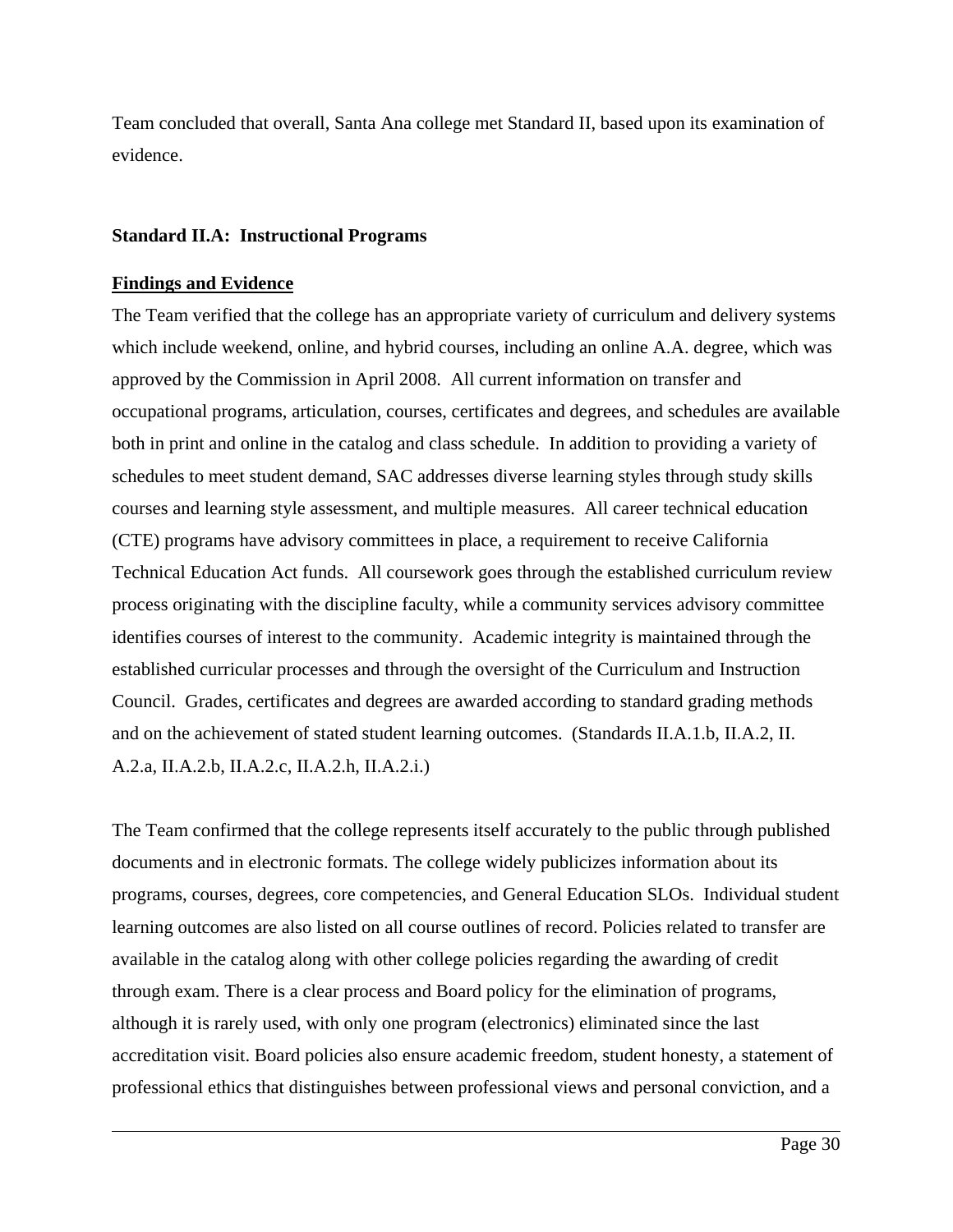## framework for personnel conduct. (Standards II.A.6, II.A.6.a, II.A.6.b,II.A.6.c, II.A.7, II.A.7.a, II.A.7.b, II.A.7.c)

The Team found that the college has adopted a student learning outcomes format supporting the mission of the college. The SLO and Program Review process and cycle has been developed and implemented since the last accreditation, and relies on the research office for data relevant to each program**.** SAC heavily uses both quantitative and qualitative research from the Institutional Research (IR) department for demographic and trend analysis and to identify student needs. IR annually drafts a research agenda in consultation with the administration based on departmental data needs. In addition, IR produces three annual reports: Student Satisfaction Study, Pathways of Student Persistence (along with 12 measures of success), and the graduate student study. IR assists with the Assessment validation studies, but the actual determinations and cut scores are made by the Assessment Committee, as necessary. All departments receive data spanning several terms that feed the department's individual program review and annual report. IR also assists departments in their development of individual surveys, focus groups, and other qualitative evaluation instruments. Bodies of data feed a number of other seemingly successful support services such as specialized instruction via a Success Center, the Tutorial Learning Center, EOPS, DSPS, student support services program, Freshman Experience, Sophomore Learning Communities II and an Honors program. The institution maintains a "Dashboard" information tool available online to decision makers. The college demonstrates its commitment to research-based improvement by maintaining an IR seat on the TLC and the IE&A Committees. (Standards II.A.1, II.A.1.a, II.A.2.g)

Program Review for all credit and non-credit Instruction is scheduled on a quadrennial cycle, supplemented by annual department portfolios. Most other support services conduct program review on an annual cycle. Categorically funded programs receive a six-year trend on characteristics and outcomes. Non-categorical programs use surveys, inferential studies, and correlation studies. Administrative Services use surveys, safety and security reports, and descriptive data from departmental surveys. CTE programs meet industry standards, as evidenced by the completion and success rates of students on state and national boards and licensures. The Instructional and Student Services data are derived largely from IR, with some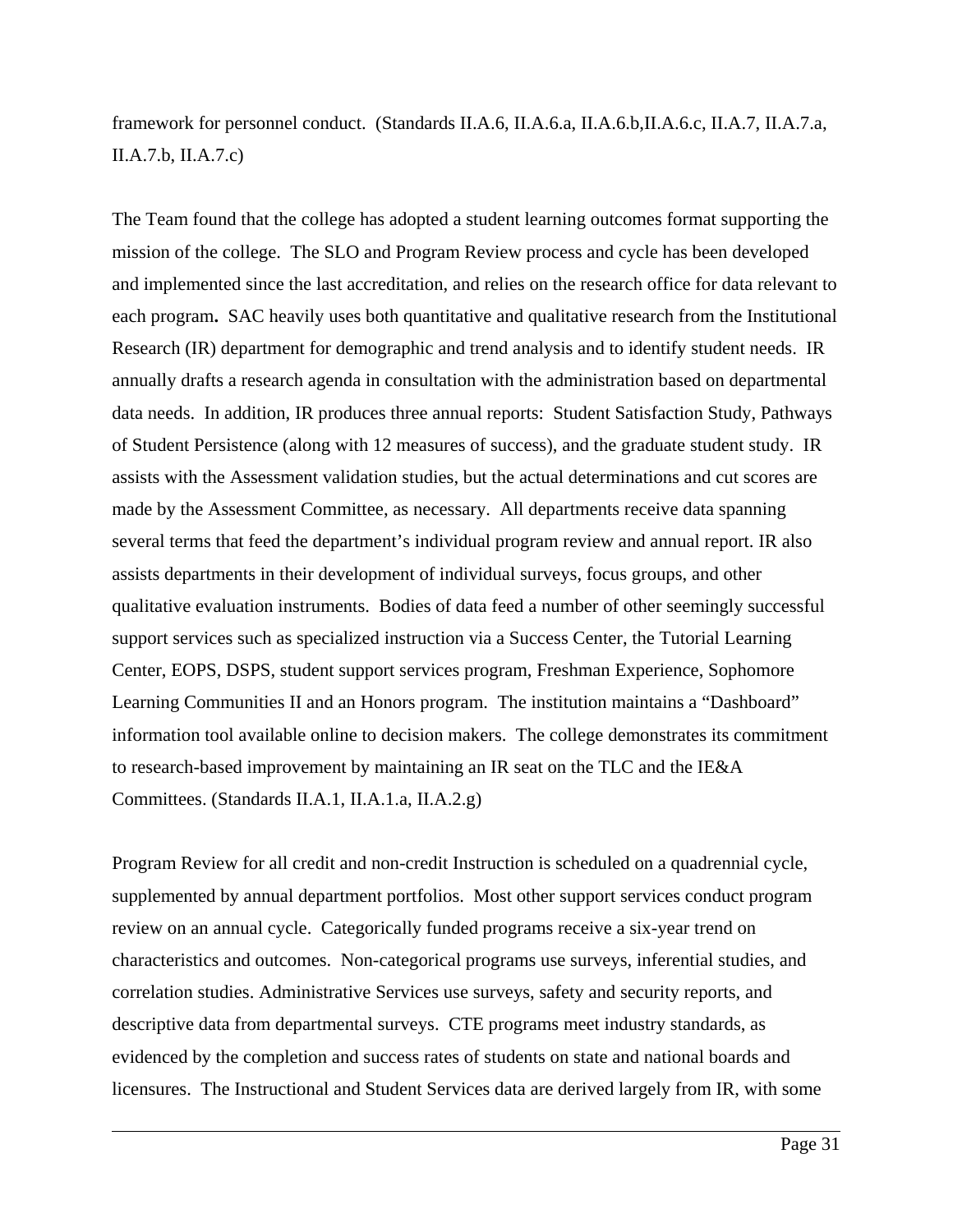departmental surveys designed either independently or with IR assistance. Program reviews for academic programs utilize an Assessment document accompanied by "19QT," a questionnaire template. The approval process for the department portfolios differ depending upon purpose. The program reviews are submitted through an established committee review process with final recommendations going to the College Council by IE&A. (Standards II.A.2.e, II.A.5)

All program reviews are on target to complete a full cycle for every department by 2012. One of the participatory governance committees, the Institutional Effectiveness and Assessment Committee, which works with the Teaching and Learning Committee, is the oversight committee for the coordination of all college plans, including Academic Affairs, Student Services, Administrative Services and the President's Cabinet. SLOs are assessed at the course and program level via seven core competencies: communication skills, thinking and reasoning, information competency, diversity, civic responsibility, life skills, and careers. The Teaching and Learning Committee is a permanent oversight group for SLOs, assessment, and academic course/program review. Nearly 100% of courses embed SLOs and 25% of departments have completed the PA/PR cycle**.** The standard is met with SLOs in place at the course, certificate, and degree levels, but the self-study identifies a need to fully implement the full assessment cycle of the General Education (GE) program, which is not yet complete because some disciplines in the GE program have not completed their discipline PA/PR cycle. All programs focus on one major, or an interdisciplinary core, with GE breadth. It will be complete when 100% of programs have completed their assessment cycle in 2011. (Standards II.A.1.c, IIa.2.e, II.A.2.f, II.A.3.a, II.A.3.b, II.A.3.c, II.A.4)

The Team found that in response to the statewide Basic Skills Initiative, the college created both a faculty development coordinator and a basic skills/literacy coordinator position to assist faculty in identifying and addressing the diverse needs and learning styles of students, especially those entering the college with developmental education needs. The college has crafted robust faculty development programs for both the credit and non-credit sides of instruction. The Basic Skills Task Force and the Academic Literacy Learning Work Group work in concert to provide a comprehensive faculty development program aimed at improving the retention and successful course completion rates for developmental students. Faculty development for both credit and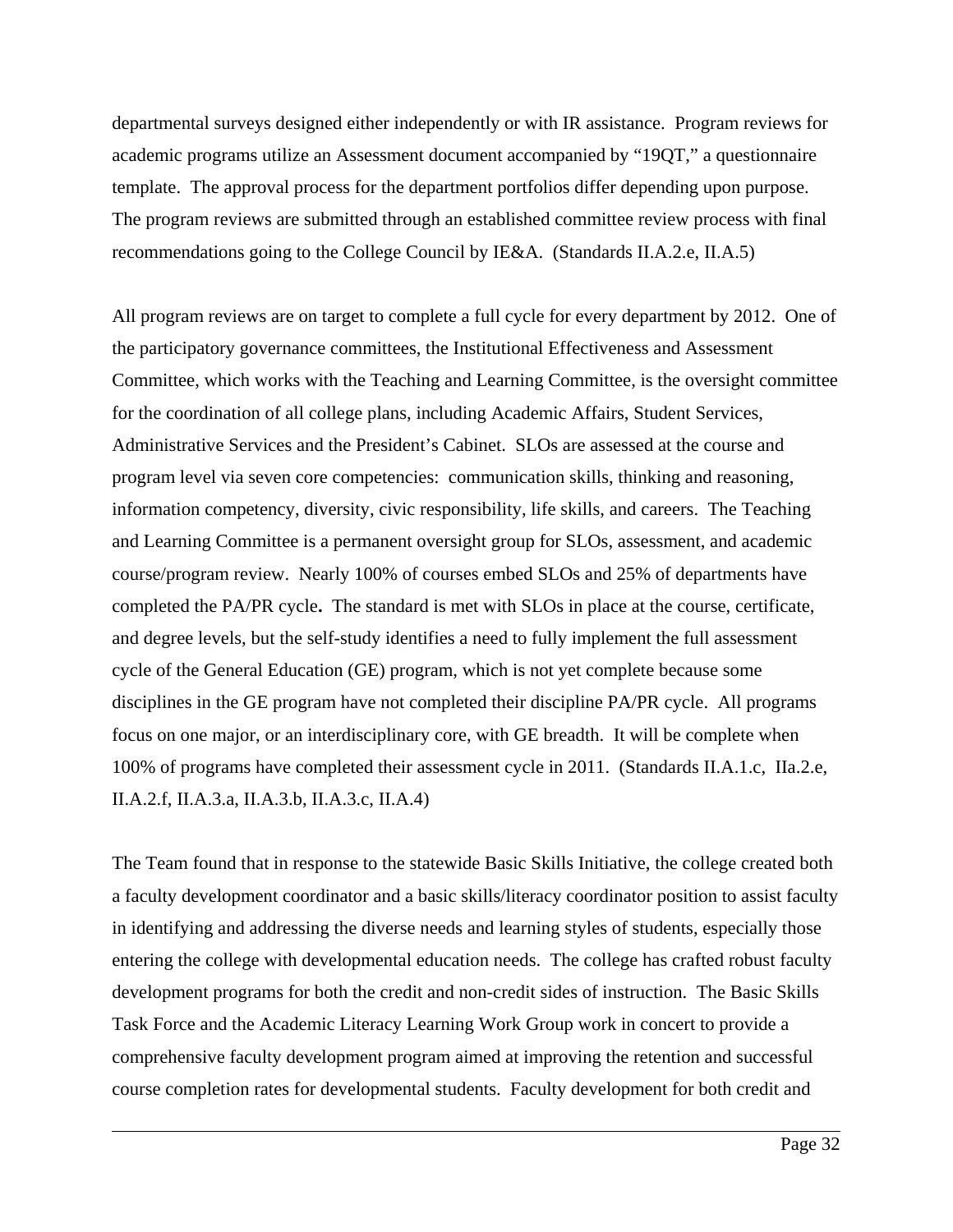non-credit programs are provided via flex week activities and through Basic Skills Initiative (BSI) activities. According to an interview with the Basic Skills Coordinator, the college is planning forums with all groups to educate all constituencies about the strategies for improved success of basic skills students that SAC has identified. Continuing Education also provides approximately 200 workshops per year in flex activities specifically for faculty teaching in noncredit programs. Faculty and administrative leads from each of the ten non-credit areas hold regular BSI meetings with credit faculty, creating more crossover and understanding between the two areas. In addition, prior to teaching an online course faculty are required to take "Faculty Readiness for DE" and Blackboard training, and must attend one-on-one training on Blackboard and online teaching methodologies. SACTAC ensures that all online courses are accessible and all distance education courses are delivered in a format consistent with Chancellor's office guidelines. (Standards II.A.2.a, II.A.2.d)

#### **Standard II.B: Student Support Services**

 $\overline{a}$ 

Based on the evidence reviewed and interviews with students, faculty, administrators, and staff, the Team found that Santa Ana College offers an impressive array of student-centered programs and services for a highly diverse student population who are enrolled in both the credit and non-credit programs. The partnership that exists internally between instruction and student services is strong and highly collaborative, leading to programs and services that are highly integrated and innovative. For example, the hybrid nature of Counseling, which reports directly to instruction but works collaboratively as a key member of the Student Services Team, has resulted in better integration of counseling functions with classroom instruction. Santa Ana College has had a long history of strong partnerships with local agencies, including the Santa Ana Unified School District. This relationship has resulted in innovative and unique programs, such as the Higher Education Centers in the feeder high schools. These programs and services promote successful outcomes at varying levels of student involvement with the college.

At the School of Continuing Education, the close partnership and collaboration between the English as a Second Language (ESL) Department and the Counseling Department have resulted in a learning communities model, where the counselors and the instructional faculty work with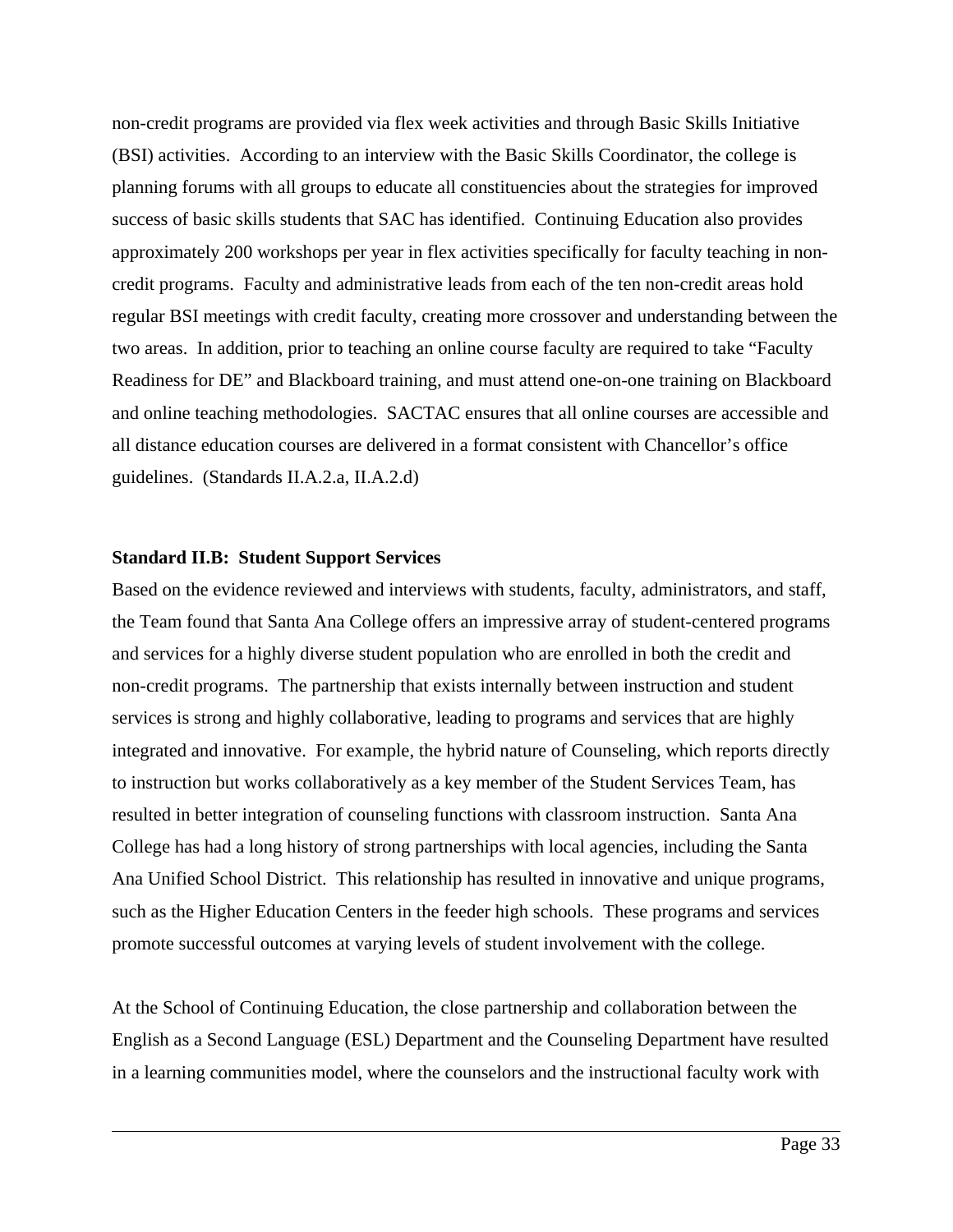the students in the classroom. This model allows time to support students who are usually unable to connect with counselors outside of the classroom. (Standard II.B.1)

The Team confirmed that student support services are available and accessible to students at the main campus, in continuing education sites, and on-line during the day, evening and weekends. At the main campus, on-line services include counseling, tutoring, financial aid assistance, application for admission, registration, library access, and bookstore purchases. Support services are also embedded into classroom-based curriculum, such as the Learning Communities, classes and in the classes offered by the Counseling Department, the EOPS, and DSPS programs. At the School of Continuing Education, in-person support services include admissions, bookstore, career and job placement, citizenship services, outreach, records, student transition, and tutoring (Standard II.B.1, II.B.3.a).

The Team verified that Santa Ana College publishes a College Catalog that provides students with current and accurate information about the college, policies and procedures, instructional and student support programs, credit and non-credit course descriptions, the School of Continuing Education, and faculty information. To ensure accuracy and currency, the Catalog is produced and reviewed annually by the Curriculum and Instruction Council. The College Catalog is available in print and on-line, and is available for purchase in the Bookstore or as a free reference in the Library and various student service program offices. College policies and procedures are also available in the *Student Handbook and Planner*, which is available free of charge to students. (Standard II.B.2)

The learning needs of students are systematically identified during various levels of student engagement with the College. Matriculation services, including assessment and orientation, are provided to students at the high schools. For example, in partnership with the Santa Ana Unified School District, the academic records of all seniors are reviewed to determine the students' levels of preparation for college and to identify appropriate support services to facilitate the students' matriculation. During the application process, students are asked to identify support services that they need. These are systematically reviewed by appropriate departments for follow-up. The faculty, administrators, and staff who administer student support services regularly review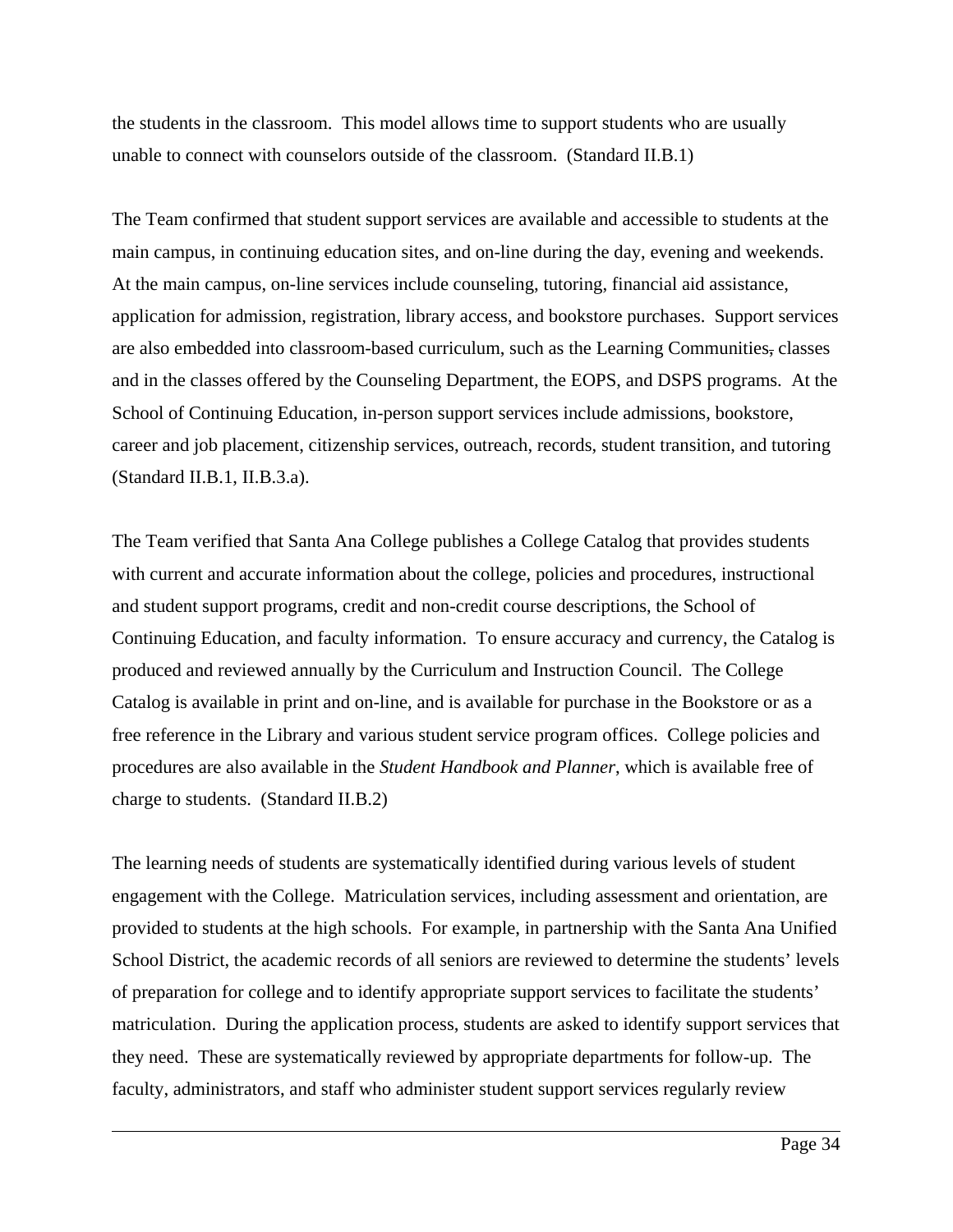demographic, enrollment, and community needs data provided by the Institutional Research department. In collaboration with IR, quantitative and qualitative research methods are utilized to identify and evaluate programs and services. Focused and comprehensive surveys are conducted and analyzed (e.g., satisfaction surveys, graduate student surveys, CCSSE) to guide program planning and improvement. As a result, programs such as the Freshmen Experience and the EOPS extended orientation were developed to respond to the needs and better support for the success of first time, first-year, and first generation students. The faculty and staff in student services, instructional support, and the college in general actively engage in dialogue about effective practices that promote student learning and student success -- for example, at the department and program levels, during student services retreats, at the Student Success Committee meetings, and at the IE& A meetings. Guided by an integrated department planning and assessment instrument, which contains Student Learning Outcomes, previous year and current year goals, and a student services program effectiveness review, department faculty, administrators, and staff engage in a critical self-study of their programs and collaboratively identify areas for program development and improvement. (Standards II.B.1, II.B.3, II.B.4)

The effectiveness and efficiency of student support services are evaluated utilizing a variety of strategies, including the annual Department Planning Portfolio process as well as department, inter-department, division, and cross-divisional level dialogues. The program effectiveness review process is an integral part of the College's planning and review cycle, and is aligned with the college's planning and budget processes through the IE&A. Completed program reviews and accompanying data are sent to the Student Success Committee so that the results are incorporated into the Committee's overall report and review of best practices, which in turn inform the College's Strategic Plan. Program review results are simultaneously submitted, via the Vice Presidents, to the Budget Committee, the President's Cabinet, and finally to the President for consideration in the allocation of college resources. However, there appear to be multiple parallel avenues for budget requests so that the path to budget allocation is not entirely clear. (Standard III.B.4)

Guided by institutional level core competencies, student support programs have identified student learning outcomes (SLOs) and have embedded relevant SLOs in the annual Department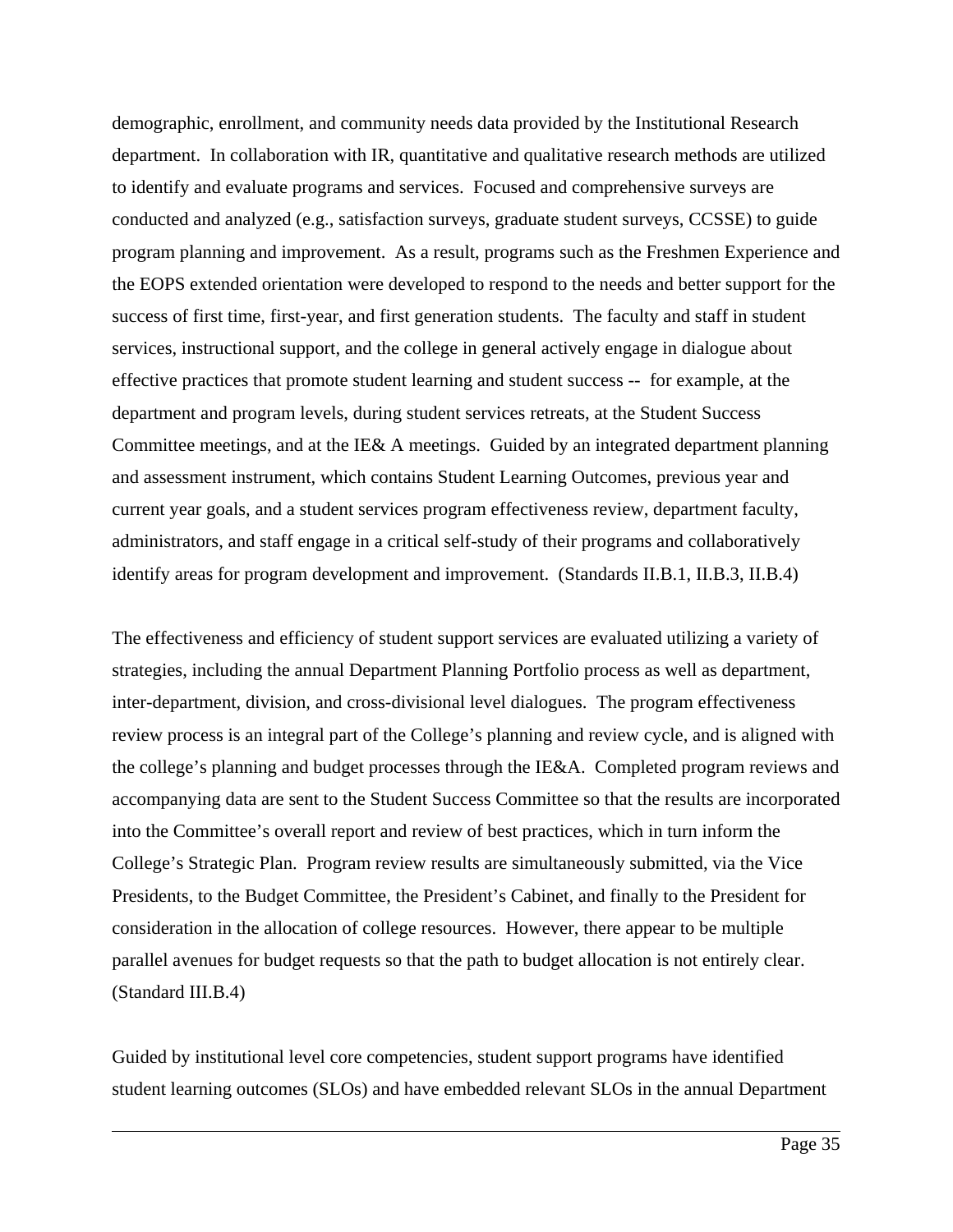Planning Portfolio. The majority of the student support programs have completed some degree of assessment of their identified SLOs and, in the coming year, will be incorporating assessment results in the DPP process. SLO assessment strategies include both quantitative and qualitative research methodologies. (Standard II.B.3, II.B.4)

Civic responsibility is one of the College's core competencies. The Team found that the institution as a whole provides an environment that promotes the personal and civic responsibility of students, as well as their intellectual, aesthetic, and personal development. The college's Service Learning Center provides opportunities for students who are enrolled in various disciplines to get involved in service learning projects that benefit the community. The Associated Students provide leadership opportunities for community-based projects. Santa Ana College offers many academic and co-curricular programs, including collegiate sports and wellness programs, art, music and dance performances, art exhibits, and various art appreciation programs, to name a few. (Standard II.B.3.b)

Another core competency that has been identified by Santa Ana College is diversity. The Team verified that the achievement of this competency is supported through a number of courses that promote the understanding and appreciation of diversity. The School of Continuing Education offers non-credit courses for English as a Second Language learners, older adults, and those with disabilities. The Student government and the various student clubs strongly support this collegewide goal and sponsor a wide range of programs and events that promote social awareness, and the understanding and appreciation of diversity. The Office of Student Life develops and implements multicultural events that celebrate diverse cultures. (Standard II.B.3.d)

Santa Ana College's Counseling Center offers academic, personal, and career counseling services that are open to all students. Counseling programs also include specialized programs (e.g., the Freshmen Year), academic advisement, and orientation services. On-line counseling services are available and regularly evaluated. Services are delivered in a variety of formats, such as scheduled, walk-in, and on-line appointments. Program services are systematically evaluated utilizing a variety of assessment strategies, such as Student Satisfaction Surveys and focus groups. The Counseling Department faculty and staff conduct regular professional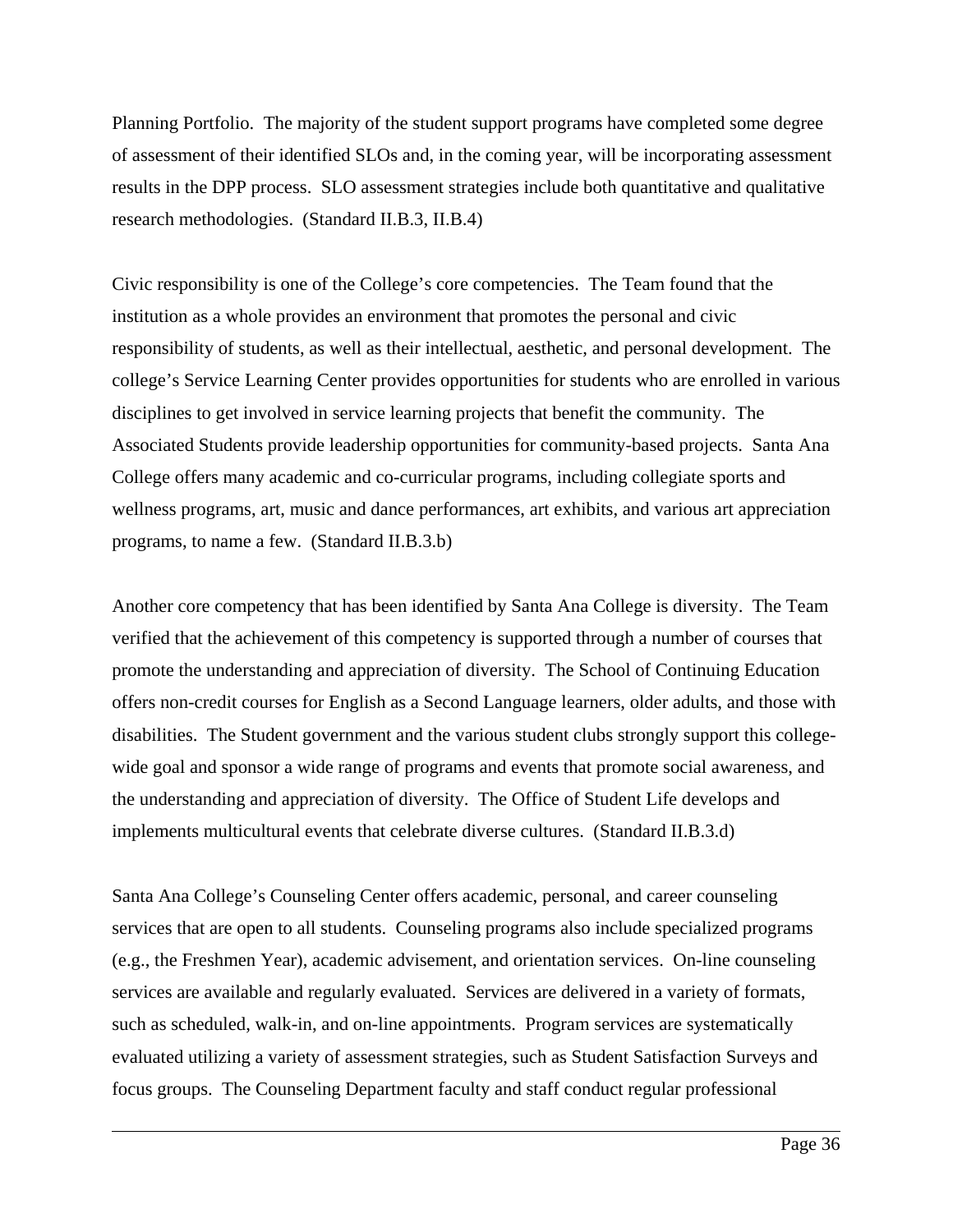development and planning activities, including the Student Services Program Effective Review, which is part of the Department Planning Portfolio. (Standard III.B.3.c)

The Team verified that the College admissions criteria and policies, which are guided by a Board-approved policy, are clearly outlined in the Catalog and the Schedule of Classes and are available in both hard copy and on-line. The application process is available to students on-line, but paper applications are also made available to students on-site upon request. Paper applications are also utilized for concurrent enrollment students and for special programs, such as the Sherriff's Academy. Admissions assistance is available to students in multiple languages through the services of bilingual staff in Chinese, English, Spanish, and Vietnamese. For some of the Admissions staff positions, bilingual skills are part of the job requirements. (Standard II.B.3.d)

In compliance with Board-approved policy and administrative regulations, as well as the Family Educational Rights and Privacy Act (FERPA), student records are maintained permanently and securely, in hard copy as well as electronic formats, in a variety of ways. Some records are stored electronically in the Student Information System. Paper records are filed and all Class One records are electronically backed up through imaging. Records that are not electronically imaged are stored off-site through a contract with an off-site record storage company. Records that are electronically stored are backed up on off-site servers. (Standard II.B.3.f)

Based on its Matriculation Plan, Santa Ana College utilizes assessment instruments that are approved for use by the State Chancellor's Office. These instruments are administered by the Assessment Center and have been validated in collaboration with the math and English faculty. College policies related to assessment are clearly outlined and communicated to students utilizing a number of formats, including on-line, such as the College Catalog, and Assessment flyers/brochures. In addition, the College conducts ongoing research for multiple measure validity and biases. (Standard II.B.3.e)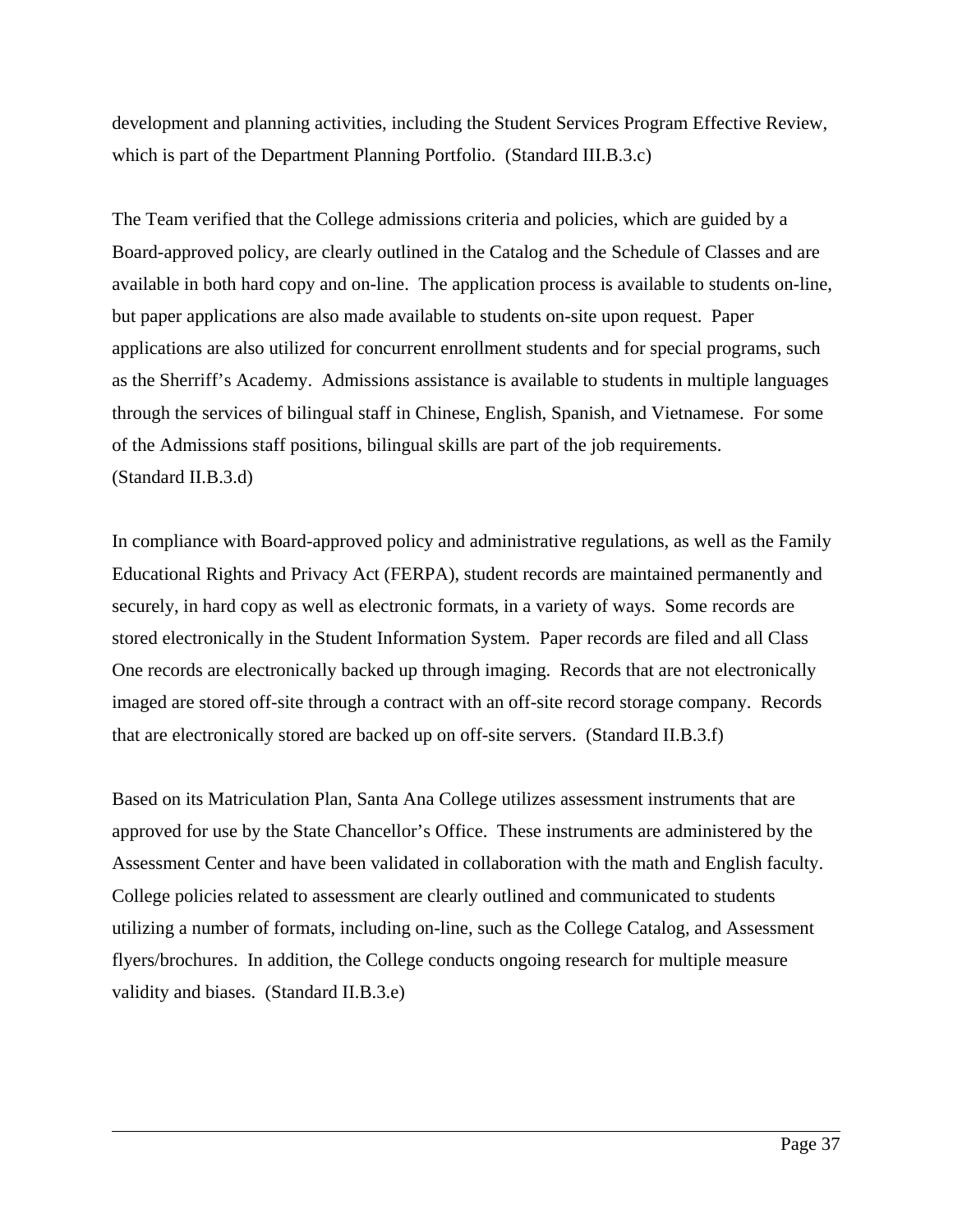#### **Standard II.C: Library and Learning Support Services**

 $\overline{a}$ 

The Team verified that the college provides substantial instructional support through the library and learning resource service. The combined services of the Library, Academic Computing Center, Tutorial Learning Center, Success Center, Testing Center, and Community Learning Center provide hundreds of thousands of hours per year of student support, particularly services for Basic Skills students. While some facilities are short on seating during peak times, the centers are well staffed with qualified faculty and staff. Most notably, the Testing Center, given its disparate functions, is particularly tight, but scheduling and providing off-campus assessments alleviate the space constraint. The primary function of the library is to support the General Education and CTE programs, and the print and media holdings are selected by the librarians in consultation with the program faculty. In addition to the students on the main campus, the library also supports the needs of off-campus students in continuing education and distance education. The collections consist of over 400 periodicals, thousands of microforms, 29 full-text databases, and nine reference databases. The library participates in the CCLC consortium in order to minimize the cost of online resources. Students also have access to a reserve collection of over 2,700 hardcopy materials. Free tutoring is available on a one-on-one basis or small group basis through the Tutorial Learning Center. The Success Center, which is primarily used by math and language learners, provides 51 computers with specialized software for ESL, math, and learning skills development classes. The campus Testing Center provides opportunities for students to take make up tests, as well as serving as the placement and career testing service, with assistive technology for DSPS students. Each Center provides computer access with lockdown devices to prevent theft, anti-virus software to protect the system, and encryption to ensure website authenticity. Each of the Centers has a coordinator who keeps abreast of advances in their respective fields of learning resources, informing Center decisions about software applications and other learning software systems. The library relies on TTIP funds and lottery funds as part of their annual budget allocation, while the other Centers largely rely on an institutional replacement plan for technology, noting that the stability of this funding is a concern. Both the Library and the Centers need to work within the structure for budget allocation to adequately augment their base budgets. (Standards II.C.1, II.C.1.a, II.C.1.d,  $\text{II.C.1.e.}$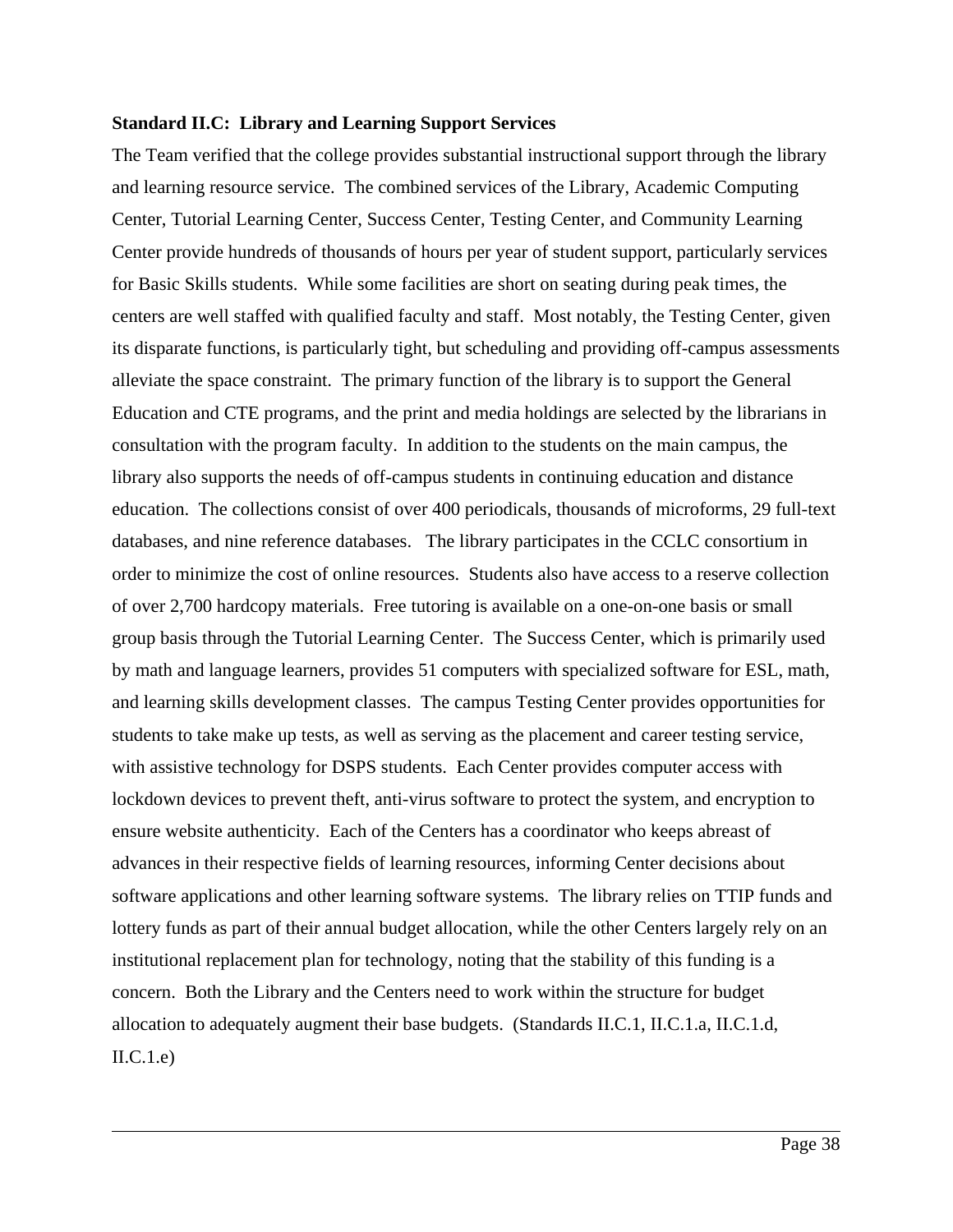Information competency is embedded in many courses across the curriculum, either through a library tutorial or as an additional course requirement incorporated within transfer and CTE courses. The librarians provide face-to-face information and orientations via library workshops, a Library and Information Studies program primarily for transfer students, and a Library Technology Program primarily for CTE students. The Information Studies program fulfills elective credit for Associate degree and transfer students. The Library Technology Program offers a major for students to train as library assistants or as library technicians. The library programs are largely conducted in collaboration with faculty across campus, many of whom require some aspect of library study as a part of their course work or offer extra credit to students who participate in the workshops. The Academic Computing Center provides students opportunities to enhance their basic technology skills through access to common application software in a Center with instructional staff support. The Success Center offers credit and noncredit classes simultaneously in math and language-related courses. Students have access to these resources six days a week during the primary semesters and five days a week during intersession and summer session. The collections in the library are available through multiple means of delivery, from hard copy books and subscriptions to e-books and full-text electronic databases. The Library and various Centers evaluate their effectiveness through user surveys and usage data provided by IR. The library functions without an on-site administrator and reorganization is under consideration by the administration, but no firm plans are yet in place. Administrative oversight of the various Centers rests with faculty coordinators who have various reporting structures within Academic Affairs and Student Services. (Standards II.C.1.b, II.C.1.c)

The Team confirmed that the library participates in the institutional Portfolio Assessment/ Program Review process, relying on course-related data provided by the Institutional Research department, annual statistical library data, and library surveys. The library technology plan is updated annually as well. The other Centers conduct program review through the Student Services model of annual reviews based on IR data for their support functions and through the academic model for teaching functions. While each Center has a separate charge and reporting structure, they might benefit from more cross-function dialogue about student support to coordinate their services and departmental needs. (Standard II.C.2)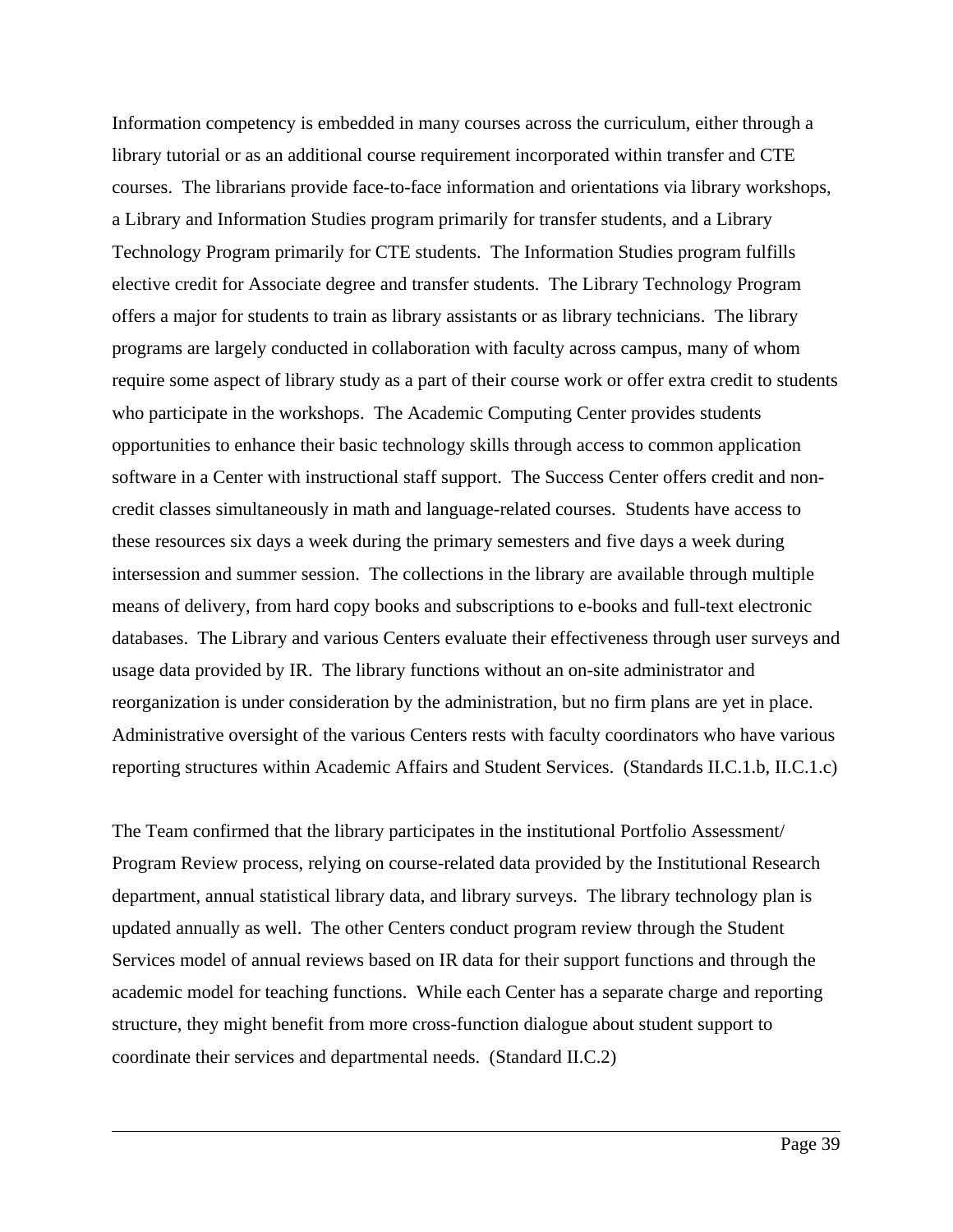## **Conclusions**

SAC instructional and student support programs are regularly assessed to ensure accuracy of strength in instruction and student learning strategies and outcomes. SAC has a thorough process for evaluating student learning outcomes through its seven core competencies; its review processes and institutional effectiveness are data driven, relying heavily on the Institutional Research department. The instructional programs use an academic portfolio model that includes annual department portfolios and a full quadrennial cycle of program review. The student support services have developed a support services model of program review, conducted on an annual basis. Both models provide for data-driven self examination of their programs and services, a method for evaluating respective program effectiveness, and an avenue for budgetary requests through the institutional budget allocation process, although the relationship between the departmental plans and budget allocation is not entirely clear. The college has addressed the needs of under-prepared students and developed a model for Basic Skills students with numerous support systems to lead those students to successful completion, both in the instructional programs and the student support services.

The Team found that the instructional and student support services faculty, administrators and staff share a deep commitment to serving the needs of SAC students, and to supporting student success. This is evidenced by the depth and variety of innovative and specialized instructional and student support services available in both the credit and non-credit programs and by individual and departmental initiative to make the entire learning and working environment better.

## **Suggestions**

 $\overline{a}$ 

The Team suggests the college develop a more systematic integration between the credit and non-credit faculty development programs and the credit and non-credit basic skills initiative programs to build on the success of each. (Standard II.A.2)

To strengthen program effectiveness, the Team also suggests that each of the Learning Resource Centers (such as the Academic Computing Center, Testing Center, Success Center, and Tutorial Center) and library develop more cross-function dialogue on student support to better coordinate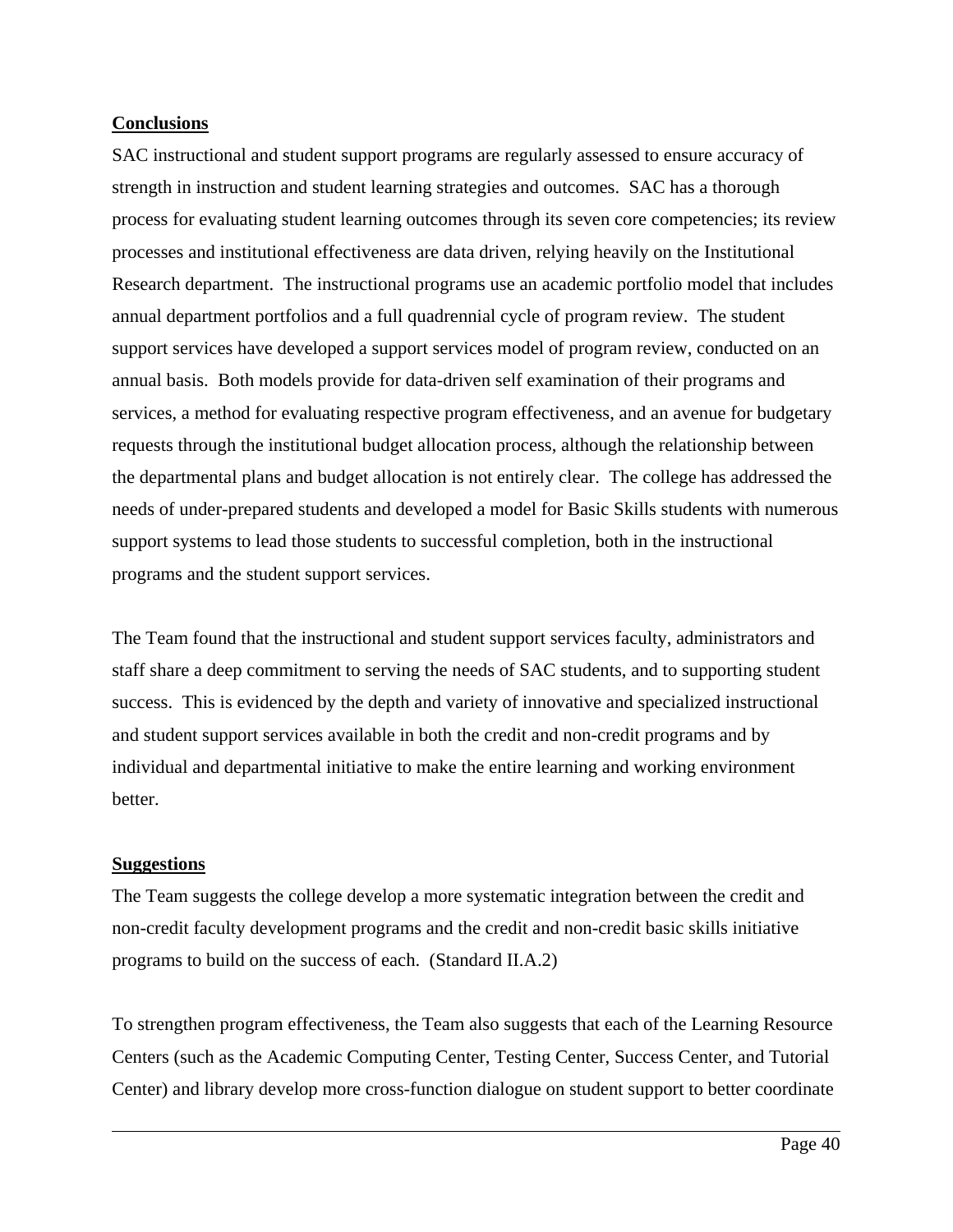their services and departmental needs, despite each Center's separate charge and reporting structures.

## **Recommendations**

## **College Recommendations See College Recommendation 1, Standard 1**

## **College Recommendation 2**

Team recommends that the college develop and maintain an updated Diversity Plan. (Standards II.A.1.a, II.A.3.c, II.B.3.d, III.A.4.a, III.A.4.b)

## **District Recommendations**

 $\overline{a}$ 

**See District Recommendation 1, Standard 1**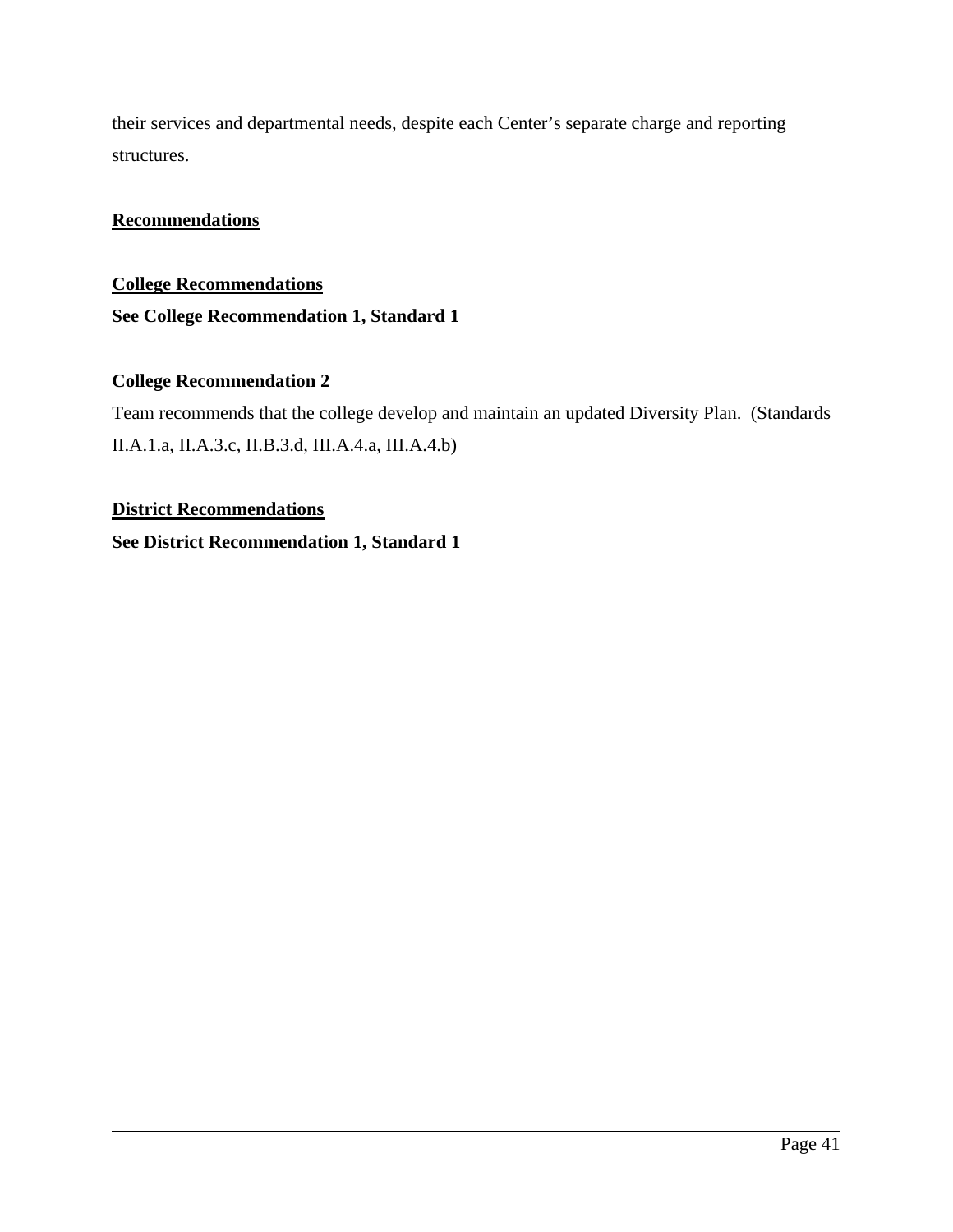## **STANDARD III: RESOURCES**

## **General Comments**

 $\overline{a}$ 

The Team found that Santa Ana College's self study accurately describes the institution's policies, practices, planning, and outcomes related to its capital, human, and financial resources. The college's central campus is located in an urban setting on 65 acres in the City of Santa Ana. The college has approximately 100 other sites where it delivers instruction. The college has technology resources sufficient to support student learning.

The college employs over 2,300 staff and is one of the largest employers in the City of Santa Ana. The college employs 1,570 adjunct instructors, 286 part-time classified staff, 276 full-time classified employees, and 254 full-time faculty members. The total combined employees represent approximately 1.5% of the total workforce of Santa Ana.

The Rancho Santiago district office assumes responsibility and budget for the college's technology infrastructure and personal computers. College staff participates in the planning and assessment of technology at the institution through district and college committee structures. Throughout the main campus and its alternative sites of delivery, Santa Ana College has integrated information technology into its curriculum and its administrative services.

Santa Ana College adopts an annual budget that plans for current and future expenses. With an adopted 2007-2008 General Fund budget of \$208 million, Rancho Santiago Community College District reserves 7% of its resources for economic uncertainty. This district reserve provides fiscal stability for both colleges in the District. A budget development process that anticipates future needs has ensured that Santa Ana College operates with financial stability.

Overall, the Team concluded that Santa Ana College met Standard III, based on its review of evidence.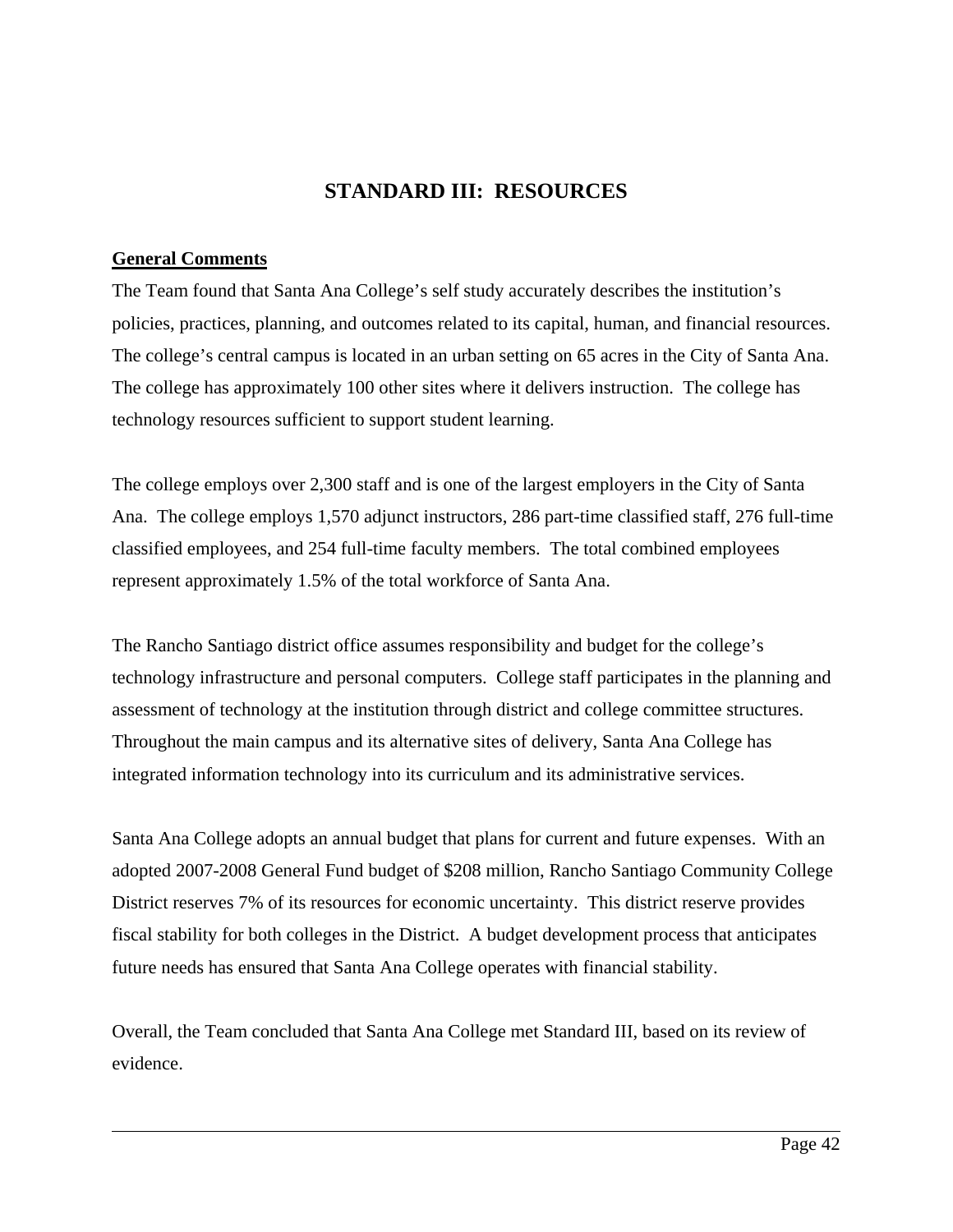# **Standard III.A: Human Resources**

## **Findings and Evidence**

 $\overline{a}$ 

A Team review of administrative regulations indicates the college makes appropriate efforts to recruit highly-trained employees. Full-time faculty recruitment is directed through a welldefined policy that stresses minimum qualifications and includes both advertising and outreach components. Similarly, classified staff recruitment is handled through a policy based on class specifications on file with the Human Resources Department. A review of job announcements for faculty and classified staff positions suggests that the college advertises for appropriately prepared and experienced employees. (Standard III.A.1.a)

The Team noted that degrees held by Santa Ana faculty were represented in the college catalog. All degrees were from institutions of higher learning recognized by U.S. accrediting bodies. In describing her role in the college's hiring process, the college president confirmed that: (1) Human Resources advertises positions in trade and ethnic journals and organizations as well as through traditional outlets; and, (2) hiring committees validate a candidate's professional and pedagogical background. (Standard III.A.1.a)

Written policies exist pertaining to the performance evaluation of faculty, classified staff, and administration. Employees have mechanisms for including both positive and negative feedback in their evaluations. The schedule of evaluations is maintained in an Access database in the Human Resources office, and the Chief Human Resource Officer (CHRO) has indicated that supervisors comply with this schedule much better now that "overdue" evaluation notices are copied to the President. (Standard III.A.1.b)

Faculty evaluations do not presently include a component that addresses student progress towards achieving SLOs. A question that does address a faculty member's experience with developing and assessing outcomes is, however, included on the new evaluation form that is under negotiations with the faculty union. The college representatives interviewed indicated that accountability for achieving successful student outcomes is included informally in the existing evaluation process, and that both the faculty and administration have a long history of supporting such accountability. (Standard III.A.1.c)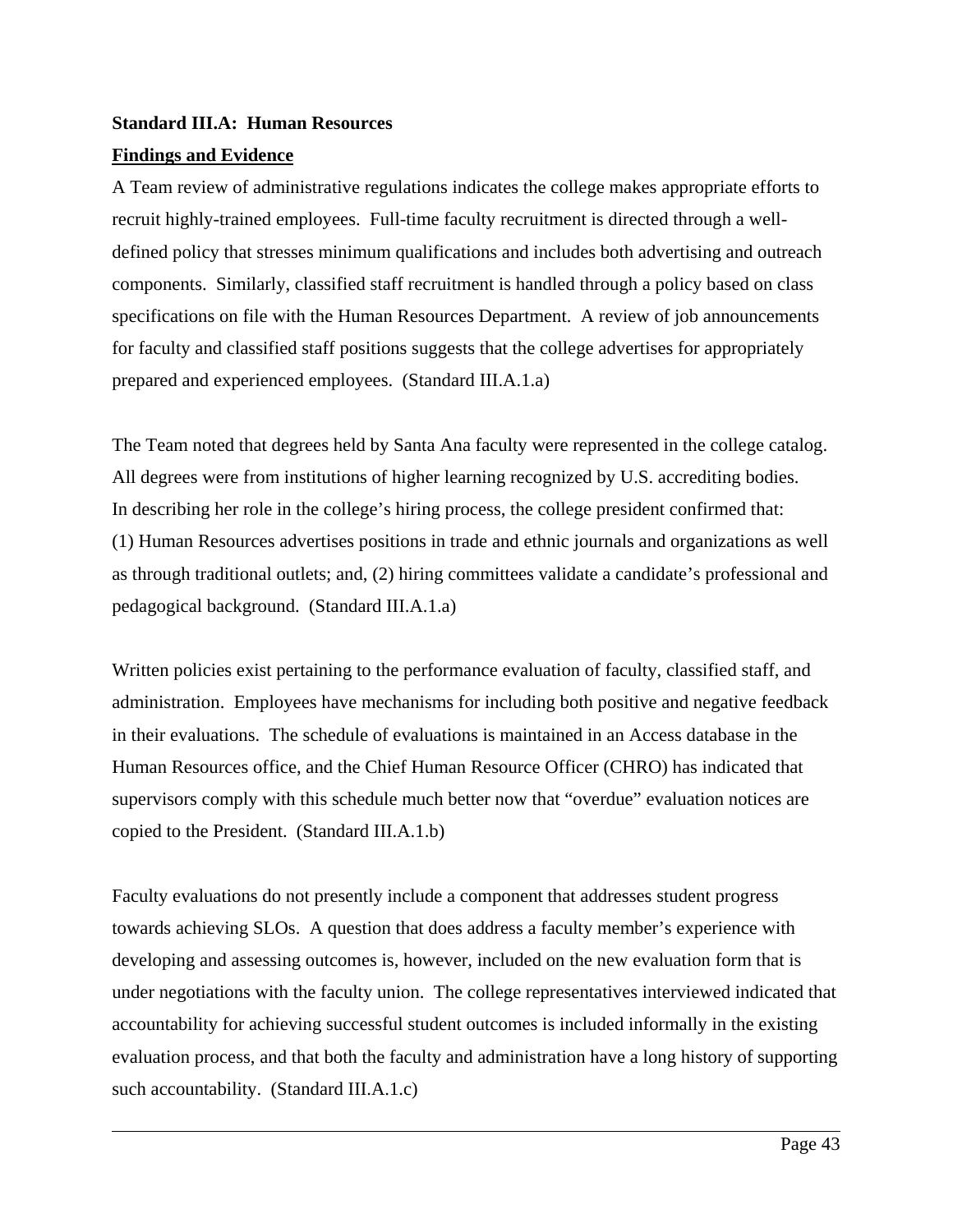A Team review of Board Policies 4201 (academic freedom), 5420 (freedom of expression), 7020 (code of ethics), and 9002 (Board conduct) demonstrates that there is formal recourse for unethical behavior. Penalties can range from informal censure to criminal prosecution. (Standard III.A.1.d)

The Team confirmed that the college has a sufficient number of full time faculty, staff, and administrators for its current enrollment. However, much of the college's recent growth has been in non-credit courses, creating anxiety related to the fact that non credit instruction is outpacing full-time credit program hiring. The college is building new classroom space to accommodate additional full-time students and hopes that, as credit enrollment grows, the state will fund additional full-time faculty. Second, the college's faculty has been proactive in developing and implementing strategies (e.g., a compressed calendar and hybrid courses) that enable the institution to maximize enrollment while making the best use of limited facilities and personnel. (Standard III.A.2)

The Team confirmed that Santa Ana College practices demonstrate a concern for equity and diversity. During the hiring process, diversity training for faculty members is handled by the Academic Senate and by the CSEA for classified staff members. In particular, this includes preparing some faculty and staff members to serve as Equal Employment Opportunities (EEO) representatives on hiring committees. Each college implements its own flex program, and during the past two years the District has hosted an "all staff" orientation day organized around a theme such as organizational change that, by the nature of the community the campus serves, naturally incorporates diversity issues. (Standard III.A.4.a)

The Team confirmed that the college's staff diversity plan has not been updated recently, and the process for doing so is currently on hold pending guidance from the CCC Chancellor's office. In particular, the college's CHRO is a member of a group that is pushing to "rethink" what goes into an EEO plan. The group proposes to focus on local measures of success (e.g., recruitment of students, outreach) as opposed to compliance with statewide labor market data. (Standard III.A.4.b) The Team recommends the college update and maintain its diversity plan.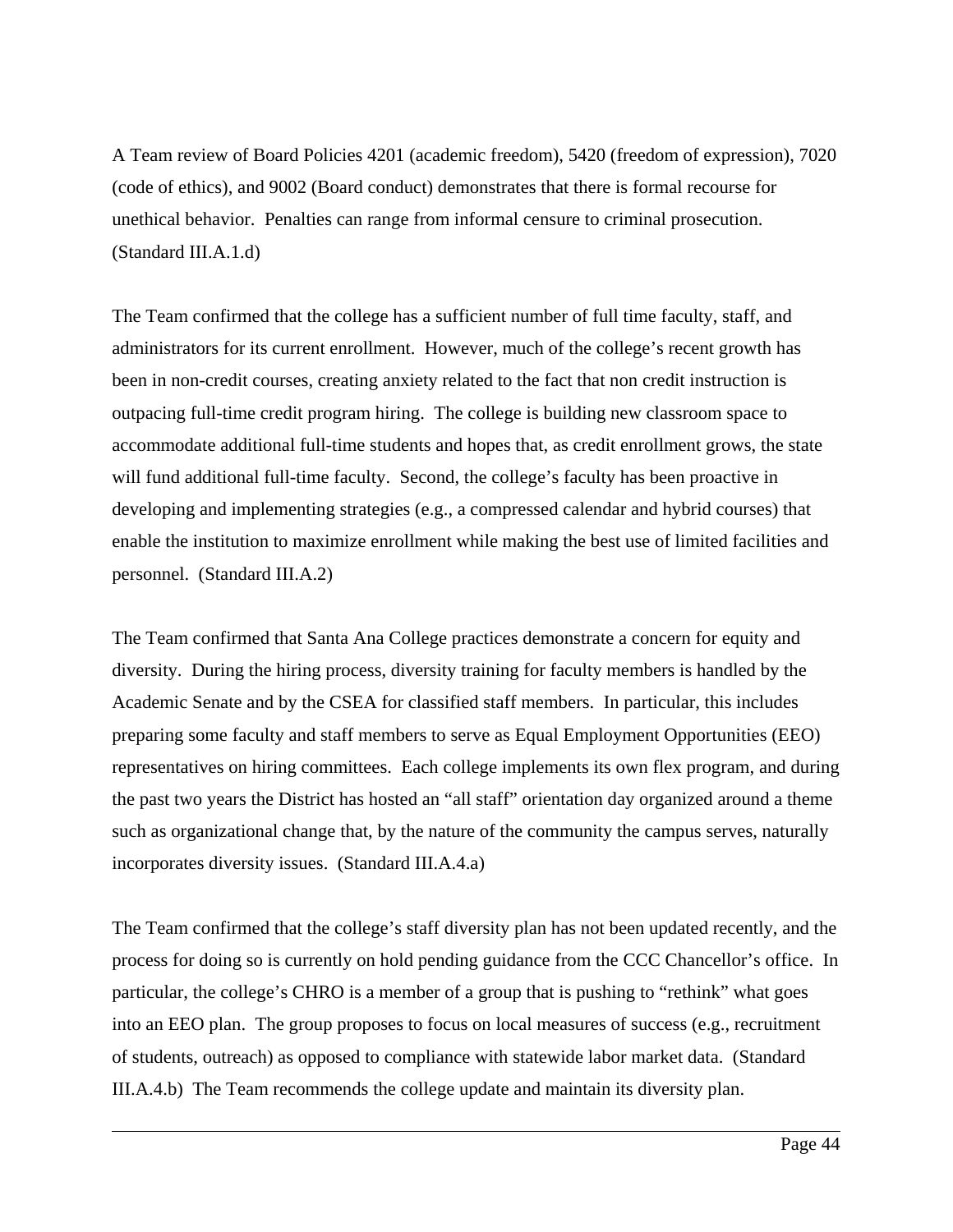Team interviews with staff, students, and community members confirmed that the college treats both employees and learners with integrity. This occurs without prejudice regarding gender, age, race, ethnicity, or social status. The institution prides itself in its service to diverse populations of learners. (Standard III.A.4.c)

The Team confirmed evidence that all college employees are provided with opportunities for growth and development. Staff development activities are planned "from the bottom up" by constituent groups. The activities that are offered each year depend to some extent, however, on available funding. Currently, there is no professional development coordinator for classified staff. However, the college works directly with the CSEA leadership to encourage interested staff members to take courses and the college provides financial support to enable them to do so. (Standards III.A.5.a, III.A.5.b, III.C.1.b)

Faculty hiring is tied directly to the Department Planning Portfolios, and these same documents drive much of the institutional dialogue about "where the college is going" in terms of programs and facilities, as well as personnel. Interviews with faculty and administrators indicate that the link between human resource needs and institutional planning is perceived as working well for part-time faculty and short-term hourly staff. There is a sense the college is "moving in the right direction" to strengthen the linkage between planning and budgeting for staffing, but this is a long-term goal. (Standard III.A.6)

The Self Study and interviews indicate that the Classified Employees feel somewhat disenfranchised since the dissolution of the Classified Senate. While the move to dissolve the Classified Senate was not prompted by the college itself, the Senate is missed as a channel for communication and participation in the governance of the college. The Team recommends that the college strengthen its communication with classified employees regarding governance committee vacancies and service opportunity processes, deliberations, and outcomes. (Standards  $III, A, IV. C. C)$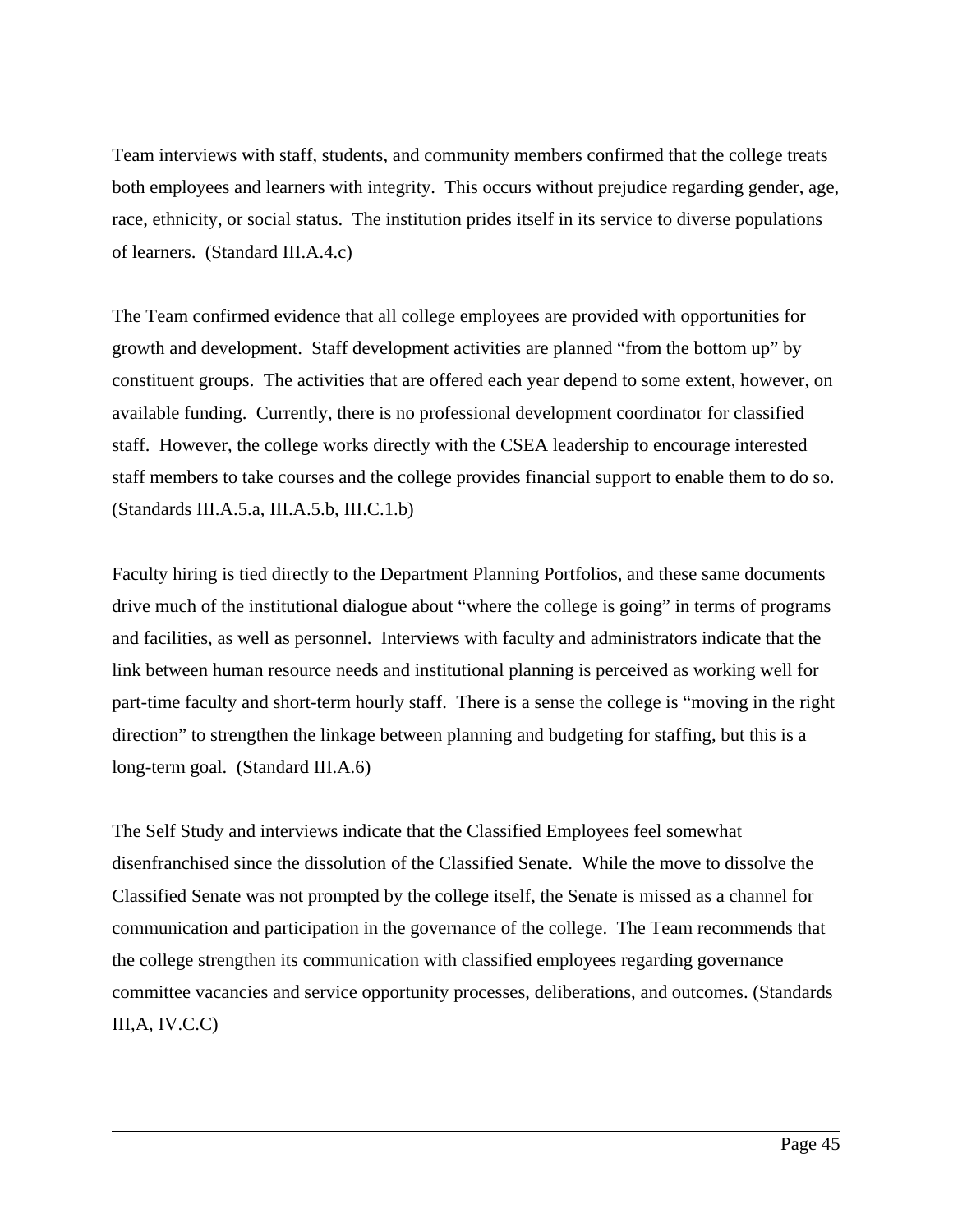The Team reviewed evidence that some post assessments of college professional development activities take place. However, it could not be confirmed that this information has been used for purposes of improvement. (Standard III.A.5.b)

#### **Standard III.B – Physical Resources**

 $\overline{a}$ 

Santa Ana College serves over 28,000 credit students on its main campus and approximately 13,000 non-credit students on 100 mainly leased locations throughout the surrounding community. The average age of buildings on the main campus is over forty years, creating a variety of challenges in terms of maintaining quality facilities for student learning. The Team found that the SAC Facilities Committee prioritizes departmental space and building maintenance needs, guided by a Facilities Master Plan created in conjunction with the Measure E bond passed in 2004. Despite budget shortages and a steadily growing number of work orders, college Maintenance and Operations personnel, assisted by an outside construction management firm hired by the District, do an admirable job maintaining buildings and grounds on the main campus. In fact, the Team determined that Maintenance and Operations staff take such pride in the overall appearance of the campus that they routinely take on facilities improvement projects beyond the scope of their own duties, occasionally on their own time. Maintenance at the various leased facilities is either handled by the property owner or, depending on the terms of the lease agreement for a particular site, by the district. (Standard III.B; III.B.1.a)

By combining the college's \$156.3 million share of the District's 2004 Measure E bond with state funding, SAC has been able to significantly expand its landlocked main campus from fiftysix to sixty-five acres while, at the same time, funding the renovation of a significant number of campus facilities and the construction of some significant new buildings, including a muchneeded new classroom building and a state of the art digital media center located a short distance away from the main campus. Due to rising construction and materials costs, however, the college determined that Measure E funds will cover significantly fewer of the renovation and construction projects originally included in the Facilities Master Plan, prompting the college to begin a dialogue on alternative funding sources. As a result, the District placed a second bond proposal, Measure O, on the ballot in 2007, which was not approved by voters. To facilitate the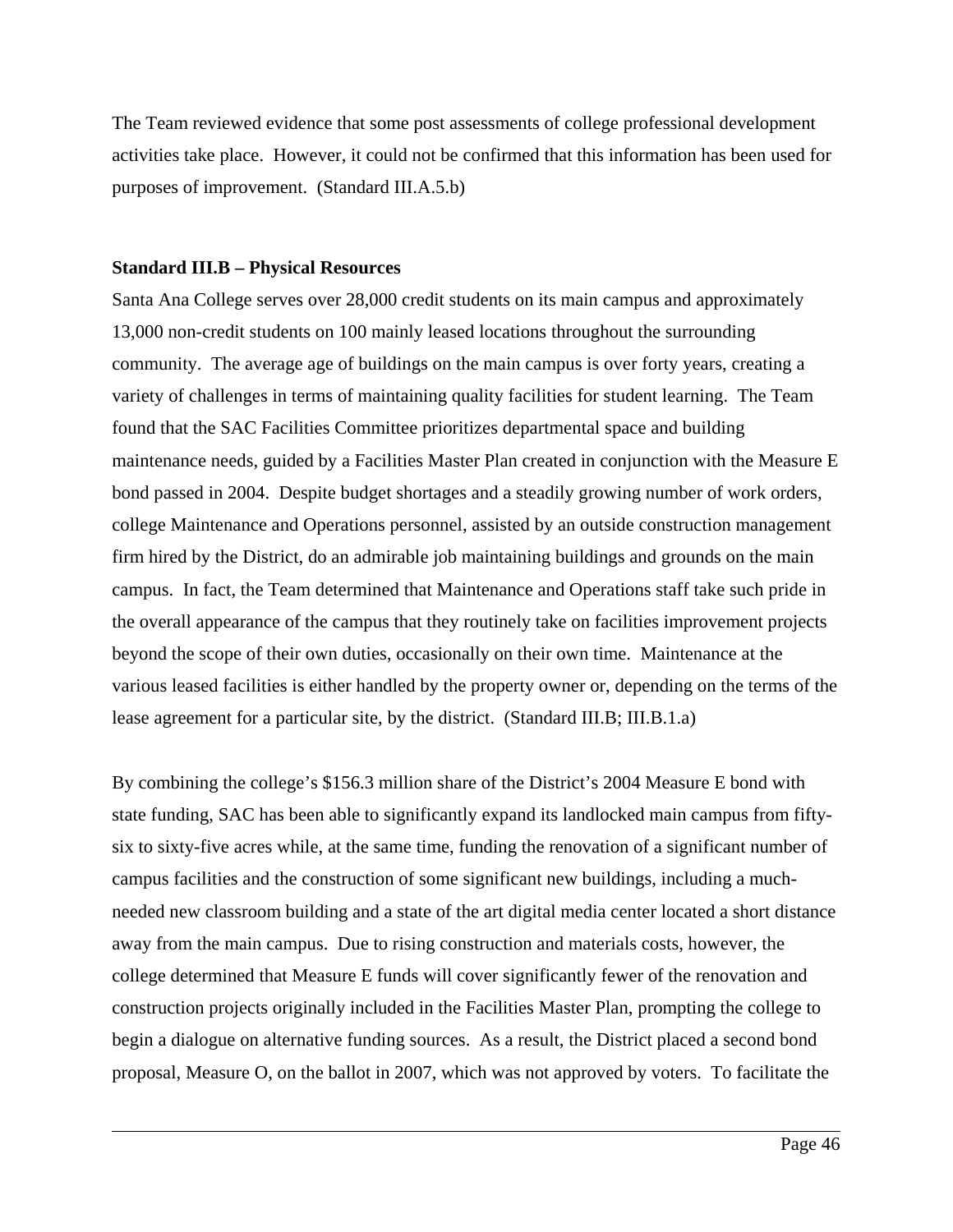passage of potential bonds in the future, two facilities improvement districts have been subsequently created to allow Santa Ana College or Santiago Canyon College to pursue a bond on their own. A capital campaign conducted by the Santa Ana College Foundation has also been discussed to fund future facilities needs. (Standard III.B.1.a)

Evidence indicates that the college has made significant strides in terms of assuring access to, and the safety, security, and healthfulness of its physical facilities. This is demonstrated by the college's substantial, ongoing response to the previously inoperable fire alarm systems in a number of buildings on the main campus, progress in increasing accessibility for those with physical challenges through recent renovations, as well as the re-establishment of the college's Safety and Security Committee. For example, the college has just reached agreement with a new contractor that will install a new fire alarm system throughout the main campus over the next six months. At the same time, the college, working in concert with the City of Santa Ana Fire Marshall, is beginning the process to obtain a five year state certification for fire preparedness which, among other things involves the replacement and or testing of all fire sprinkler and fire hose systems in campus buildings. The Safety and Security Committee is also making a concerted effort to train members of all college constituencies in disaster preparedness through in-service training, Flex workshops, and all college emergency simulations. (Standard III.B.1.b)

In addition to various ADA accessibility projects already accomplished through Measure E funding, including restroom renovations and a barrier removal project at the off-campus Centennial Education Center, the college also hired an ADA compliance consultant in spring 2008 to identify all accessibility barriers on the main campus. The consultant's findings are currently being reviewed by the ADA subcommittee of the Facilities Committee to develop an action plan for correction. In conjunction with this process, the Safety and Security Committee is recommending that a budgetary planning component be integrated into the Facilities Master Plan for safety and ADA compliance. (Standard III.B.1.b)

The Team noted that the college's major capital outlay and construction projects are guided by a comprehensive facilities master plan developed in 2004 and implemented through the work of the Facilities Committee, which reports to the College Council and shares information with the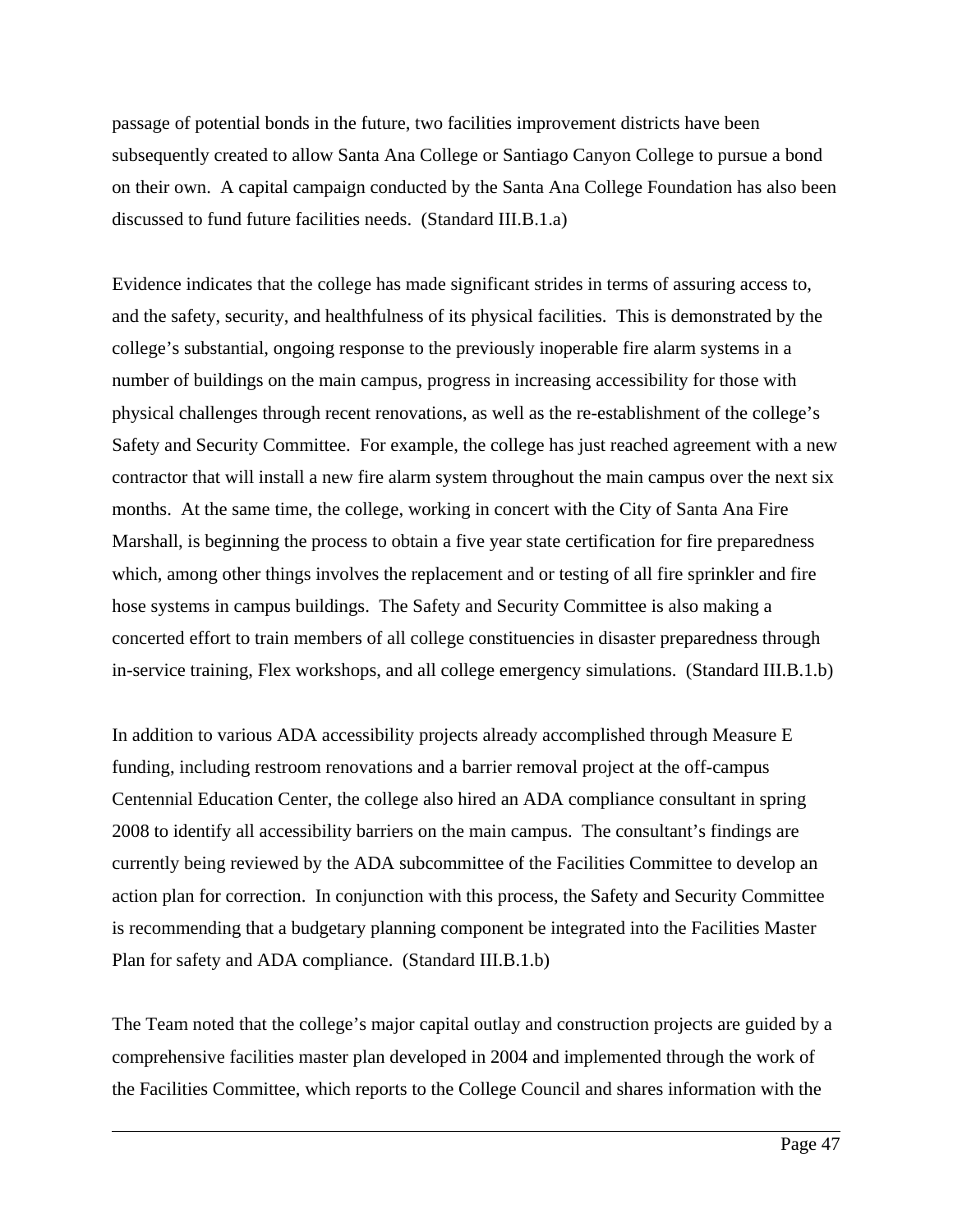Institutional Effectiveness and Assessment Committee (IE&A). The committee serves as a twoway information conduit for the college community on facilities issues, incorporating the needs of the end users of facilities (faculty, staff, and students) into renovation and construction of facilities while, at the same time, planning renovations and construction to proceed in ways that minimize negative impacts on student learning. (Standard III.B.2.a)

The Team found that while the Facilities committee has made great strides in terms of effectively implementing the master plan, two impediments are evident. First, as indicated in the self study, the District's Office of Facility Planning and Support Services manage all major capital outlay and related construction projects. However, the District is not able to provide a formula for the total cost of ownership of facilities and equipment for campus use. District administrators report to the Team that they will soon begin to develop such a formula. Also, while the Facilities Master Plan frequently states that it is a "living document" subject to revision as college needs and resources change, the original 2004 document has not been modified in any formal way since its creation, though the priorities project list and some other, minor aspects of the plan have been subsequently modified by the Facilities Planning Committee. (Standard III.B.2.a)

The Team observed that facilities and equipment requests originate at the departmental level and move through the Department Planning Portfolio to the IE&A Committee, the Facilities Committee, the College Council, and the Budget Committee. Faculty and administrators consistently reported that this is a "no exceptions" process, with college deans refusing to consider equipment and/or facilities requests that do not come through the portfolio process, as well as those that do go through the process but do not include specific facilities needs and/or cost estimates. An examination of a variety of Departmental Planning Portfolios, however, revealed a great diversity in the level of detail concerning facilities and equipment needs and costs, raising questions on the part of the Team concerning the sufficiency and quality of information provided in this critical aspect of the planning process. (Standard III.B.2.b)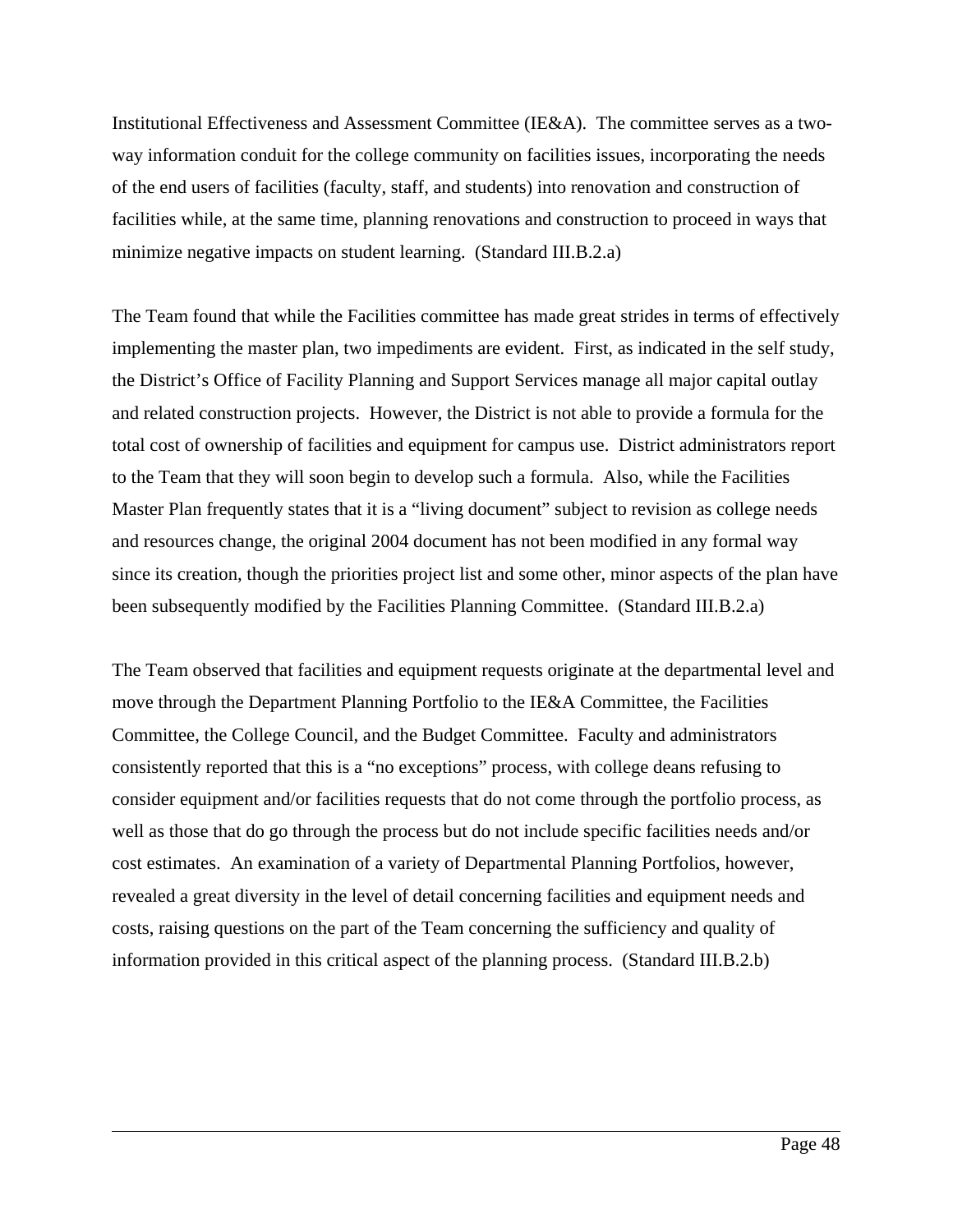#### **Standard III.C – Technology Resources**

The Team confirmed that Santa Ana College has technology resources sufficient to support student learning. The Rancho Santiago District Office assumes responsibility and budget for the maintenance and operations of the technology infrastructure and personal computers for the college. The District utilizes approximately 50 employees, 15 of whom work on the Santa Ana College campus. The centralized services have allowed the District to realize an economy of scale for the entire District while the locally "housed" technology staff enhance college operations and effectiveness. (Standard III.C.1.a)

The Team identified evidence which indicates that the college does a satisfactory job providing useful training in the effective application of technology in academic and administrative areas for members of all constituencies. The various areas within the Information and Learning Resources Division, including the Center for Learning and Instruction, provide a wide variety of face-toface and online workshops and programs dealing with a broad array of hardware, software, and web-based application. Student technology training is provided by the Academic Computing Center as well as through many of the college's academic departments. (Standard III.C.1.b)

Since 1998, the Santa Ana College Technical Advisory Committee (SACTAC) has been a participatory governance committee reporting to the College Council. The Team found that the committee has made a concerted effort to become a more integrated part of the college's planning process over the past three to four years. Accomplishments in this area include making technology an explicit part of the budget process through the Department Planning Portfolios and embedding the Technology Plan in the larger SAC Master Plan. The committee also verified that the college's technology infrastructure and equipment was maintained and replaced as necessary. The SACTAC administrative co-chair is a member of IE&A and reports monthly to the IE&A committee on technology issues at the college. Representation on the District-wide Technology Advisory Group is broad based, along with SCC and District IT staff. (Standards III.C.1, III.C.1.c, III.C.2)

Santa Ana College delivers instruction through distance education. The Distance Education Coordinator is a standing member of SACTAC. Through this high level participation of the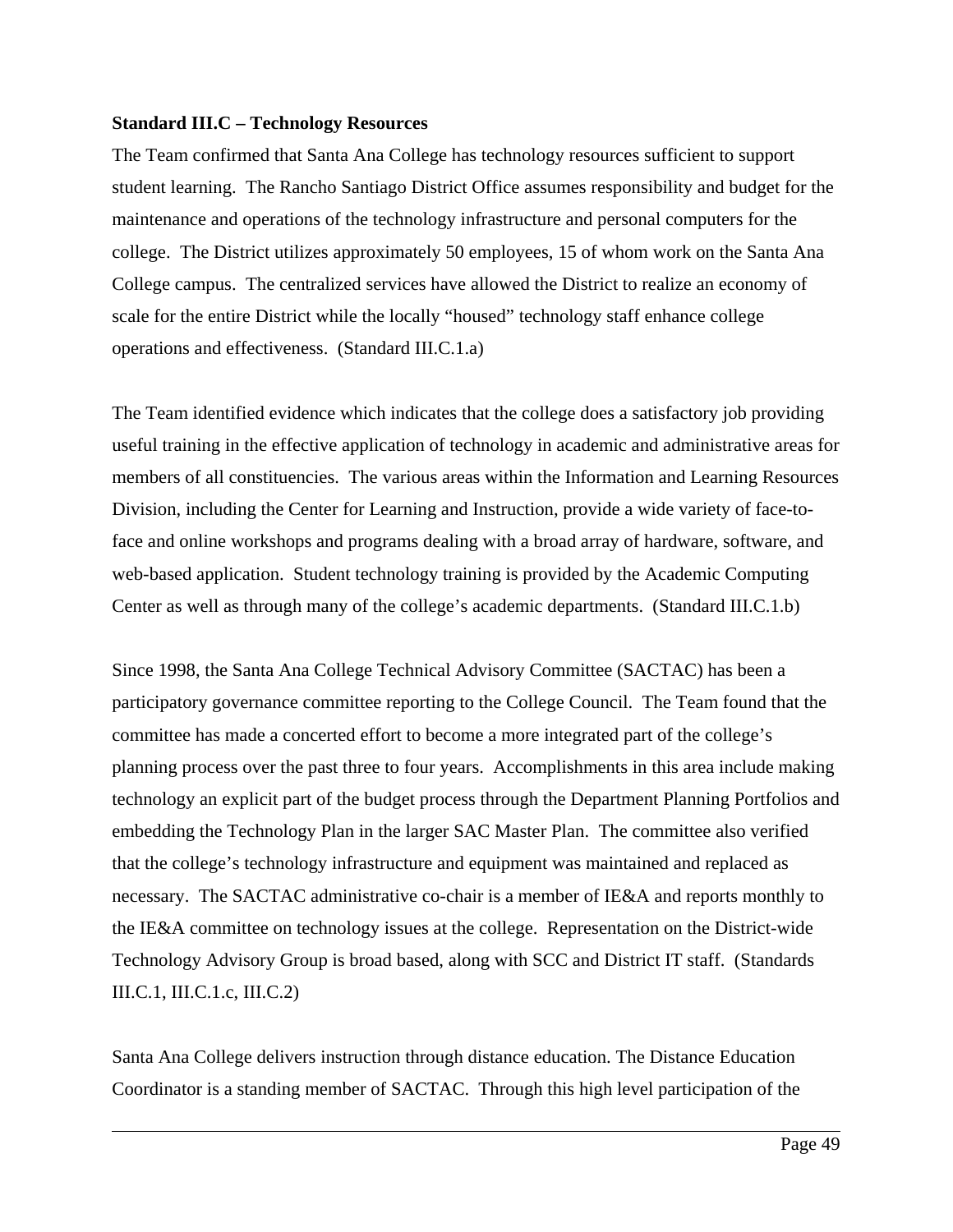faculty and the Distance Education Coordinator, Santa Ana College maintains high performance in its delivery of on-line and other distance education programs through the adequate distribution and utilization of technological support and services. (Standard III.C.1.d)

The college has one main 65-acre campus located in Santa Ana College. There are, however, approximately 100 delivery locations that require information technology and support. In addition, the college maintains computer laboratories at the Academic Computing Center and the Nealley Library. The college is commended for providing support to many diverse sites. (Standard III.C.1.d)

The technology support staff also provides very helpful, centralized information to the campus community. The "Dashboard" function of the college intranet provides "at-a-glance" management information such as budget, enrollments and demography. The college is to be commended for developing such a useful, instantaneous report model to aid in the administration of the college.

The college central technology services supports myriad software for the users. There is currently no list of supported software. As a result, the technicians must become proficient in many different software packages some of which may be in competition with others. In other words, there may be two different applications on the campus that perform essentially the same function and the technology staff must support both. The Team suggests the college may want to evaluate a way to standardize applications to avoid duplication, realize an economy of scale with respect to support and save money in licensing agreements.

The college is in the process of implementing DataTel administrative software. The original plan was to install the basic version of the software without many enhancements. As the software system has been developed, college constitutencies have decided to install more customized modules which take longer to implement. The Team noted there was a feeling by some faculty that this delay has caused an implementation hierarchy in which academic computing is serviced second to the administrative computing. (Standard III.C.1, III.C.1.a,  $III.C.1.d)$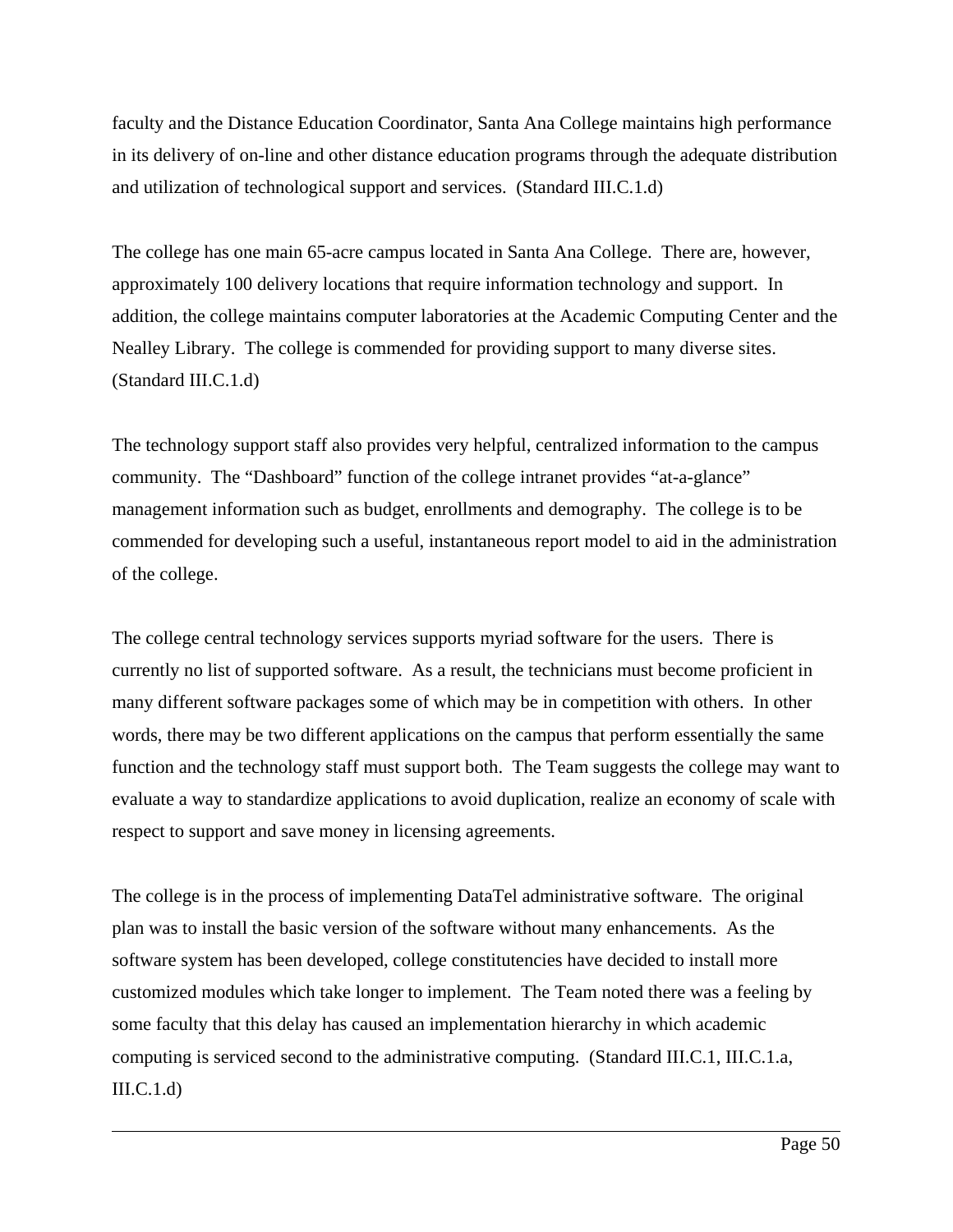The Team identified no strategic plan for information technology, but SACTAC is working on one. The college should develop a process whereby the technological needs are cataloged and consolidated into a plan that will assist in long range life-cycle cost analysis and budgeting.

The college self study indicated that the institution does not have a standard inventory control process for computers, causing the District to not have accessible inventory records for them. According to the SACTAC members, while items with an original cost of less than \$1000.00 are not ordinarily included in the inventory control system, an exception was made for computers; they are included even if the original cost was less than \$1,000. In order to maintain and refresh the computers on a stated cycle of three to five years, the college needs to know the inventory details. The Team found that district inventory records are accessible but lack detailed information that SACTAC needs to develop computer replacement and refresh schedules. (Standards III.C.1.c, III.C.1.d, III.C.2)

The college has a well designed web site that provides relevant content on demand. It is organized as a data delivery system as opposed to a marketing device to attract new students. The data presented on the pages are, for the most part, new and accurate. It was noted that some of the pages, such as those dealing with the budget, were obsolete and presented data that is outdated and no longer accurate. The Team found that the college has no current plan that reviews the content of the web sites to ensure accuracy of data or timliness of other content. College management tools offered online are excellent and provide extraordinary access to the management information systems. (Standards III.C.1, III.C.1.a)

### **Standard III.D – Financial Resources**

 $\overline{a}$ 

Rancho Santiago Community College District, Santa Ana College's home district, had an adopted General Fund Budget of approximately \$208 million for the 2007 – 2008 fiscal year. Included in this budget is a prudent reserve of approximately 7%. This reserve together with accounting for long-term and current expenses of the college provides financial stability for the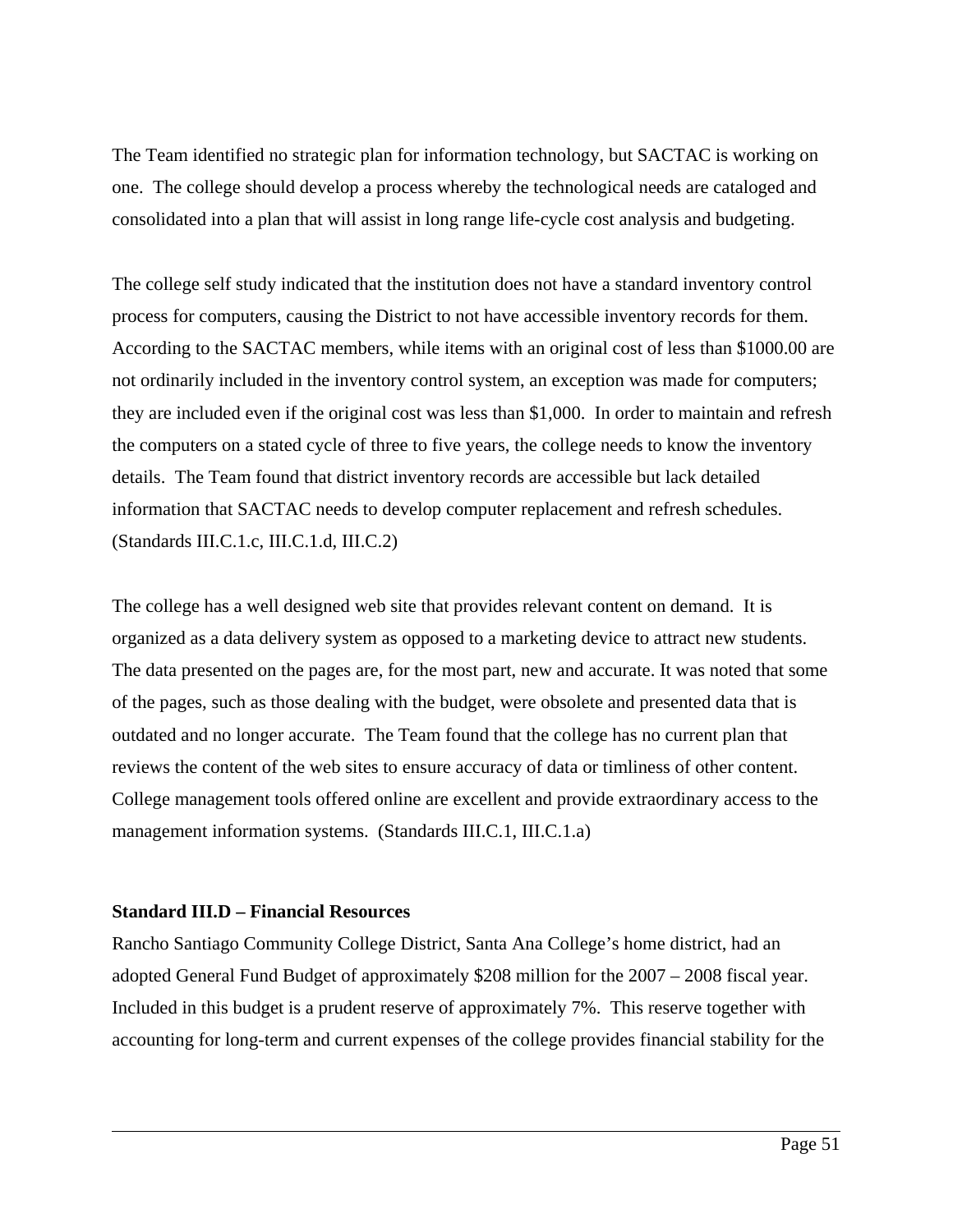college. Contained within this general district budget is the Santa Ana College budget of approximately \$104 million.

The college uses a combination of local, state and federal funding for General Fund expenses. The majority of the funding is provided through state entitlements generated by instruction of full-time equivalent students (FTES). The college serves approximately 40,000 credit and noncredit students per semester.

### **Budget Development**

 $\overline{a}$ 

Santa Ana College uses a budget development calendar that begins activities with the State of California Governor's Proposed Budget. The college relies upon the Rancho Santiago Community College District to appropriately make and use budget assumptions that lead to a reliable budget. Once revenue assumptions are established, the fixed expenditures of the District are budgeted and discretionary budgets established. The budget assumptions used are accurate and timely and are used to create a budget development process that has integrity and a high likelihood of accurate projections.

The Budget Allocation and Planning Review Committee (BAPR) developed a budget allocation model that distributes unrestricted funds as approved by the Board of Trustees. With this model allocations are made first to fund the fixed expenditures of the two colleges. These expenditures include: regular employee salaries and benefits, utilities, insurance, district reserve, rents and leases, inter-fund transfers and district match for equipment grants. The remainder becomes discretionary funding divided among the district and the colleges according to a fixed formula. This fixed formula has been in use for many years and was the product of negotiations with the Academic Senate. While there are some comments about revising the distribution model, all staff interviewed feels the model is equitable, simple and easy to understand.

Staff reported that the BAPR requires annual evaluation. However, the Team found the process had not been reviewed for the past several years. In order to link strategic planning with budget initiatives, it is important that the BAPR is annually reviewed in relationship to the strategic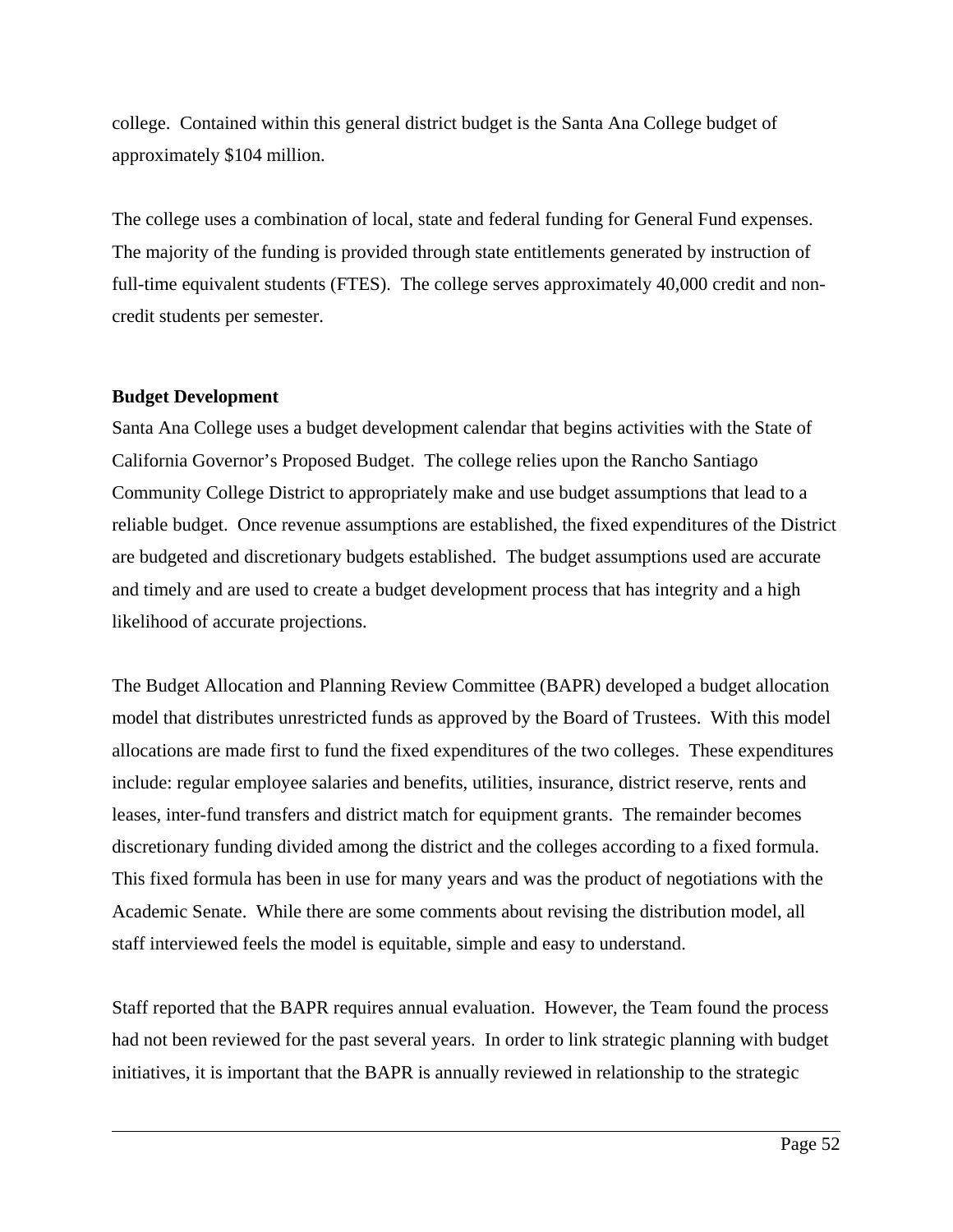plan, mission and vision of the college. Without this annual review, the process of planning can become disintegrated from the budget development process.

It is essential that the budget development model use reliable estimates and assumptions. In order to ensure that the campus community can participate in the budget development process, it is important that those assumptions and estimates are appropriately disseminated to participatory governance groups. One such example of Santa Ana College's dissemination of this vital budget information is located at: [http://www.rsccd.org/apps/rpub.asp?Q=725.](http://www.rsccd.org/apps/rpub.asp?Q=725) This web site is a very valuable tool for all employees. In addition to this online effort, the college has used informal "brown bag lunches" and newsletters from the President of the college to disseminate information about the budget.

In maintaining the informative web sites, however, the college and district should update data as it changes or note data as superseded by another version or update. For instance, at <http://www.rsccd.org/apps/rpub.asp?Q=725>, the Team found one revenue assumption could indicate that the college projected 4.53% COLA 2007-2008. The final State of California Budget Act provided 0.68% COLA 2008-2009.

The college uses a combination of local, state, and federal funding for General Fund expenses. The majority of the funding is provided through state apportionment generated based upon FTES. Because such a large amount of money is generated through the reporting of FTES, it is important that such reporting is without error. The Team identified what appears to be a systematic error in the reporting of repeated coursework by students. If the state determines that the repeated courses have been reported in error, and in excess of the repeated courses allowed under law, there may be a significant and sudden reduction in FTES funding by the state. The district and college must adjust its student information system to ensure that enrollment data is retained, that repeated courses can be tracked, and, when appropriate, removed from the FTES calculation.

The Team verified that budget information is disseminated through informal reports and meetings as well as memos, newsletter, and participatory governance committees. Some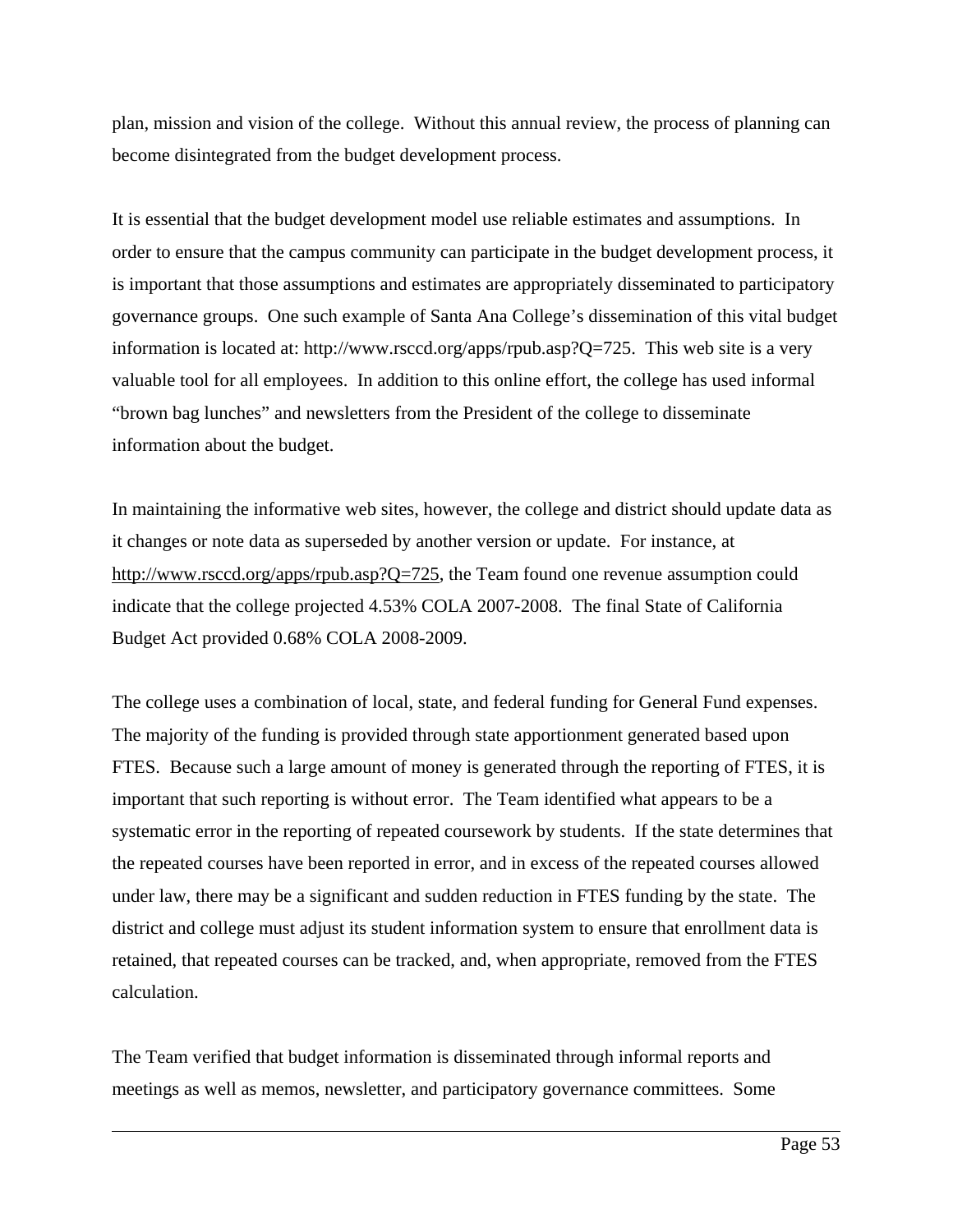classified staff reported feeling that the college governance process did not keep them as informed as other college employee groups regarding the budget and other matters. (Standards III.D.1.d, III.D.1.2, III.D.2.a, III.D.2.b)

## **Strategic Planning**

The Institutional Effectiveness and Assessment Committee (IE&A) serves as the planning and oversight committee of Santa Ana College. The IE&A reports to the College Council. This body is a participatory governance, recommending body that is charged with developing and revising the college mission statement and linking the strategic planning, program review and Department Planning Portfolios.

The breadth and authority of this committee makes it a vital link in the participatory governance process and in the communication of the coordinated planning efforts. However, planning for technology, staffing, and facilities are developed separately. Consolidation of the planning activities would strengthen college planning. Santa Ana College could also improve its planning through the IE&A by using the results of the previous year's budget outcomes and feeding them back into the beginning of the planning calendar in the subsequent year and sharing its findings regarding quality.

As a result of the current hiring freeze, it has been difficult to pursue the strategic goals of the college. Nevertheless, it is important that the college continue to integrate the strategic planning process so that when state budget conditions improve, there will be a well-coordinated plan to achieve the college strategic goals. (Standards III.D.1.a, III.D.1.b, III.D.2.c, III.D.3)

## **Financial Aid**

 $\overline{a}$ 

Santa Ana College has satisfied the requirements to participate in Federal Financial Aid programs. On March 12, 2008, the United States Department of Education found that Santa Ana College satisfies the definition of an eligible institution under the Higher Education Act of 1965.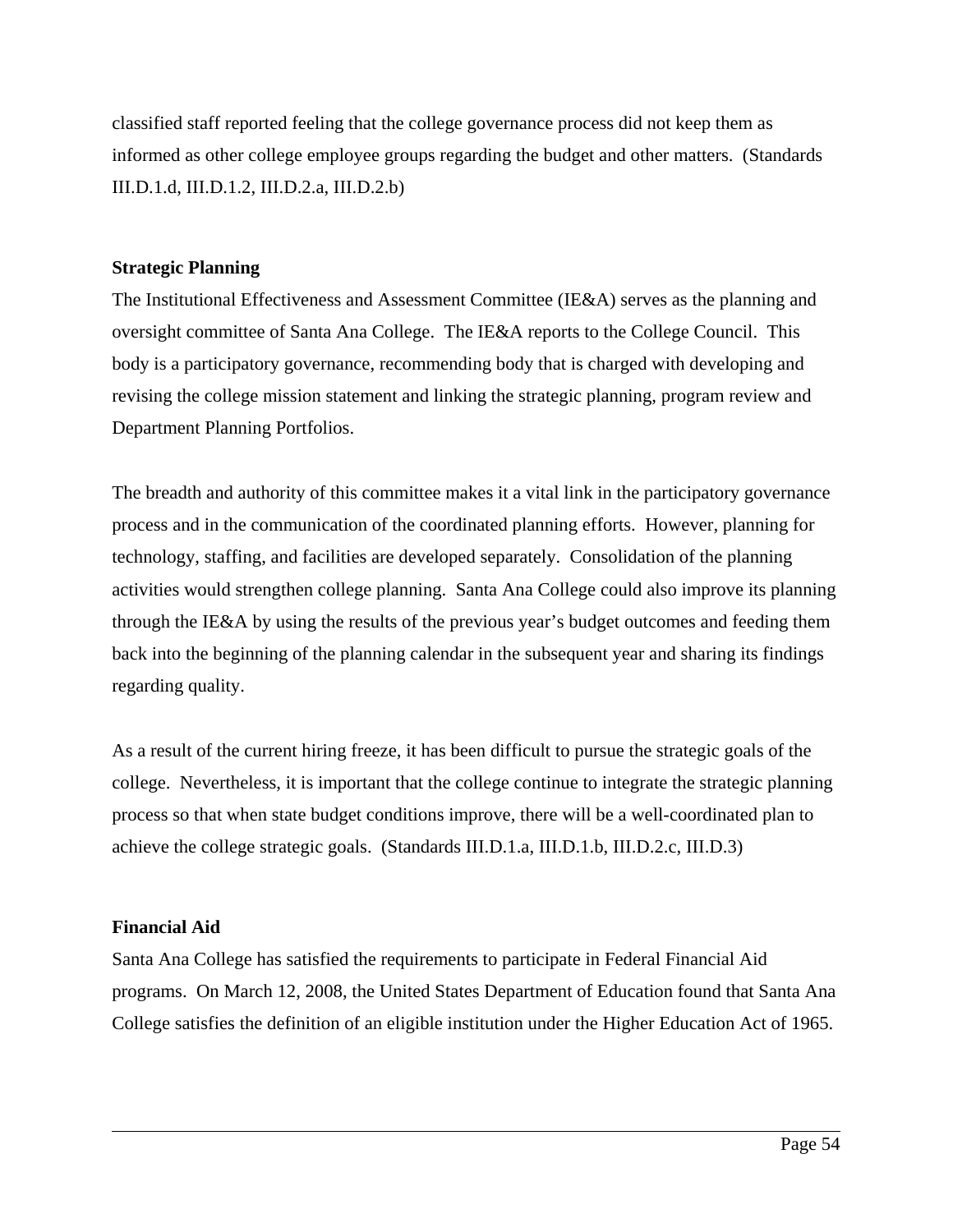In the college's application, the Financial Aid Program reported a district unrestricted reserve of 17.2% for the period ending June 30, 2007. This represents evidence of a stable college that can weather temporary budget challenges without drastic budget reductions. (Standard III.D.2.d)

## **Other Post Employment Benefits (OPEB)**

Santa Ana College has commissioned a report by Total Compensation Systems, Inc. to assess the value of future retiree benefits as required by GASB 43 and 45. According to the actuary, the annual required contribution for the college is \$7,535,015. The total actuarial accrued liability as of September 1, 2005 was \$111,243,936. As of this most recent actuarial report, the college district has set aside \$16,448,430 toward this liability. The Adopted Budget for 2007 – 2008 shows expenditures / transfers out of \$7,535,015, the amount due to fund the OPEB liability. This continued commitment to funding the OPEB liability will tend to stabilize the finances of the college and even the cash flow over the years that the debt is funded. (Standards III.D.1.c, III.D.2.a, III.D.2.c)

## **Department Planning Portfolios**

 $\overline{a}$ 

Department Planning Portfolios (DPP) are the smallest unit of strategic planning at Santa Ana College. The consolidated plan includes compilation of the DPPs into strategic initiatives for: staffing, facilities and technology. Because the DPPs vary in their comprehensiveness, the DPPs have not been an effective strategic planning tool. The Team found evidence that the budget is built without review of all of the individual DPPs. This loose relation between the DPPs and the budget create a "hole" in the strategic planning process. The consequence is that the strategic plans are not fully incorporated into the budget.

Similarly, the Team found the outcomes of the previous year's budget initiatives and the development of DPPs are not evaluated when compiling the subsequent year's budget. The consequence is that there is no "learning cycle" in which the organization can develop multiple year budgets carrying forward learning from past periods. (Standards III.D.1.c, III.D.2.a, III.D.2.f, III.D.3)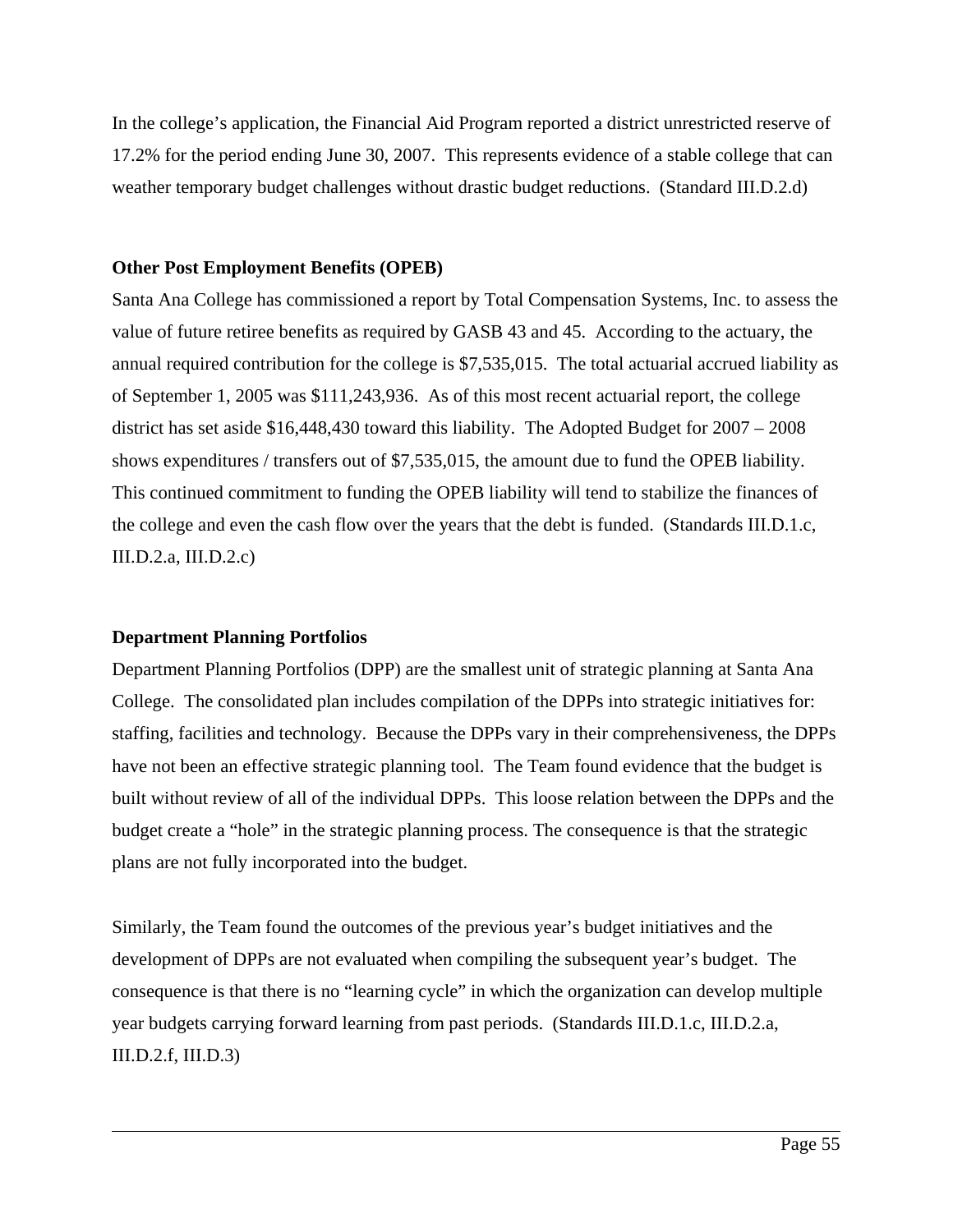## **Financial Control Systems (FCS)**

The college uses an integrated financial control system. Currently, Santa Ana College is transitioning to DataTel software systems. The current FCS provides adequate internal control and provides commendable management information. The financial records are reviewed annually by a licensed CPA, who renders an opinion of control, accuracy, and timeliness of data. (Standards III.D.2.a, III.D.2.d, III.2.e, III.D.2.g)

## **Conclusions**

 $\overline{a}$ 

The Team found that SAC effectively utilizes its human, capital, technological and financial resources to achieve its mission and student learning outcomes. College employees are well qualified and treated fairly and their performance is systematically evaluated. The institution provides opportunities for employees to participate in staff development activities to strengthen their skills and knowledge. College hiring practices demonstrate a commitment to the importance of providing diverse personnel as role models for students. However, the Team noted that the institution needs to develop and keep up to date a diversity plan. The Team also reviewed evidence that a portion of SAC classified employees feel the need for strengthened communications pertaining to campus governance issues.

A Department Planning Portfolio process drives most campus planning issues including staff hiring. However, no overarching Human Resources plan exists and clear linkages between Human Resources planning and budgeting is also lacking. The Team noted that a facilities master plan was created, but needs updating and like Human Resource planning requires a clear linkage to the budgeting process.

SAC provides outstanding technology and support for approximately 100 learning sites throughout its community. The technology support staff have also provided a very helpful information management information "dashboard" tool to strengthen college employees' ability to plan and assess the adequacy of programs, services and practices. The Team found however that the district's computer-based student attendance recording system should be assessed for accuracy. The district and college employ prudent financial practices supported by abundant software tools and self reflective dialogue.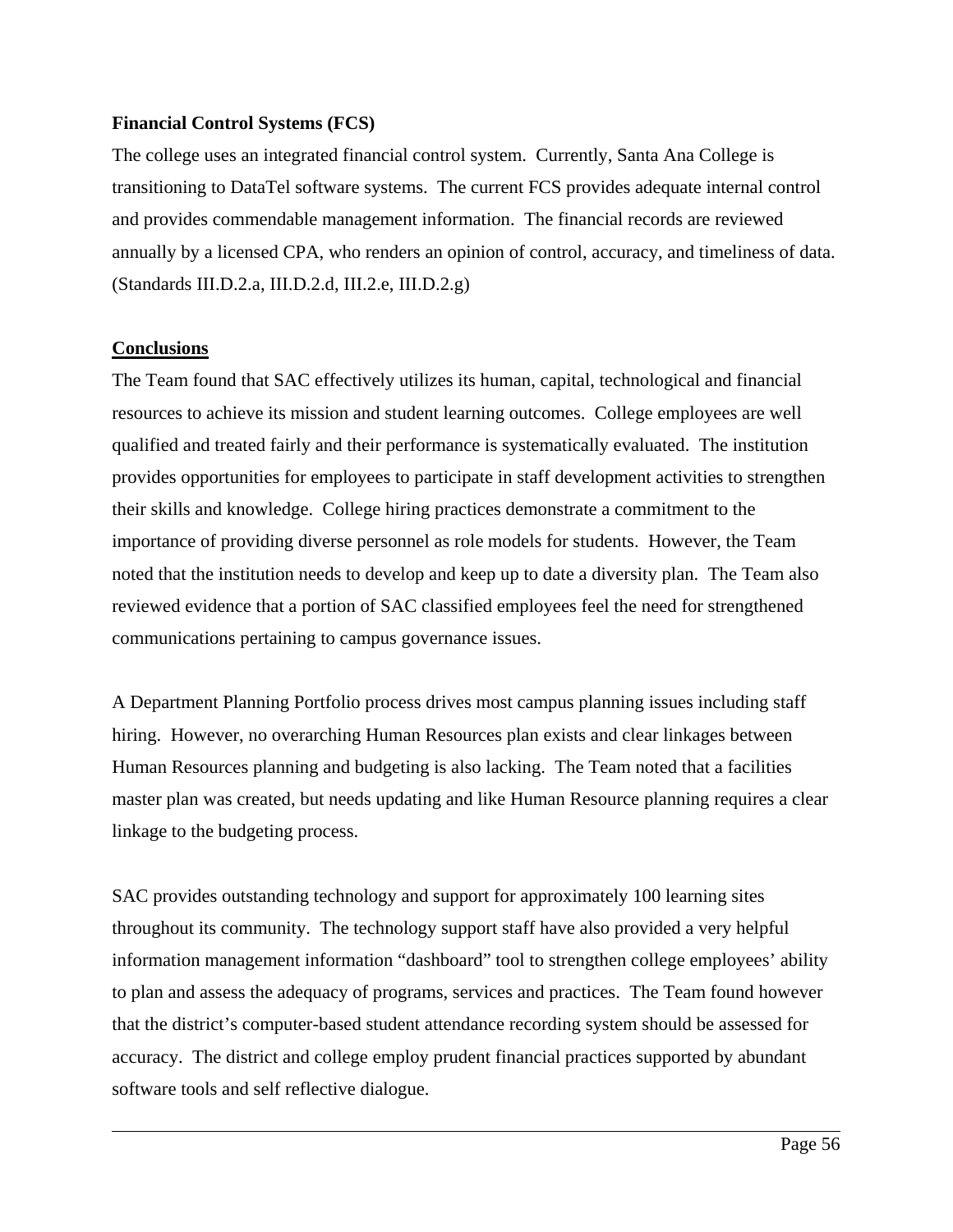## **Commendations**

The Team was impressed with the dedication and commitment of trustees, employees and community members to Santa Ana College in meeting its mission through its many fine programs and services. Two activities were noted by the Team as warranting commendation as models of outstanding institutional practice:

1) The college is commended for creating and maintaining the physical infrastructure, operations, and technology necessary to support approximately 100 alternative learning delivery sites across its community. These learning sites offer a wide range of specialized instructional and support programs that address the unique needs of diverse student populations in accessible locations.

2) The college is commended for the creation and operation of its web-based "Dashboard" management information tool. The Dashboard approach allows members of the college community to access data necessary for decision making. Through the use of accessible information from tools of this type, the college is in a position to complete broad-based, integrated planning and budgeting.

## **Recommendations**

 $\overline{a}$ 

## **College Recommendations**

### **College Recommendation 1**

The Team recommends that the college evaluate its planning processes, including the integration of technology, staffing, and facilities master plans, to ensure the budget is used as a planning tool to achieve its strategic goals and that the outcomes from these activities be formally and broadly communicated to ensure quality. As part of this integration, the Team recommends that the college resource allocation be based on plans, program reviews (DPPs), and actual budgetary performance. This requires that the college evaluate the outcomes of its planning/budget process and use that data in subsequent budget development. (Standards I.A.1, I.A.3, I.B.4, I.B.6, II.A.1, II.A.2.f, III.B.2.d, III.D.1, III.D.2, III.D.3, IV.B.3.a, IV.B.3.b)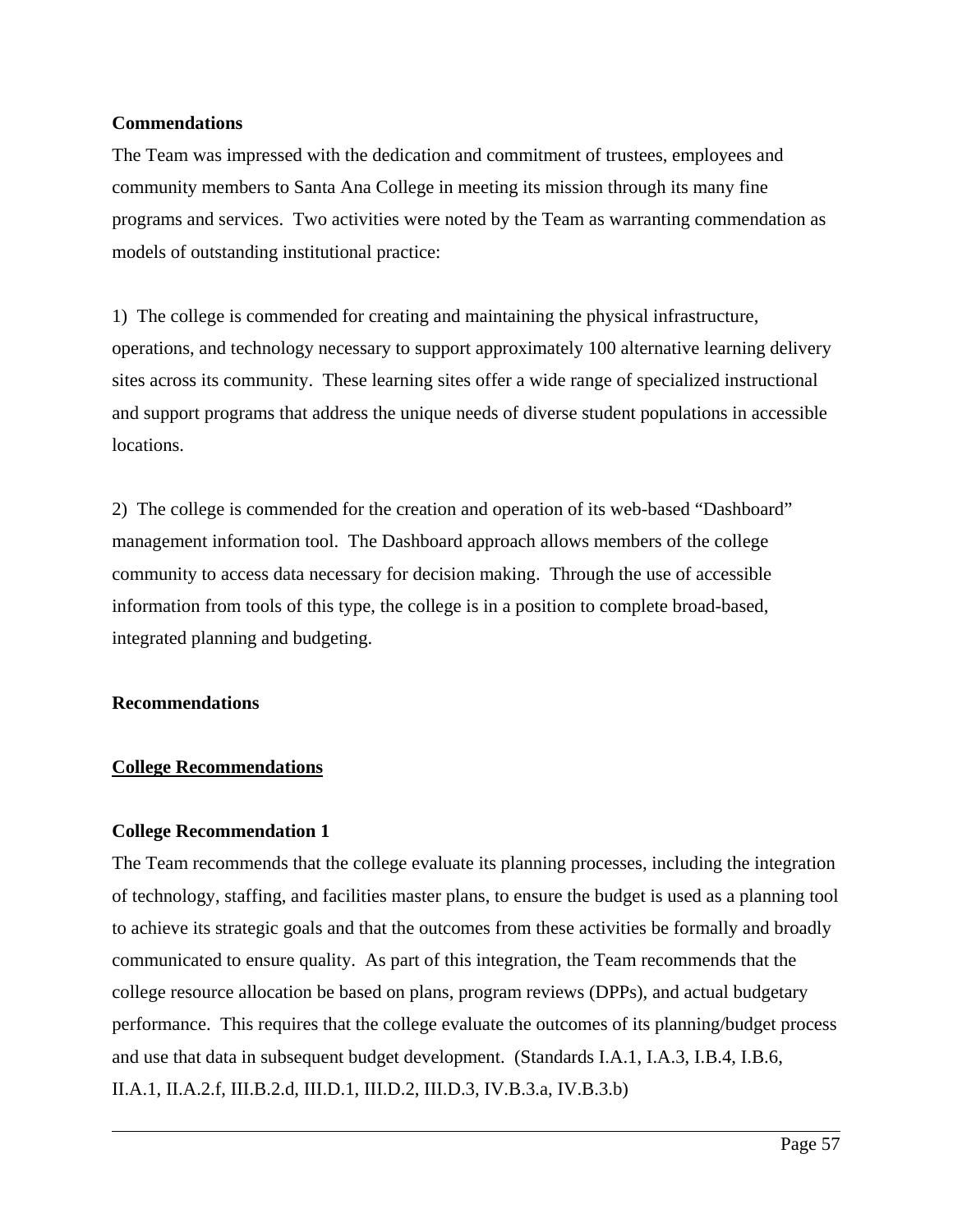## **See College Recommendation 2, Standard 2**

### **College Recommendation 3**

The Team recommends that the college strengthen its communication with classified employees regarding governance committee vacancies and service opportunity processes, deliberations, and outcomes. (Standards III.A, IV.A.1)

### **District Recommendations**

#### **See District Recommendation 1, Standard 1**

### **District Recommendation 2**

 $\overline{a}$ 

In order to maintain stable financial resources, the Team recommends that the District reviews its computer-based student attendance recording system to ensure that repeated courses are being appropriately reported for state apportionment funding consistent with existing regulations.(Standards III.D.1.b, III.D.2.a, III.D.2.g)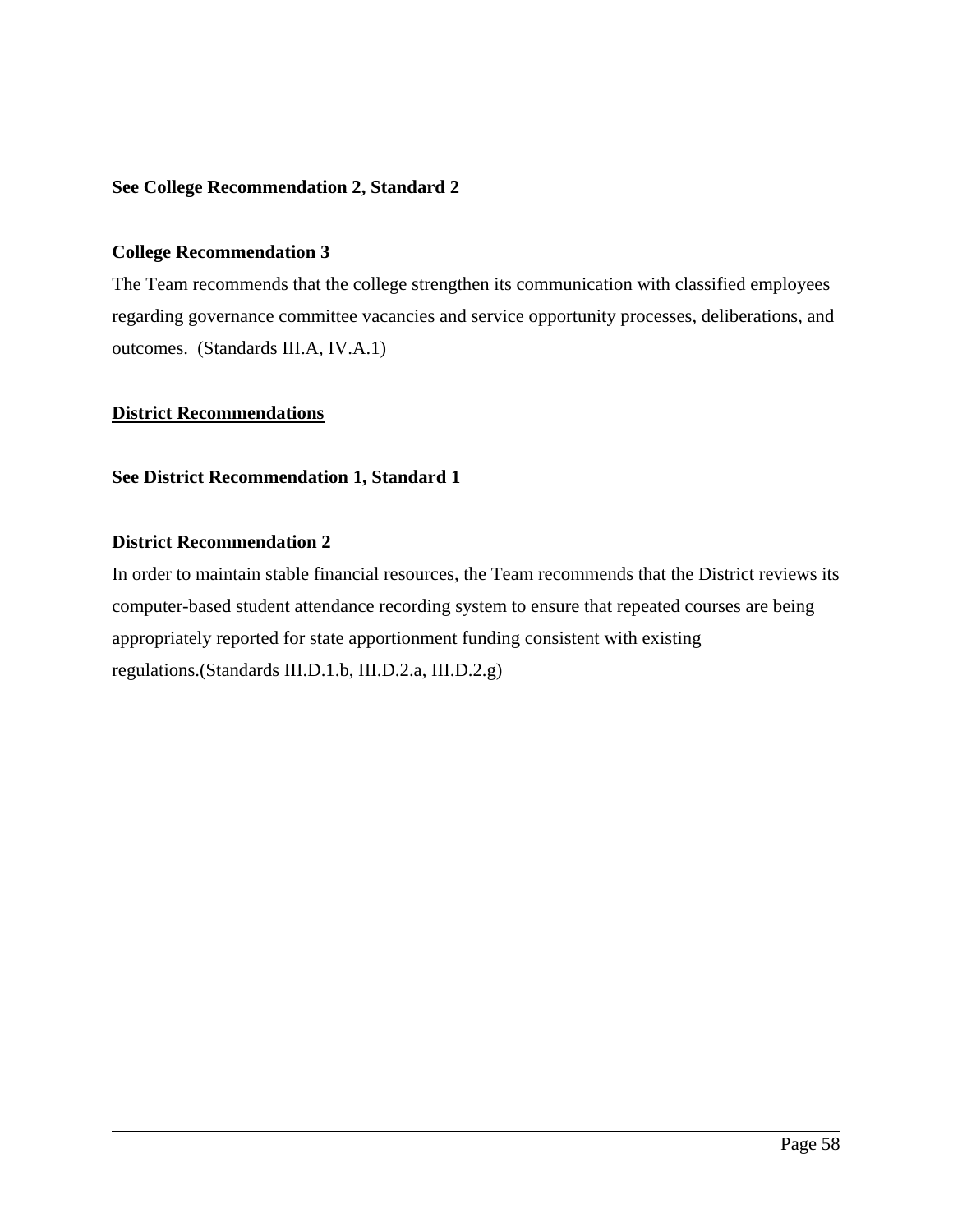## **STANDARD IV: LEADERSHIP AND GOVERNANCE**

#### **General Comments**

 $\overline{a}$ 

The Santa Ana College self study provides an accurate depiction of the effective leadership and governance of the institution as verified by the Team. The system relationship among the board, chancellor, district office personnel and both Santa Ana and Santiago Canyon Colleges are positive and productive. Santa Ana College's strong orientation towards student learning and success rests upon professional staff relationships employing collegial dialogue within a framework of participatory decision-making.

The Ranch Santiago Community College District is governed by the Board of Trustees, which consists of seven elected representatives of the district service area. In addition, a student trustee is appointed annually. The board operates under the authority of California Education and Government Codes, and the governing policies of the Rancho Santiago Community College District. The Board develops goals for the District on a biannual schedule and acts in accordance with its policies and regulations. The board has approved a mission statement for the district and the college, which supports the purposes of lower division higher education. The Board has delegated the authority to operate the district to the Chancellor, who is the Chief Executive Officer of the District and directly responsible to the Board of Trustees.

The Chancellor has delegated leadership accountability and authority to the President of SAC. The president has been successful in ensuring quality campus operations, programs and services consistent with the college mission. The institution employs four Vice Presidents to ensure effective operations of their respective units. The four major units include Academic Affairs, Student Services, Administrative Services and Continuing Education. Each college unit has sufficient staff to carry out its functions.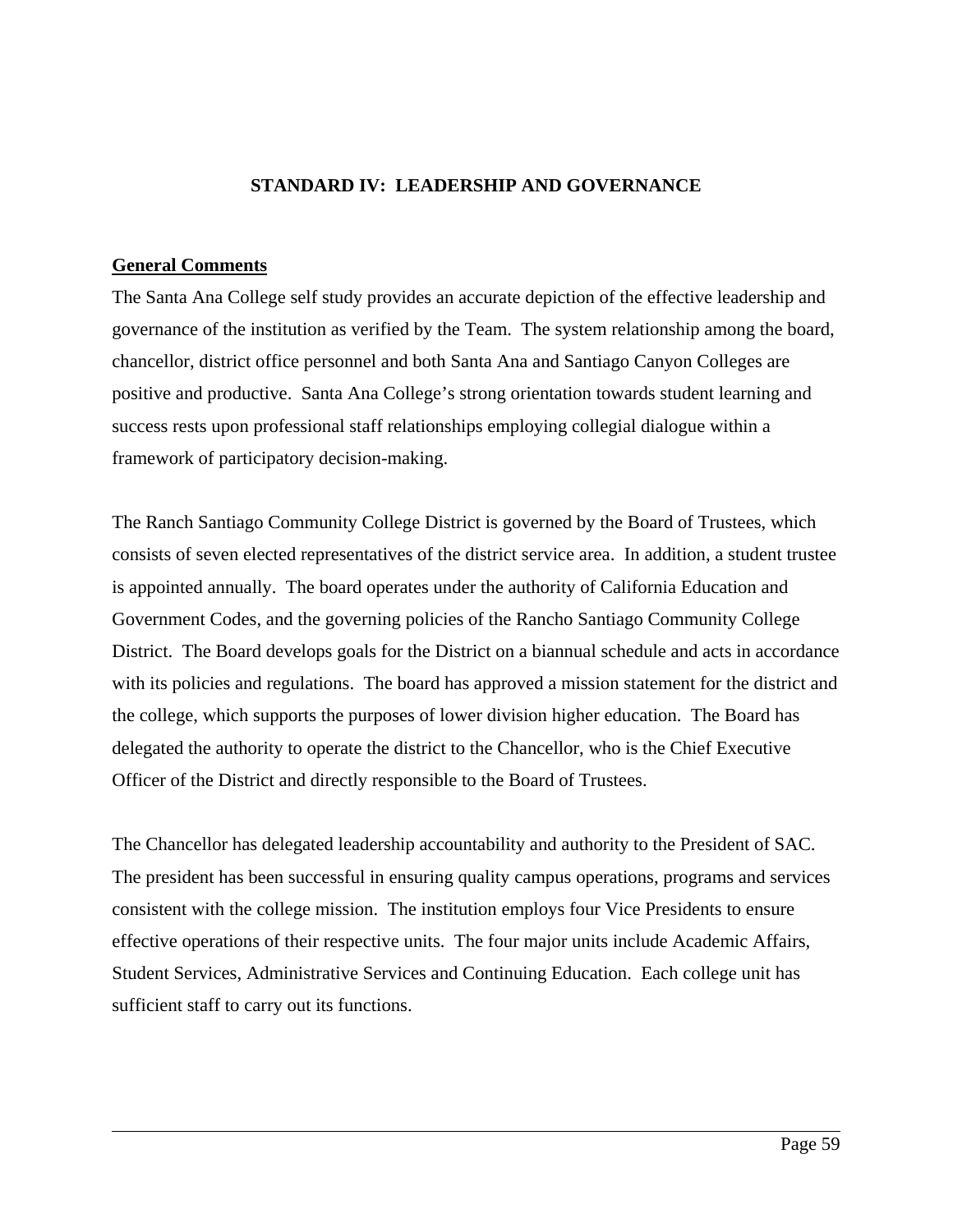The College Council serves as the primary participatory governance body for all campus constituent groups. Employees express general satisfaction with the operations and outcomes of college governance committees, although some classified staff point to the need for strengthened communications with this constituency.

The chancellor's district office provides leadership and support for several core functions of the district and its colleges. These services include administrative services, facilities services, safety and security, planning oversight, economic and workforce development, research, child development services and centers, financial resources, human resources, information technology support, digital media center and educational services.

Evidence identified by the Team has led it to conclude that Santa Ana College meets Standard IV.

## **Standard IV.A - Decision-Making Roles and Processes**

### **Findings and Evidence**

 $\overline{a}$ 

The Team confirmed through interviews and document reviews that Santa Ana College has created an environment for empowerment, innovation, and institutional excellence. Faculty are fully engaged in decision making that enhances college programs and services via governance structures and practices which support inclusion in problem solving and planning. These mechanisms range from Departmental Planning Portfolios and Portfolio Assessment activities to Strategic Planning for the college. All of these processes provide opportunities for faculty and others to directly ensure quality in instructional programming. Likewise, student services staff, through their membership on committees and their Program Review process, affect the excellence of programs and services.

The Team noted evidence pertaining to the effective operation of SAC's College Council, the campus's primary participatory governance body. Through this broad-based group, faculty, staff, students, and administrators advise the President on college issues and review recommendations by other governance committees. The college's participatory governance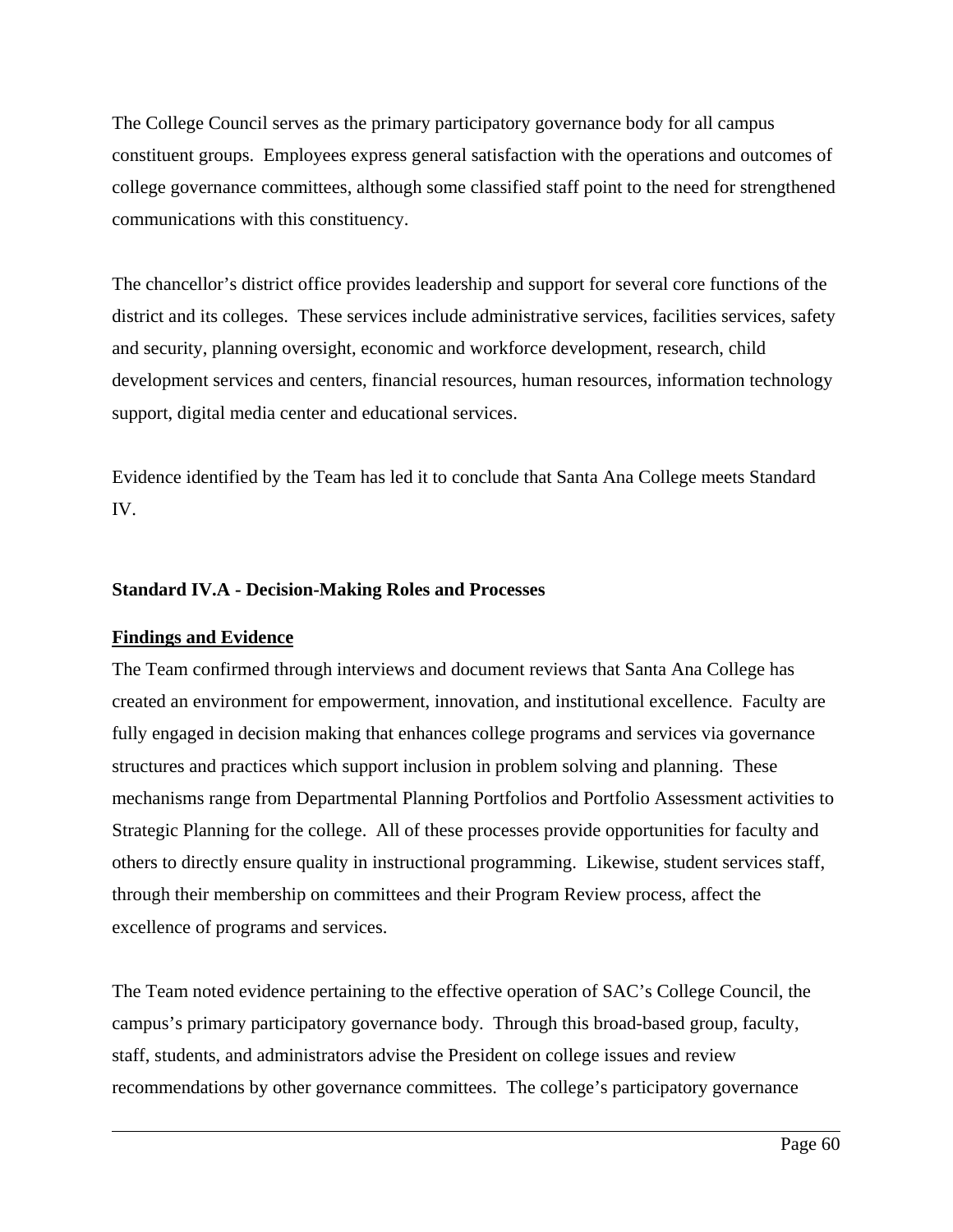structure, clearly articulates the membership and roles of the Academic Senate, Classified Staff, and Student Government Committees. However, the Team observed that a portion of the classified staff perceives a lack of involvement in college decision-making process, even though they are members of numerous governing bodies on campus. The President is taking steps to ameliorate this perception and ensure that classified staff is engaged and informed regarding decision-making processes throughout the college. Recently, the college's Institutional Effectiveness and Assessment Committee, which provides oversight of all college planning and a reinstated Safety and Security Committee, was added to the college's participatory governance committee structure further empowering college constituents in the achievement of institutional goals. Because these committees are relatively new, their effectiveness remains to be determined. (Standards IV.A.1, IV.A.2, IV.A.2.a)

The Team verified that faculty have a primary role in providing input into program development which includes student learning outcomes as evidenced via the Curriculum and Instruction (C&I) Council, division curriculum committees, the Teaching Learning Committee (TLC), the Institutional Effectiveness and Assessment (IE&A) Committee, the Student Success Committee and the Department Planning Portfolio process. In a joint agreement with the Board of Trustees, the Academic Senate commits to consult collegially on academic and professional matters. As a committee of the Senate, the C&I Council certifies all credit and non-credit classes and programs. As a sub-committee of the C&I Council the TLC provides oversight of student learning outcomes (SLOs) and assessment as well as for staff development related to SLOs. The IE&A receives information from the other committees and integrates it into the Educational Master Plan, which is subsequently employed to inform other college planning activities.

Finally, faculty impact academic achievement via the Student Success Committee which has four subcommittees that include: the SAC Basic Skills Task Force, the Matriculation Committee, the Transfer Task Force, and the Student Success Scholarship Task Force. Representatives from the administration, faculty, classified staff and students also participate as members of these committees. (Standard IV.A.2.b)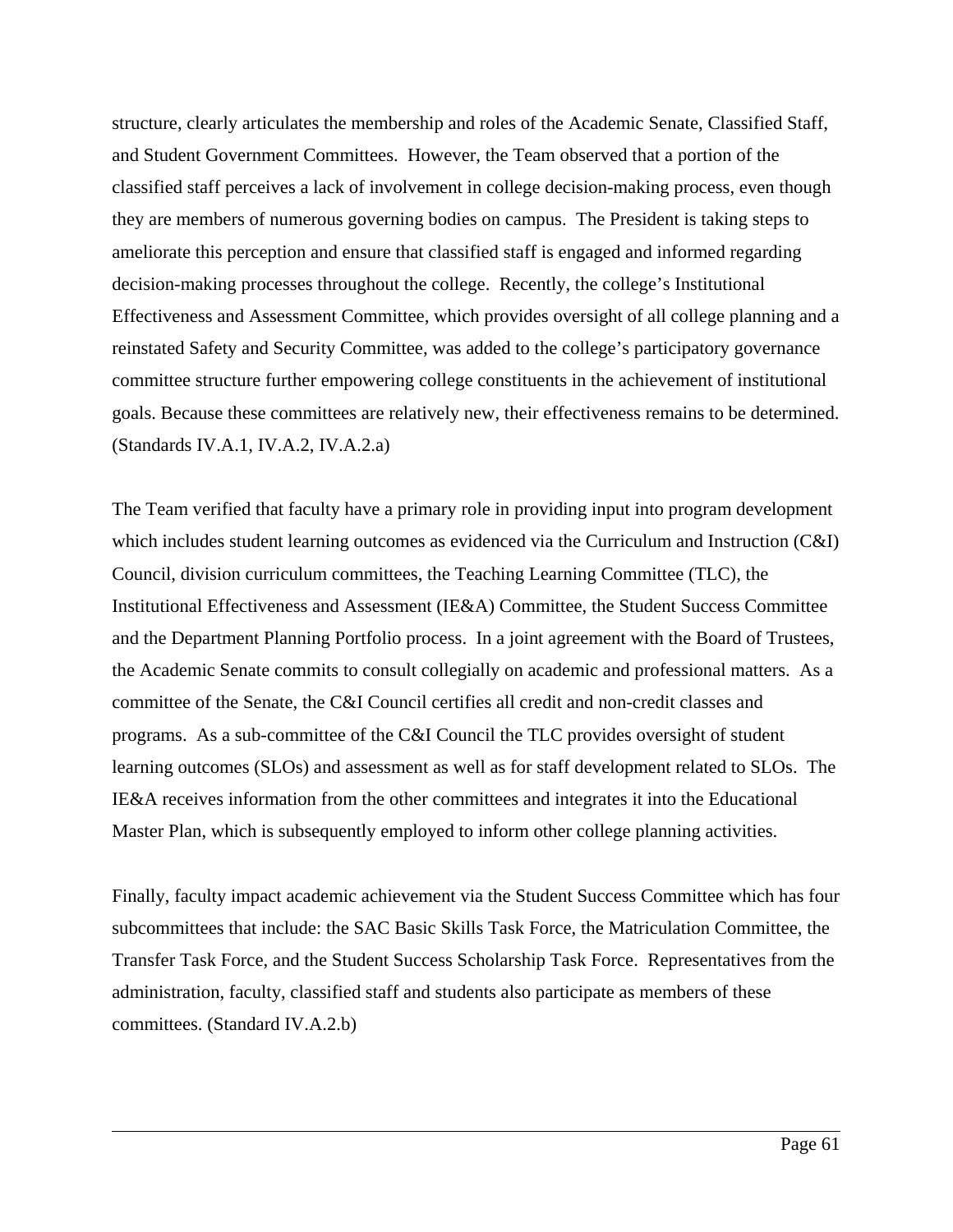The Team noted that the college's Participatory Governance Structure contains seven committees that provide input and make recommendations to the President in the College Council. In addition to this council, additional committees are also a part of the governance structure: Accreditation, Technology Advisory, Safety and Security, Institutional Effectiveness and Assessment, Facilities, and Student Success all function within a structure of participatory decision-making. Faculty, classified staff, student, and administrators report working positively and effectively in the college's governance committees and expressed both pride and satisfaction in their collective institutional accomplishments. While the structures and processes are in place for clear communication among the institution's constituencies, at times information as not been effectively shared, as indicated by administrative responses to inoperable fire alarms that went largely unknown to many concerned employees. As a result, the college has learned from this incident and is attempting to make improvements in the communication aspect of this standard. (Standard IV.A. 3)

Santa Ana College's broad-based Accreditation Committee is charged with the primary responsibility of overseeing and coordinating institutional self studies with regard to accreditation. The Team found that the college has responded to all requests from the Commission as a result of its last accreditation visit, which included an Interim Report and other follow-up reports. While the majority of the 2000 Team's recommendations have been met, several were incomplete at the time of the 2008 Team's visit.

The Team validated that the college's Participatory Governance Structure has been assessed within the past two years by the college and academic presidents. As a result of this evaluation, two new governance committees were added; the Institutional Effectiveness and Assessment Committee and the Safety and Security Committee. Further ongoing evaluation of the college's Participatory Governance practices are planned with findings to be shared with the appropriate constituent groups. (Standard IV.A.5)

## **Board and Administrative Organization**

 $\overline{a}$ 

Team interviews with staff and reviews of policy and board minutes confirm the effectiveness of the district governing board, appropriate delegation of operational authority and accountability to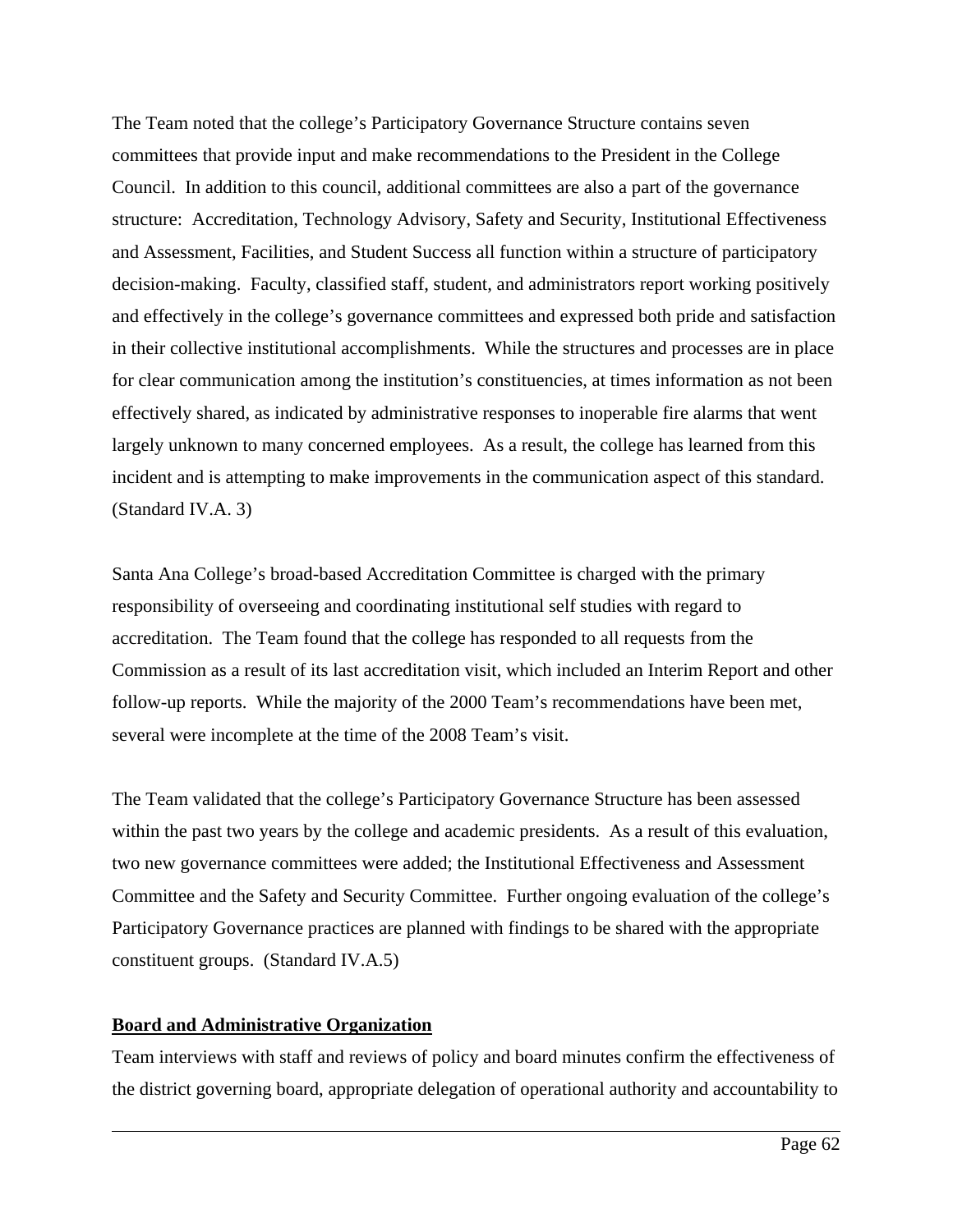the chancellor and college presidents, and the positive performance of the district and its campuses serving the needs of its students and community.

The district Board of Trustees have adopted clear policies which guide employees in the operational pursuit of Santa Anna College's mission. Interviews with trustees and college leaders validate that the board understands and exercises appropriate authority in its leadership, control, and governance of the district. (Standards IV.B.1.a, IV.B.1.b, IV.B.1.c, IV.B.1.d, IV.B.1.e)

District Series 9000 Policy and Trustee Bylaws outline the membership of the governing board, terms of service, officers, and orientation process. Trustees conduct is addressed in Board Policy 9002, which outlines the board ethical practice standard and its process for violations of this policy.

Board Policy 9022, Evaluation of the Trustees, was reportedly implemented on an annual basis, however, some evidence suggests that a predictable cycle of assessment has not been followed. The Team could not confirm that the board evaluation, as described in the policy, has been effective. The Team did find evidence in the board minutes of August 28, 2006 that the board had completed its annual self-evaluation, and a summary of the results of the self-evaluation was provided to the Trustees. The minutes indicate that "the Board is held in high regard by the community and district." During the site visit, board officials reported recently completing a board assessment facilitated by a consultant from The Association for Community College Trustees (ACCT). This evaluation took place in a closed meeting of the board, and the Team could not verify that its findings would result in ongoing, continuous improvement within a culture of evidence. (Standard IV.B.1.g)

The Team noted that the 2001 site visit Team recommended that "...working with the chancellor, the Board of Trustees review its self-evaluation practices and consider additional processes that would establish criteria for board performance, develop measures of performance relating to the criteria, periodically evaluate performance, and discuss specific steps for improvement." (Former Standard 10A.5)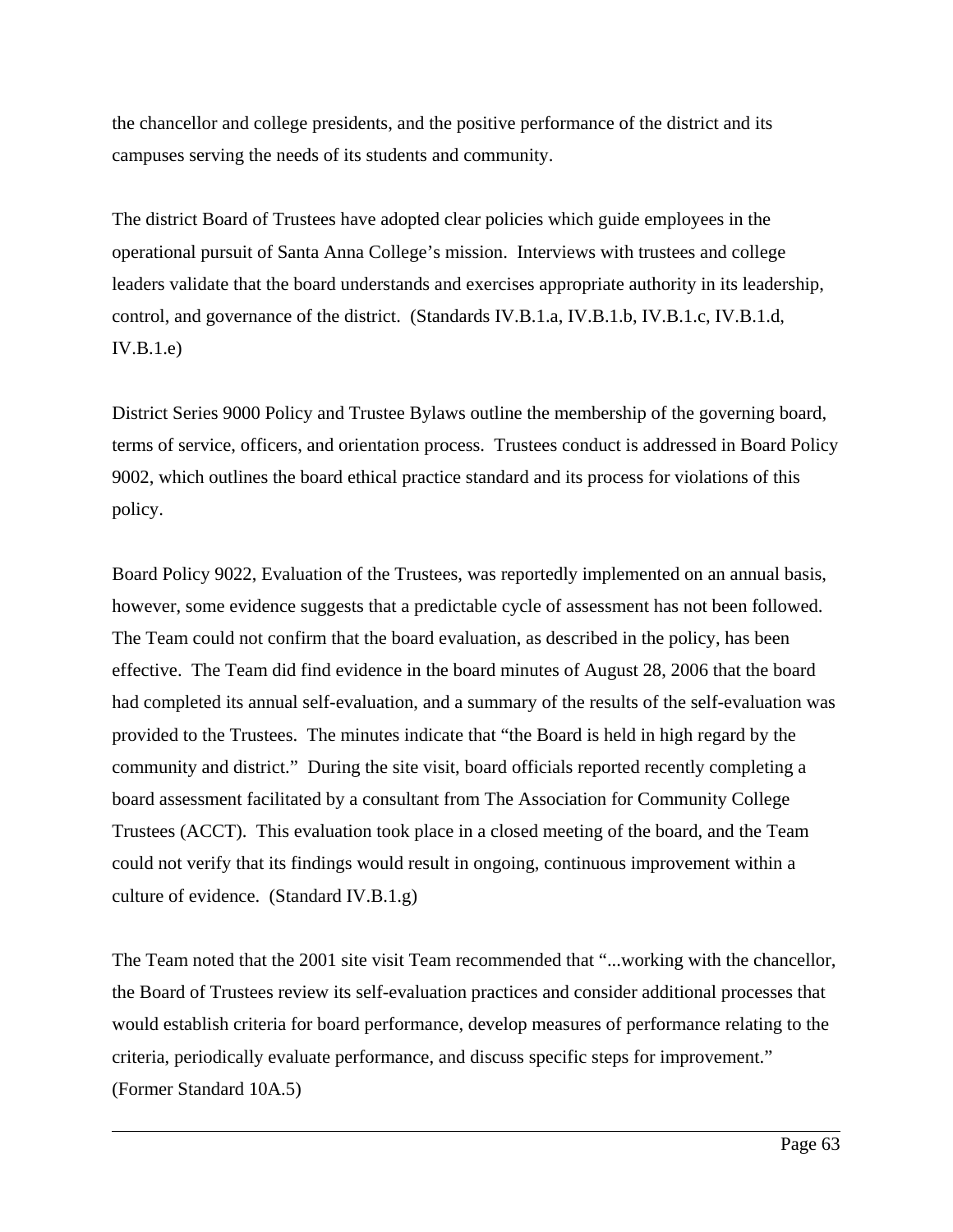Although Board Policy 9202 was revised by trustees in January 2005 demonstrating a selfreflective response to working within their prescribed role, the Team could not identify what, if any, steps for improvement had been taken by the Board in their district leadership role. (Standards IV.B.1.f, IV.B.3.g)

The Team confirmed that the board both hires and evaluates the district chancellor, and has delegated full responsibility and authority to him to effectively operate the district. Trustees annually set goals for the chancellor which are used for purposes of performance assessment. Evidence supports that the board is operating as an independent and policy-making body, and it acts as a whole in advocating for and supporting its colleges. The Team review of district policy found they ensure quality, integrity, and program and service improvement. The board understands its responsibility and authority regarding educational, legal, and financial matters. Board activities and actions are consistent with its policies. However, evidence was identified that indicated individual trustees are directing staff and/or requesting records of information on an individual basis and not going to the board chair and chancellor as the proper mechanism to be employed by trustees to obtain information. This diminishes the role of the district office to act as a liaison between the colleges and the governing board. (Standard IV.B.1.j, IV.B.3.a, IV.B.3.f)

The Team verified that the president has been delegated the primary responsibility for the quality assurance of Santa Ana College. The president is responsible for administrative activity and guides the college's overall operations and institutional improvement. This is accomplished primarily through the participatory governance structure. The president is aware of the district's mission statement and its board policies. The Team found that despite budget cuts, the president controls the college's budget effectively. The president works well with the City of Santa Ana and with neighboring communities. Community members attending open meetings during the site visit expressed considerable satisfaction with both the president of Santa Ana College and the quality of its programs and services.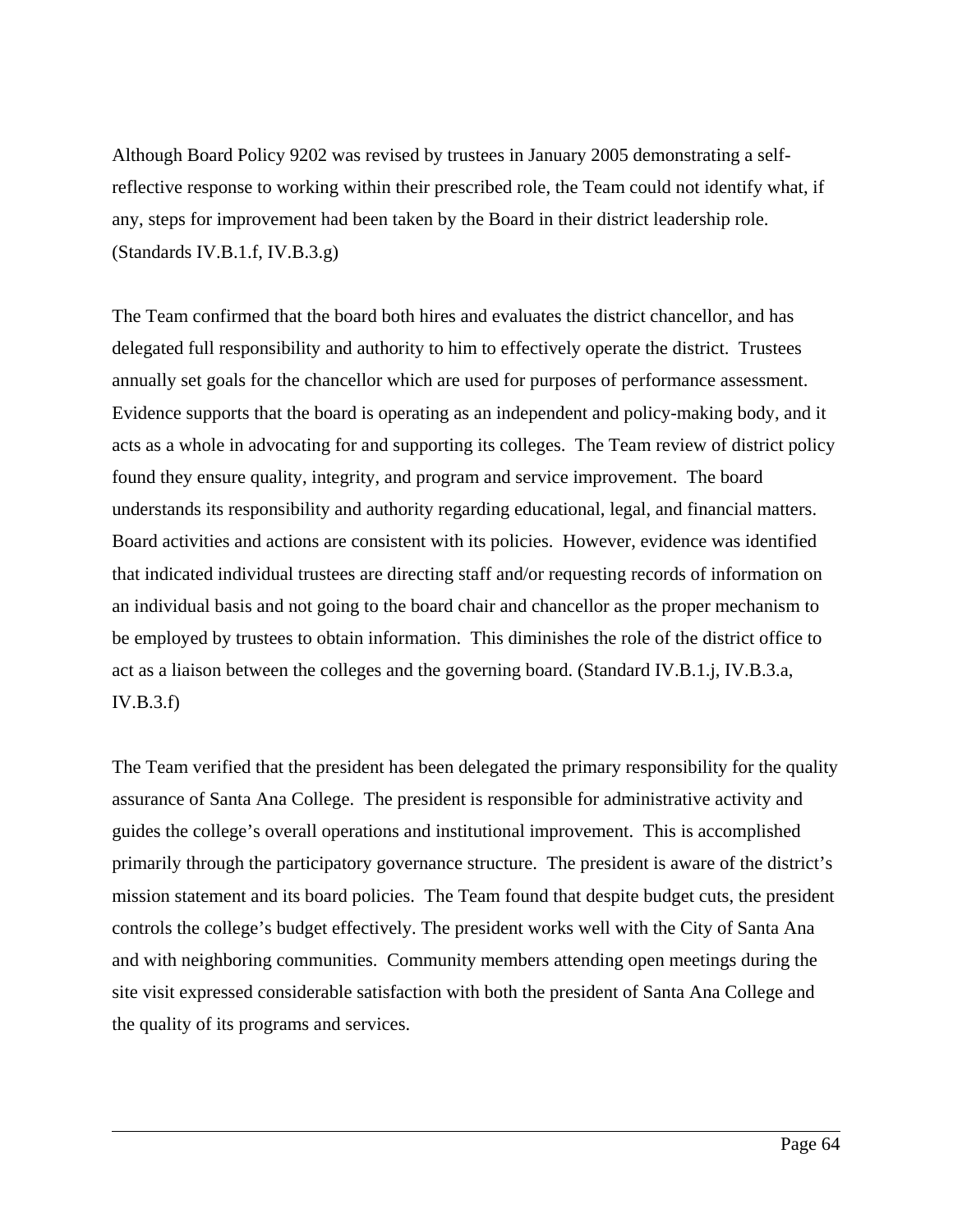The Team noted that the organizational structure, staffing levels, and employee qualifications at Santa Ana College are appropriate to an organization of its size, mission, and complexity. The college president and her administrative staff play central roles in the ongoing operation of the institution and provide leadership to the college's planning, evaluation, and budgeting processes. The president and her administrative Team operate the college within the policies and regulations of the Board of Trustees. (Standards IV.B.2.a, IV.B.2.b, IV.B.2.c, IV.B.2.d,  $IV.B.2.e)$ 

With the opening of Santiago Canyon College in the fall of 1985, Rancho Santiago Community College District became a two-college district. The district has recognized the importance of clear lines of responsibility and authority between the district and the two colleges. The Team verified the district has a written delineation of functions to differentiate the responsibilities of the district and the college. This mapping of functions was included in the self study and has been widely disseminated. Through interviews with staff, the validity of responsibilities defined in the mapping was affirmed. (Standard IV.B.3.a)

## **Conclusions**

 $\overline{a}$ 

Santa Ana College provides for an environment that allows for empowerment, innovation, and institutional excellence. Mechanisms via the participatory governance structure provide for engagement of faculty and staff in the decision-making processes of the college. However, a perception exists that although the structures exist for involvement, communication and/or effectiveness of the input into the decision-making processes, particularly by classified staff, is a concern.

The participatory governance structure provides for seven committees to make recommendations on the direction of the college. Each clearly identifies purpose, membership, meeting times and support staff. The Academic Senate plays a vital role in regarding the vitality and integrity of approved college credit and non-credit classes, including student learning outcomes, and programs via the Curriculum and Instruction Council while the Accreditation Committee takes the lead role in addressing WASC commission activities. Other committees provide guidance in various areas that ultimately impact on student success.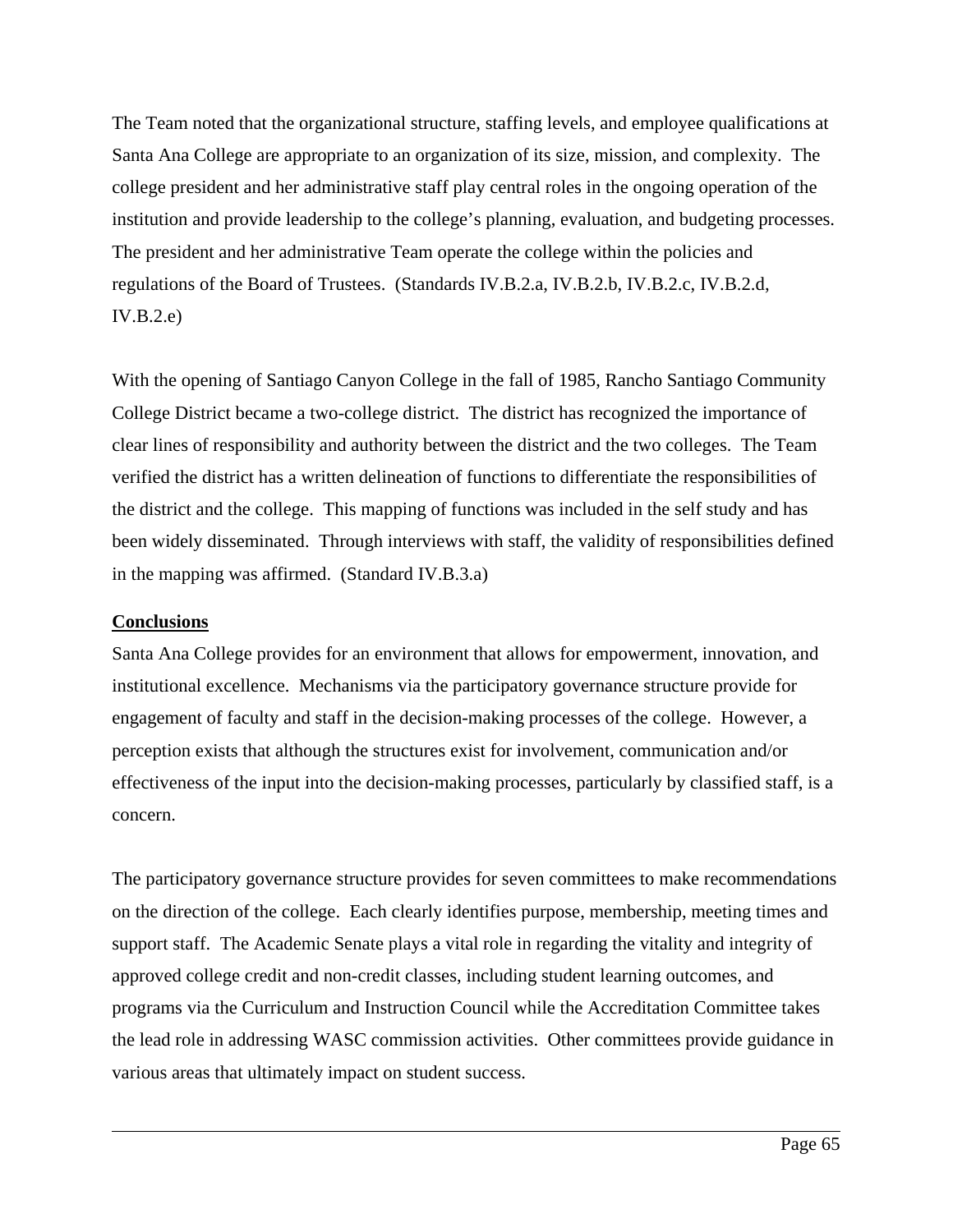Based on observations, interviews, group meetings, and on-campus conversations, the Team has identified a high degree of pride and loyalty that is evident at Santa Ana College. The Team; however, is also aware of a reported need for strengthened communication with members of the classified staff. This need appears to have surfaced following the elimination of the classified senate staff in 2002. The Team confirmed evidence that the Board of Trustees is aware of its role as the policy-making body for the district, and makes efforts to leave the administration of the district to the chancellor. Additional evidence points to concern on the part of staff that individual trustees are providing direction and/or requests for information outside of their authority or roles. Historically, contacts have come through the chancellor or board chair on behalf of trustees. The reported behavior creates staff speculation within the district regarding perceived trustee conflicts of interest and is inconsistent with current board, district chancellor's office, and college delineation of functions.

At the time of the site visit, the Team noted that four of seven trustee positions were open for election in November. One currently serving trustee was no longer seeking office. The district has practices in place to orient new trustees. Although policy exists pertaining to board self assessment, the Team could not confirm that its practice leads to a cycle of continuous improvement based upon a culture of evidence.

The chancellor has served the Rancho Santiago Community College District for eleven years. His experience with the district and his administrative skills are recognized and appreciated by the RSCCD staff. The president of Santa Ana College (SAC) has held her current position since March 2005. Her passion for SAC and "upbeat" attitude is recognized and appreciated by her staff. Her leadership goes beyond the borders of SAC and extends into the community where she has established several community/college partnerships. The Team believes that the governance of RSCCD and SAC is in competent "hands".